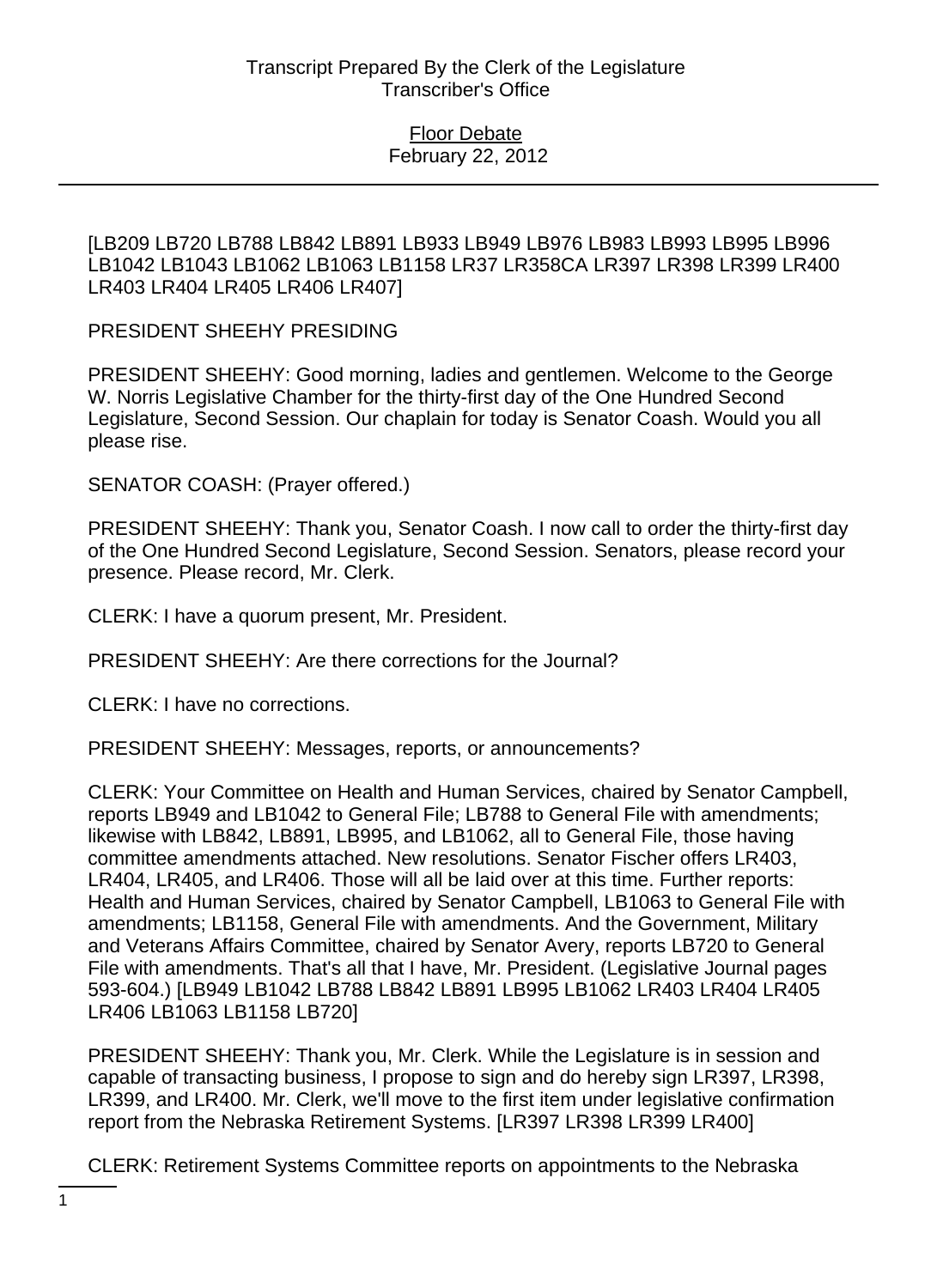Investment Council and the Public Employees Retirement Board. (Legislative Journal page 558.)

PRESIDENT SHEEHY: Senator Nordquist, you're recognized to open on your confirmation report from the Nebraska Retirement Systems Committee.

SENATOR NORDQUIST: Thank you, Mr. President and members. The Nebraska Retirement Systems Committee recently held confirmation hearings on February 15 for appointments to the Nebraska Investment Council and the Nebraska Public Employees Retirement Board. The first conferee recommended by the Retirement Committee is Mr. Richard DeFusco who has been reappointed by the Governor to the Investment Council. He has been a member of the council since 2003. He has served as a professor of finance at the University of Nebraska-Lincoln since 1982. He holds degrees in finance and management from the University of Rhode Island, as well as a Ph.D. in finance from the University of Tennessee. He was designated as a chartered financial analyst in 1999 and has numerous publications related to investments. Just as a point, members of the council they make decisions about the investments of all public funds and in addition to overseeing the investments of the state public pension dollars. Mr. DeFusco is very qualified to make decisions regarding the investments of public funds and will continue to bring a wealth of experience to the council. His appointment was unanimously approved by the committee, and I ask for your support of his confirmation to the Investment Council. The second conferee recommended by the Retirement Committee is Mr. Stuart Simpson, who has been appointed by the Governor to the school administrator position on the Public Employees Retirement Board. Mr. Simpson has been appointed to fill the remaining three years of Mark Shepard's five-year term. Mr. Shepard resigned at the end of 2011. Mr. Simpson is the school district business manager for the North Platte Public Schools, a position he's held since 2006. Prior to that, he worked for 16 years as the business manager for the Alliance Public Schools. Mr. Simpson has received a bachelor's and master's in business administration from Chadron State College. He also serves on the Nebraska Council of School Administrators and is past president of the Nebraska Association of School Business Officials. His background and experience will make him a valued member of the Public Employees Retirement Board which oversees all of the state's retirement plans. And again, this appointment was voted unanimously to move unanimously in support, and I ask for the body's support of both of these confirmations. Thank you.

PRESIDENT SHEEHY: Thank you, Senator Nordquist. You have heard the opening of the confirmation report from the Nebraska Retirement Systems Committee. Seeing no requests to speak, Senator Nordquist, you're recognized to close. Senator Nordquist waives closing. The question before the body is on the adoption of the confirmation report. All those in favor vote yea; opposed nay. Record, Mr. Clerk.

CLERK: (Record vote, Legislative Journal pages 604-605.) 33 ayes, 0 nays on adoption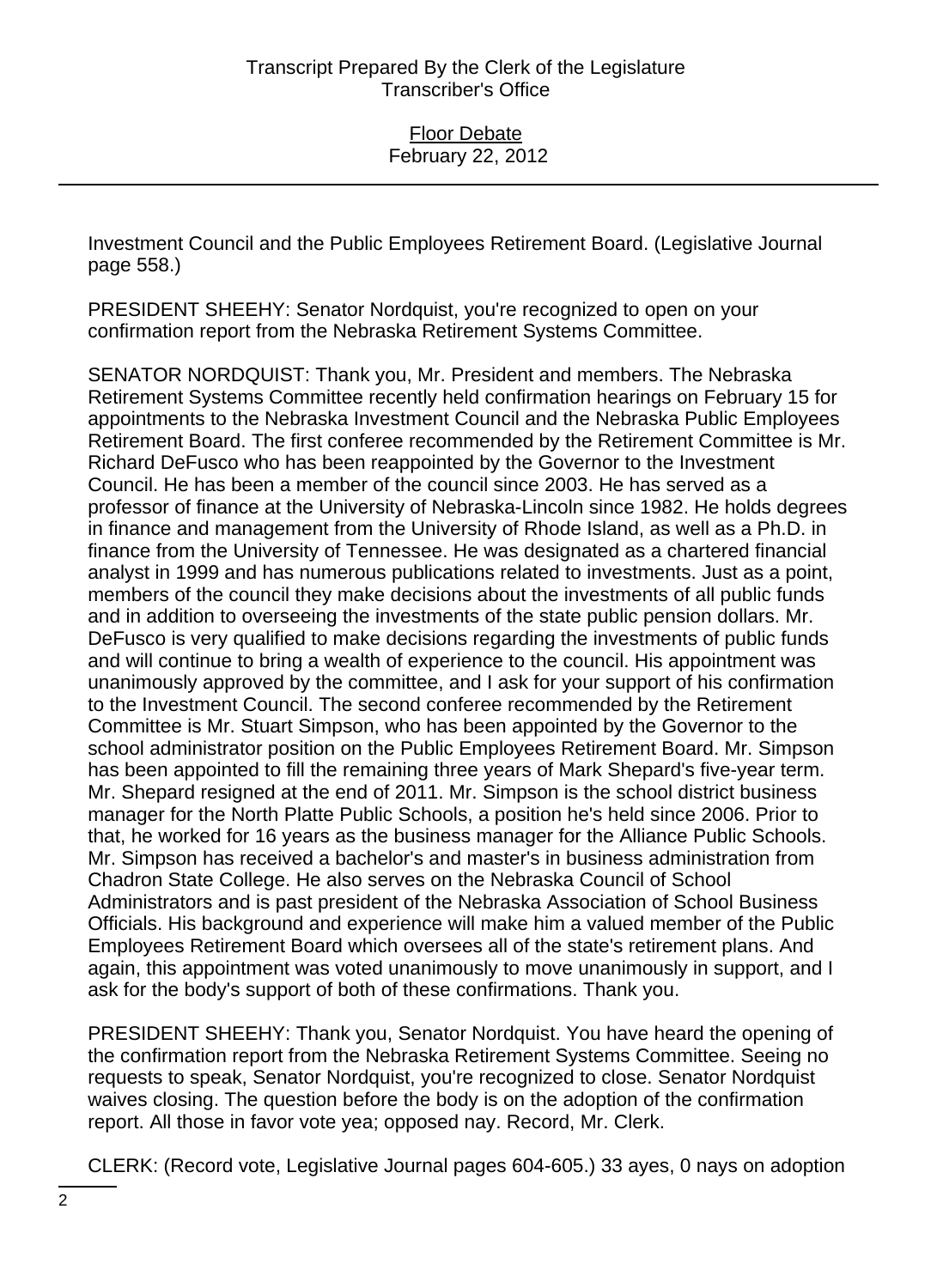of the confirmation report.

PRESIDENT SHEEHY: The confirmation report is adopted. We will now move to the first item under General File 2012, senator priority bills, Carlson division, LB996. [LB996]

CLERK: LB996, Mr. President, a bill by Senator Wightman relates to schools. (Read title.) The bill was introduced on January of this year, referred to the Education Committee. Senator Wightman presented his bill yesterday, Mr. President. At this time I have no amendments to the bill. [LB996]

PRESIDENT SHEEHY: Senator Wightman, would you like to give us a short summary of LB996? [LB996]

SENATOR WIGHTMAN: Thank you, Mr. President and members of the body. As I explained yesterday, LB996 has to do with the compulsory education law. We currently have a law that says that children must attend until age 18. That was amended in 2004; it went from 16 to 18. LB996 would repeal an exception to that law that allows children who have reached the age of 16 to drop out of school if the child has the written consent of their guardian or parent. Right now, it is required by state law that that be a notarized statement. That has not normally been enforced in the schools across the state of Nebraska. I am sure there are some exceptions. As I stated yesterday, we brought this action as a result, at least in part, or this bill at least in part, for the reason that right now the state in its evaluation of schools take into account their dropout rate and their graduation rate. And, of course, if there's no law requiring that student to attend, or at least a law that can easily be evaded as a result of an exception, then the school has no way of really increasing that dropout rate, or at least very little in the way of a method to do that. So just a few of the statistics that I stated yesterday: Statistics show that over the course of a lifetime, a high school dropout earns on average about \$260,000 less than a high school graduate. So it comes into play in the truancy laws, it comes into play in Medicare, the costs of providing health insurance for many of these people, because they are not able to get a job that would be at all likely to provide medical insurance. So again, we'll talk a lot more about it, I'm sure, today. But I do urge your support for LB996. Thank you, Mr. President. [LB996]

PRESIDENT SHEEHY: Thank you, Senator Wightman. Members requesting to speak on LB996, we have Senator Hadley, followed by Senator Harms, Senator Sullivan, Senator Adams, Senator Seiler, and others. Senator Hadley. [LB996]

SENATOR HADLEY: Mr. President and members of the body, I rise in support of LB996. I want to call a few things to your attention. The first is a couple reports that have been put out, and I think they're very interesting and I took a little time to read them. The first one is called "The Silent Epidemic: Perspectives of High School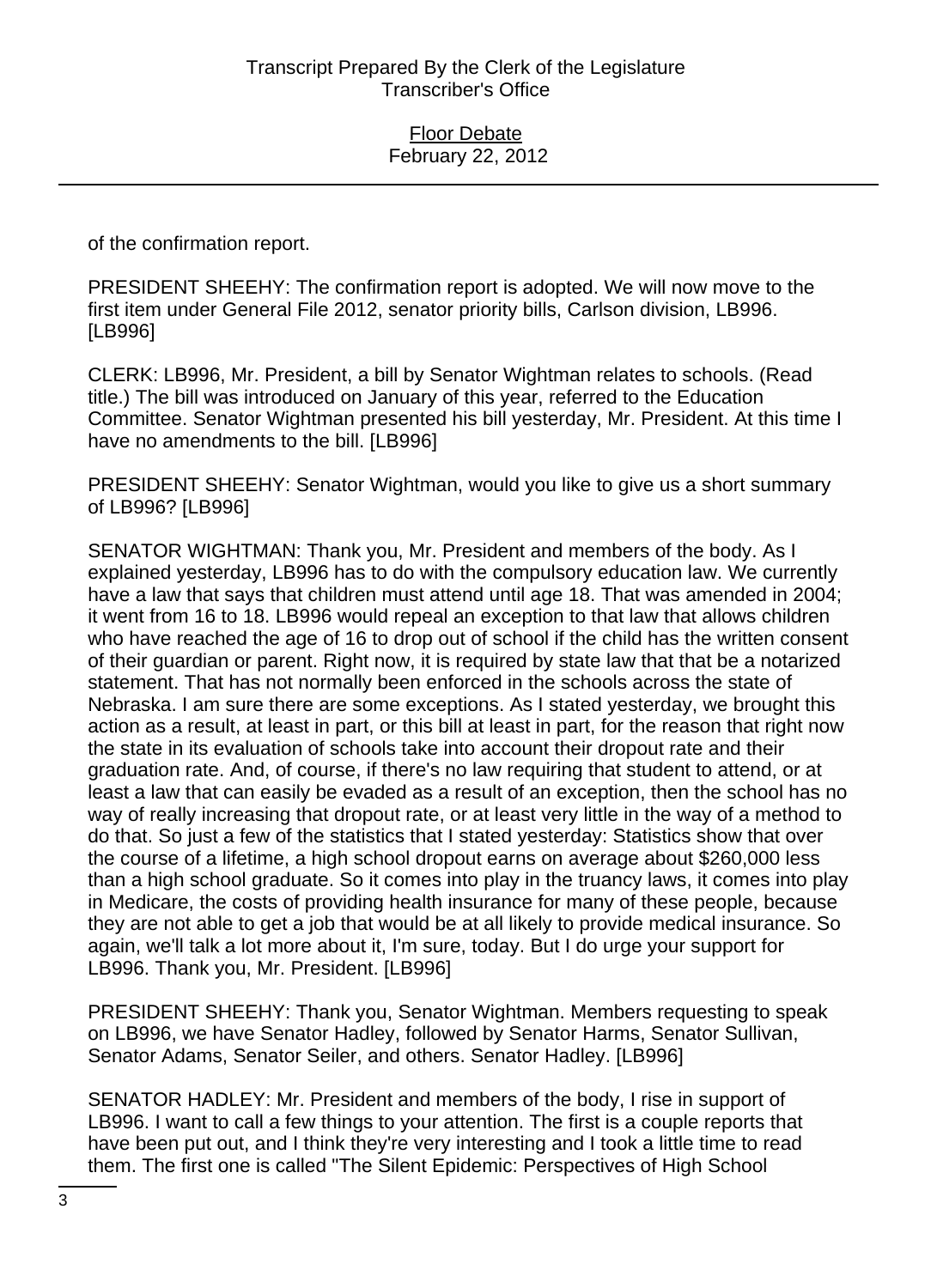## Floor Debate February 22, 2012

Dropouts." This was commissioned by the Bill and Melinda Gates Foundation, the Case Foundation, and the MCJ Foundation. This, then, resulted in the publication of another paper, which I would recommend you reading because it goes into great detail about the problem we're facing right now. I want to read a quote from that. It says, "Since the publication of 'The Silent Epidemic: Perspectives of High School Dropouts,' governors and state legislators have requested more information about one of our policy recommendations, to consider raising the compulsory school attendance age under state law from 16 or 17 to the age of 18, coupled with support for struggling students. In recent years, more and more states have been passing or introducing legislation to raise the compulsory school age. Many states have recognized that original laws were passed 100 years ago or more when we had a very different economy. Today's globally competitive economy requires at least a high school diploma and often additional education and training to provide the knowledge and skills needed for the 21st century. Good research also supports the view that increasing the compulsory school age can help decrease the dropout rate in schools. Notwithstanding the evidence, a majority of states still permit students to drop out before the age of 18. We have published this report to provide to state and local leaders more information about the merits of raising compulsory school age, including the latest research, compelling arguments, and examples of how other states are making progress, in order to strengthen the arsenal of tools states and communities have to combat the dropout epidemic." So I would ask that you read that report. You can find it on-line, you can print it off. It is really an interesting report. Lest you think that this might be biased toward one view, conservative or liberal, the three authors of the report all served in the Bush administration, so they all were domestic advisors to President Bush, and this is the recommendation that they came up with. Bill Gates actually testified in Congress about this very problem we're talking about today. I want to also talk a little bit about one of the comments that was made yesterday about concerning the role of the family, parents, vis-a-vis the students, and schools. I think if you talk to teachers and educators, you will find that schools have been taking on more and more of those items that we expected families to do many years ago. They are taking on things like food, nutrition, supplies, teaching how to get along with each other, teaching hygiene, teaching ethical behavior, teaching numerous other things. So there has been a change in the relationship between families and schools. We expect schools to do more. So why not give them a chance to do more with those children who are 16 to 18? I think a key point in doing this is the fact that we must have alternative schooling options for students needing extra work. I also want to read you a quote from David Broder, a noted columnist. He said, "Raising the minimum age for school attendance, if accompanied by real support for the wavering students, would do a lot to end the silent epidemic," of students dropping out. A last concern I have deals with how are we going to handle the mandatory testing? [LB996]

PRESIDENT SHEEHY: One minute. [LB996]

SENATOR HADLEY: This testing is done in the 11th grade. As we have more students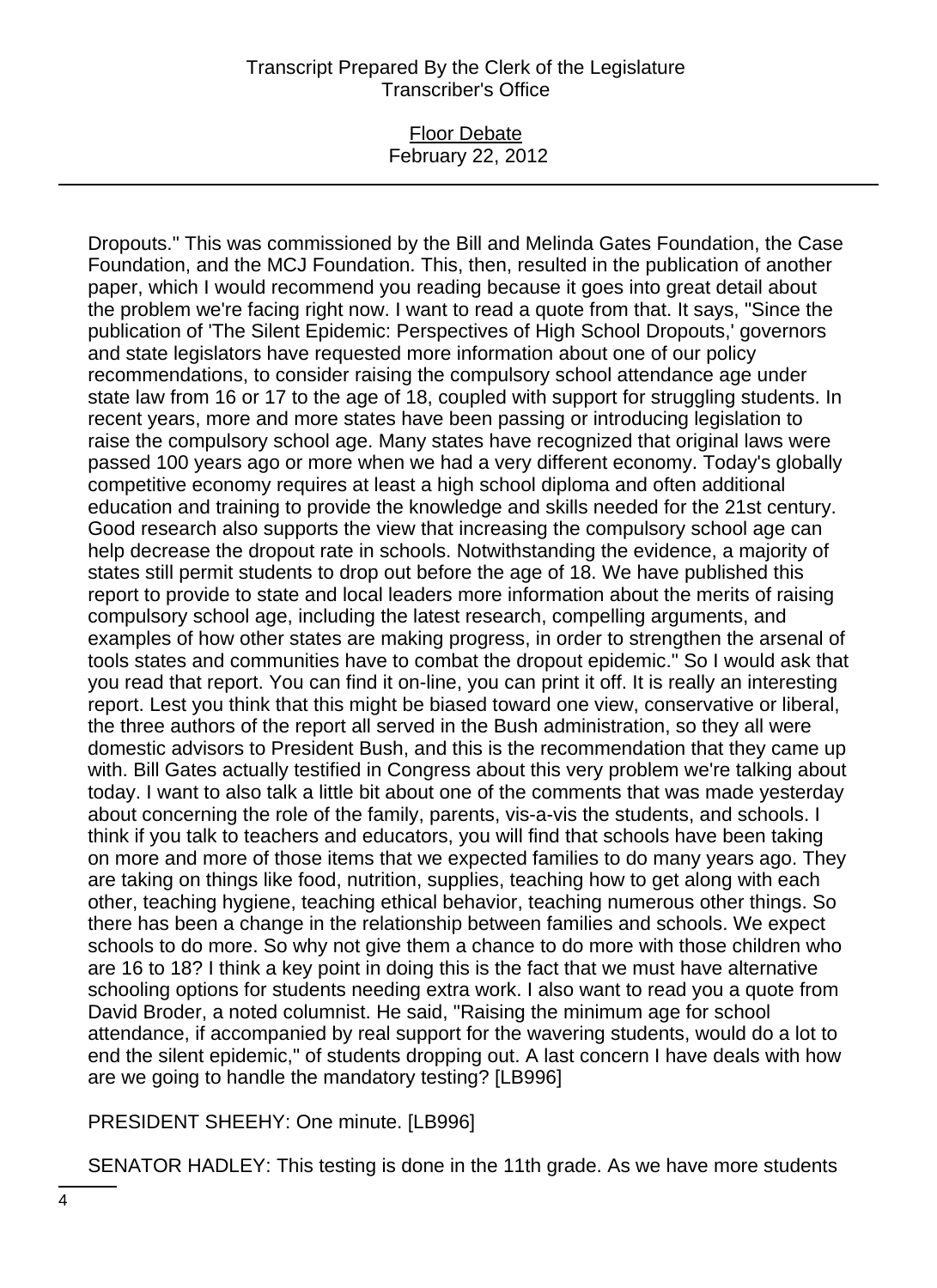involved in this, we must understand the teacher's dilemma in teaching students that might be more difficult to teach. I would like to yield the rest of my time to Senator Adams. I don't think there's much left, but if he wanted to talk about the problems of the standardized testing. [LB996]

PRESIDENT SHEEHY: Senator Adams, you're yielded 25 seconds. [LB996]

SENATOR ADAMS: Thank you, Senator Hadley. I'll respond very quickly. In the junior year, students do take the Nebraska State Assessments, and it could be argued that if you had...and let's keep the numbers small because I really truly believe they would be one, two, three kids, maybe at the most, whose parents signed a notarized statement to let them out. Those students would then not be tested, or on the same token, if they stayed in, do they pull the average down? [LB996]

PRESIDENT SHEEHY: Time, Senator. [LB996]

SENATOR ADAMS: Yes, they probably could. Thank you. [LB996]

PRESIDENT SHEEHY: Time. Thank you, Senator Hadley. Thank you, Senator Adams. (Visitors introduced.) Continuing with floor discussion on LB996, members requesting to speak: Senator Harms, followed by Senator Sullivan, Senator Adams, Senator Seiler, Senator Pahls, and others. Senator Harms. [LB996]

SENATOR HARMS: Thank you, Mr. President and colleagues. My comments this morning are going to come directly out of "The Silent Epidemic" study that was done that Senator Hadley had referred to that you ought to look at. It's a great study. It has great information about it. And I guess the areas that I'd like to focus on is that today we require people to remain in school until they're 18-year-olds, but with the option with the parents to spin out at 16. That system made sense 100 years ago when there were no calculators, let alone computers; when doctors had no x-rays, let alone genetic tests; and there was no national phone system, let alone an Internet. In those days high school graduates could expect to find a decent job. Colleagues, that day is over. Can you imagine what's going to happen to these students, young people, when they leave at the age of 16? There is no hope for them. There is absolutely no hope for them. Education is the single, most important factor in the future of prosperity for this great state. It's not the amount of money that we pour into the educational system per child but how we spend those dollars. The dropout rate in this state is way too high, and that dropout rate requires us as educators, the people that are educators, to be vigilant. Those of us that are on this floor who are policymakers, business and civic leaders, and parents and students, and the public, we cannot continue to allow these sorts of things to happen in our school system as today we address the problem of compulsory school attendance age providing alternative learning opportunities, and make other reforms, is what I believe will actually improve the graduation rates. We do very little in our public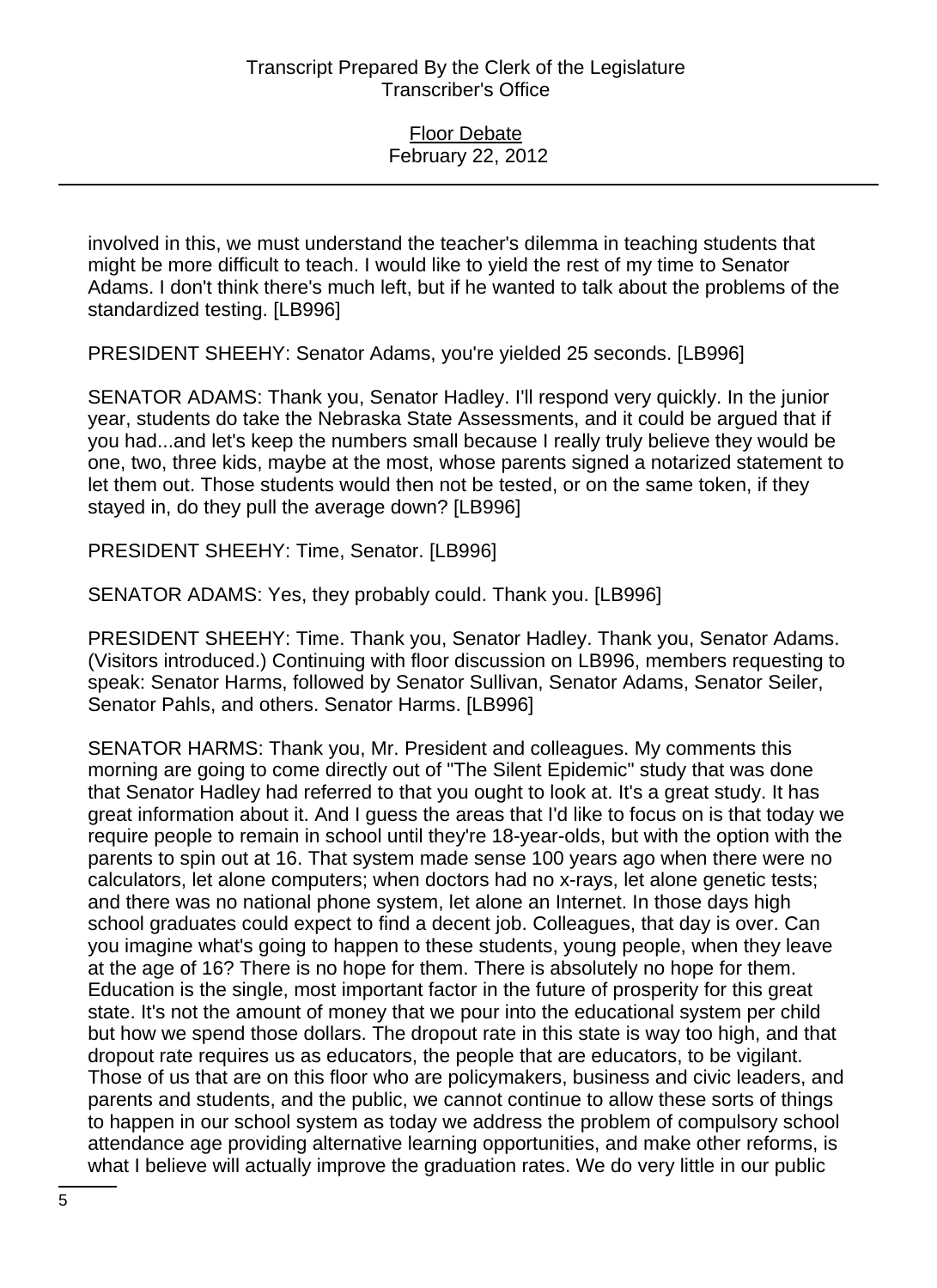Floor Debate February 22, 2012

school system in this great state with alternative opportunities for kids who are in trouble with the school system. Kids who want to drop out, we identify them early, but we don't yet address that issue. We've not taken a stand that we should. Nebraska should encourage every student possible to graduate. The important thing now is for us to understand that we have for the first time a true opportunity to start the reform of our public school system. This will give us the opportunity to provide appropriate supportive services that will contribute to the success of students in this our great school system in the state of Nebraska. In 2009-2010, we had 1,968 students who dropped out; 1,968 students who dropped out. That is way too high. We have to find some way through some type of supportive services and start the reform to keep these kids in school. And what I say today is I really challenge the Department of Education to begin this planning process. [LB996]

PRESIDENT SHEEHY: (Gavel) [LB996]

SENATOR HARMS: They need to take some leadership role in looking at how we can prevent our students from dropping out. We can put all the laws in a world into this structure, into this system, but it's still not going to make the difference unless our State Department of Education starts to address the issue of how are we going to prevent 1,968 students from dropping out of our system? We have to start the reform of providing the appropriate services for these kids. We have to remember that a lot of our students come from backgrounds where parents, quite frankly, don't understand how important it is to complete their educational instruction...system...to complete their education in our educational system. [LB996]

PRESIDENT SHEEHY: One minute. [LB996]

SENATOR HARMS: Thank you, Mr. President. We have to begin to change that. We have to begin to put something in place that will prevent this. If you look at this study that was done in "Silent Epidemic," there are all kinds of opportunities that other states are already experiencing. If you just go up on the Web and call for information, there's all kind of data that's available that would help us start to plan. This is a start, but by no means will resolve all of the issue. It's at least a start for us to keep them in school and address the issue. I've heard what the public schoolteachers have said. I've talked to public schoolteachers and they've said, you know what, we agree with the position you're taking; we have to have some type of supportive services if we're going to keep students in the classroom, but yet we don't have them. And that's the challenge that we have. That's the challenge that's before all of us as policymakers. We have to request and demand from our own State Department of Education, or whoever has the responsibility, to put this into place and start to address the issue. [LB996]

PRESIDENT SHEEHY: Time, Senator. [LB996]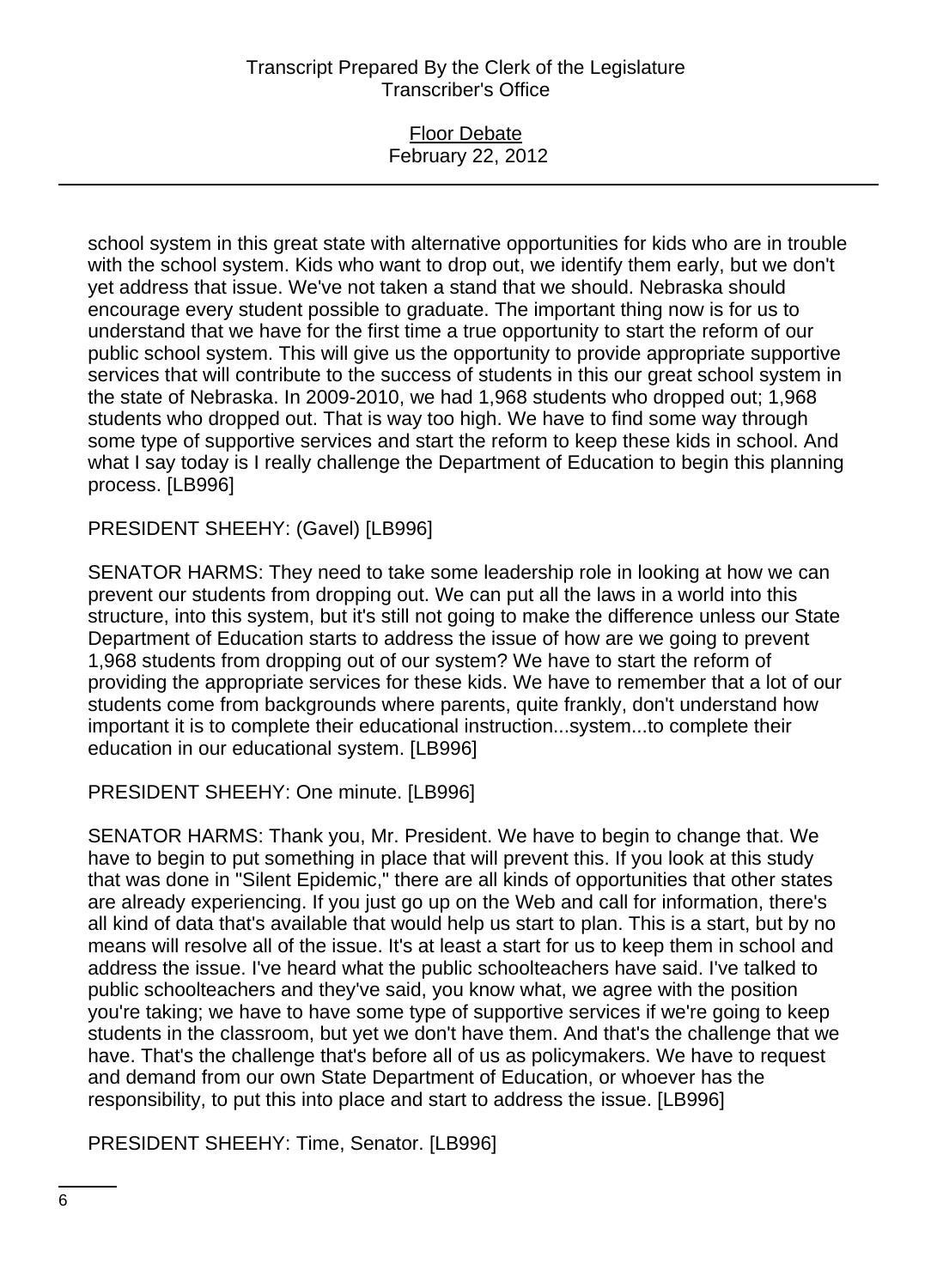## SENATOR HARMS: Thank you, Mr. President. [LB996]

PRESIDENT SHEEHY: Thank you, Senator Harms. Senator Sullivan. [LB996]

SENATOR SULLIVAN: Thank you, Mr. President, and good morning, colleagues. If you've looked at the committee statement on LB996, you will notice that I was one of the two votes that voted against sending this bill out to you for your discussion. And I want you to know that I did not arrive at this vote easily. As you know by now, I put a high value on education. I insist on its quantity and quality and I truly realize that education is the way we solve some of our societal challenges. But that being said, I also look at some action that was taken by this body in the not-so-distant past. In 2005, the compulsory attendance age was raised to 18 unless that signed statement from a parent allowed the student to leave school at 16. That was a decision that we made in 2005. So when some say that this provision is outdated, it dates back to when parents removed their children from school to work on the farm, I don't think so. It reflects a decision that we made in 2005. And I've pulled up the transcripts of the committee statement, the committee action, General File debate, Select File debate. I suspect that the discussion at that time was not arrived at easily, so here we are today, and I'm just asking you to think carefully about repealing something that was put in place only in 2005. And, of course, I'm sure we all ask, why would any well-meaning parent really want their child to drop out of school at age 16? Well, I can't answer that except to say that there are probably a variety of reasons. But whatever they are, the parents should be involved in the process. And that's why I think the current law is adequate and acceptable. While we may not agree with a child dropping out at 16, it keeps parents involved in the decision making. Nebraska is actually unique among the states. There's a range in the 50 states, what they require, some at 16, some at 18, a few at 17, and some make exceptions for special circumstances. But Nebraska is nearly alone in giving that allowance for leaving school at 16 with the parent's signature. And as I said, I did not cast this vote lightly. I was trying to look for the balance of pushing and promoting education and coupling that with parental input and choice. I've also talked to educators who were ambivalent as well. They all know the value of the need for education. But they wonder, if a child drops out at 16, what, for goodness sakes, are they doing? And what will the rest of their lives look like? And yet, they also say that by 16, if a child is so disenchanted with school, and probably disengaged, and possibly disruptive, is their presence in school shortchanging the students who do want to be in the classroom? So that's been my thought process and that's why I chose to vote in the negative to bring this bill to you, not really because I want to give students more of an opportunity to drop out of school but because I did not see this change would bring about something that I think we all want: students ready and willing to learn, a quality education environment that gives the students the opportunity to learn, and for all, the student teacher and the parent to be involved in the process. I ask you, is this treating a symptom and not the underlying problem? As Senator Harms so eloquently said, we've got to provide these alternatives for students that are struggling in the environment of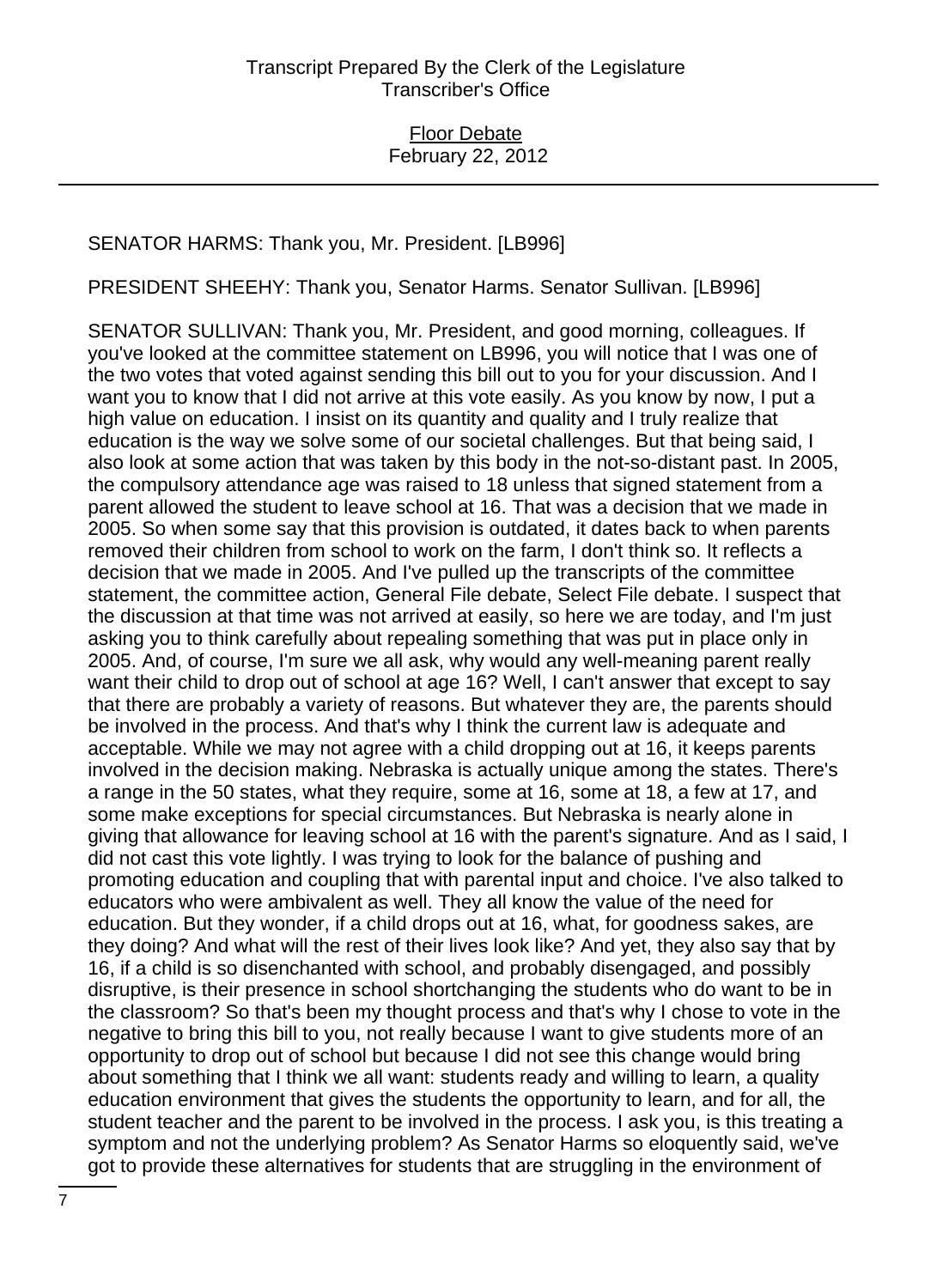school, the structured school. I thought it was interesting the other night--I try to just wind down by reading a novel the last 15 minutes before I go to bed,... [LB996]

PRESIDENT SHEEHY: One minute. [LB996]

SENATOR SULLIVAN: ...and the book I chose was The Immortal Life of Henrietta Lacks. And I haven't gotten into it. I just read the prologue that was written by the author. And the author said that she was in high school English class; she failed because she didn't show up, and she dropped out. Well, in the interim, somehow then she ended up in an alternative school at the age of 16, and listened to a biology instructor talk about cell division and mentioned the HeLa cells, and then this turned her into a period of research, and she eventually wrote this book. I guess the point that rose to me in that prologue was, we don't want to give up on any child. We want them all to succeed, and they're going to succeed with our help, with our direction, with our encouragement, but in a variety of different circumstances. So again, I ask you to think long and hard... [LB996]

PRESIDENT SHEEHY: Time, Senator. [LB996]

SENATOR SULLIVAN: ...about your decision on this bill. [LB996]

PRESIDENT SHEEHY: Thank you, Senator Sullivan. Senator Adams. [LB996]

SENATOR ADAMS: Thank you, Mr. President and members of the body. I support the bill. The classroom teacher in me says, oh, there were days when I was glad when I came to school and found out that so-and-so had checked out. I'm not sure that was a very good professional attitude, but there it was. I want to take just a minute and try to simplify this for you and leave a question in your mind, a question you're going to have to resolve before you hit red or green if you've not made up your mind. In 2004, this legislative body said, you're going to go to school until age 18. That's the law, age 18, moving it from 16. Ask yourself, why? Decades and decades and decades ago, that 16 was the date. Think about our economy. Think about the availability of jobs that existed at that time and the level of education that took to fill those jobs. In 2004, we said 18. And we granted an exemption to that. At age 16, you can go if a parent or guardian signs you out. You know, in Nebraska we give our students and parents a lot of choices, I believe. What we say to them: You have to be in school until you're 18. You can be in a public school. You can option into a different public school that you were not a resident in. You can go to a private school. You can homeschool. Those are all your choices but we want you in school. But then you hit 16 and you don't have to. Here's the question I have to wrestle with and I pose it to you. Why the exception? Why the exception at age 16? Parental right? Indeed. And we're all respectful of that. Taken to its logical conclusion, then why didn't we say age 12, age 14? We've said 16. Let me ask you one other question. That kid checks out of school at age 16; think about your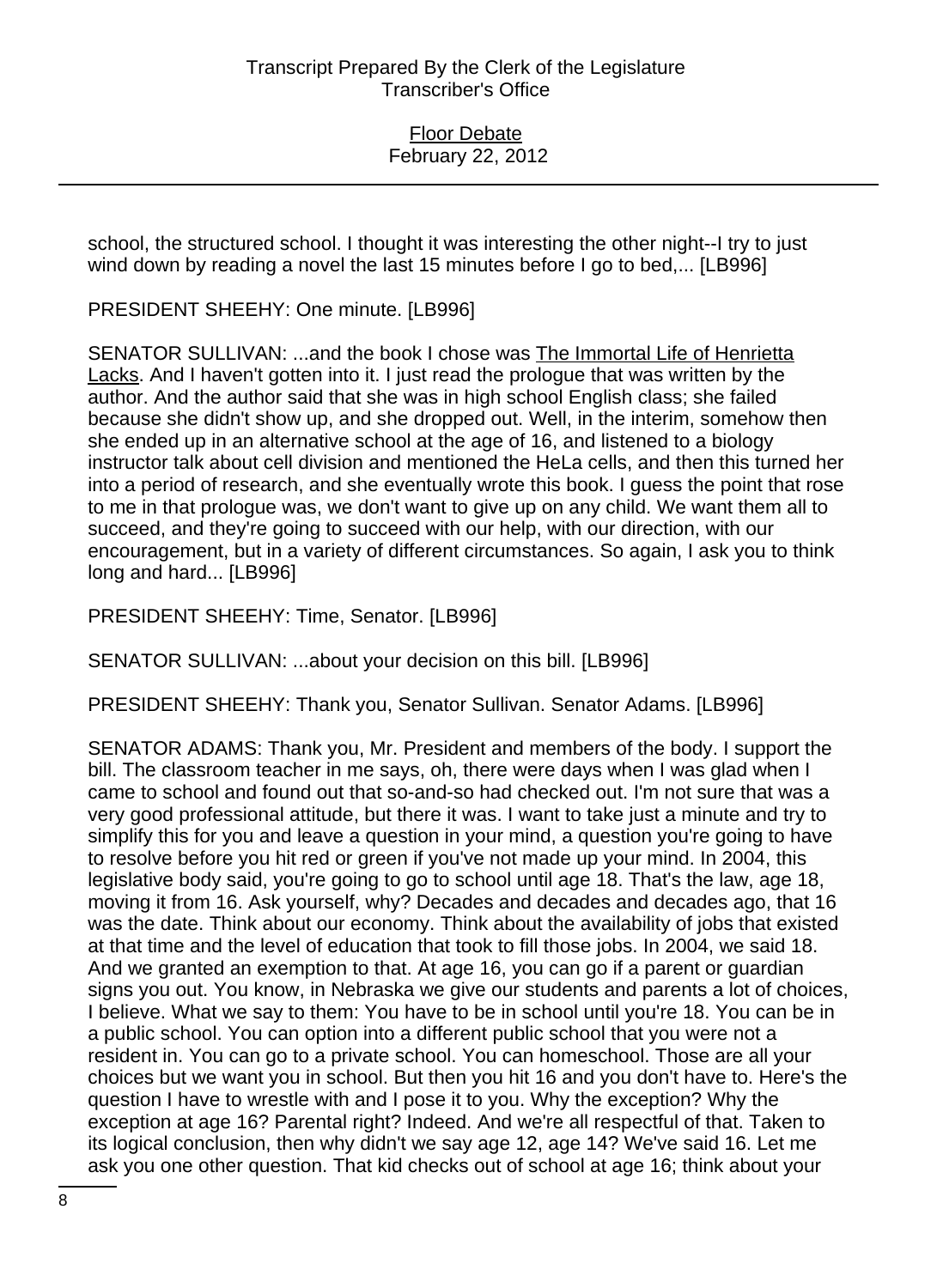Floor Debate February 22, 2012

own communities, your own districts, what are they going to do? What are they going to do? And will they come back, or have we lost them out of the education system for good? Why do we grant the exemption, and what are they going to do when they walk away from school? I really think that's what you've got to think about. Do I believe this bill solves all of our problems? No way. Do I have reservations about it the same way Senator Sullivan does? Yes. But ultimately, as I look at our track record, historically, with compulsory of ed, we've said it's important for a kid to be in school. Times have changed; it's still important for them to be in school. Thank you, Mr. President. [LB996]

PRESIDENT SHEEHY: Thank you, Senator Adams. Senator Seiler. [LB996]

SENATOR SEILER: Mr. President and members of the Legislature, I adopted this bill as my priority bill. And I will try and answer a few of the questions that were raised ahead of time here. I believe this is the first leg of a three-legged stool. I believe this leg of cutting out this age 16 notarized release is tied to the truancy bill for this reason: If you have a truancy bill and the parents go down and appear in front of the school board or the administration, then the school board, and I believe the compromise bill of LB933 then says it can go to the county attorney. At one of those junctures, I will guarantee you, the parent is going to sign off and say, he's your problem, not mine. I think that is wrong. We have in the background the academy, career academy schools. I am surprised at how many high schools already have this program and how many schools that I've talked to that have alternative schools. We already have programs in place that will take care of this problem of if we remove the age 16. But the interesting point is I don't believe the 16-year-old exemption with a parent's notarized statement for release was made for the schools. I don't think it was made for the student. You know who it was made for? You, the Legislature. Because if you look at Article VII, Section 1 of the Nebraska Constitution, it says, "The Legislature shall" mandatory "provide for the free instruction in the common schools of the state of all," all, not anybody above 18, below 18, "of all persons between the ages of five and twenty-one." So the release is for your satisfaction, not anybody else's. It gives the state protection, nobody else. I don't think that has anything to do with parents. I think it has to do with protection of this body under its constitutional rights. Let's take the second point: What are these children going to do when they drop out at age 16? In 2004, they could go to work for a construction company. Today, they've got to be 18 years of age to be able to work for a construction company and work around heavy equipment. Are they going to be able to work in a...hamburgers? Yes, in the front. They can take orders and change. If there's a meat grinder in the back, if they walk back there, it's a violation of the OSHA laws, and I defended a company that did...a little 16-year-old did that exact thing. They had walked one step into the back room when the meat grinder was running and it just so happened that an OSHA representative was sitting, having lunch, and it cost my client \$800 plus a violation. Just recently you read where your 16-year-old children are not going to be able to drive the tractor on the agricultural farms. I guess I was a bad parent because my children started driving tractors when they were 14. I believe the alternative is the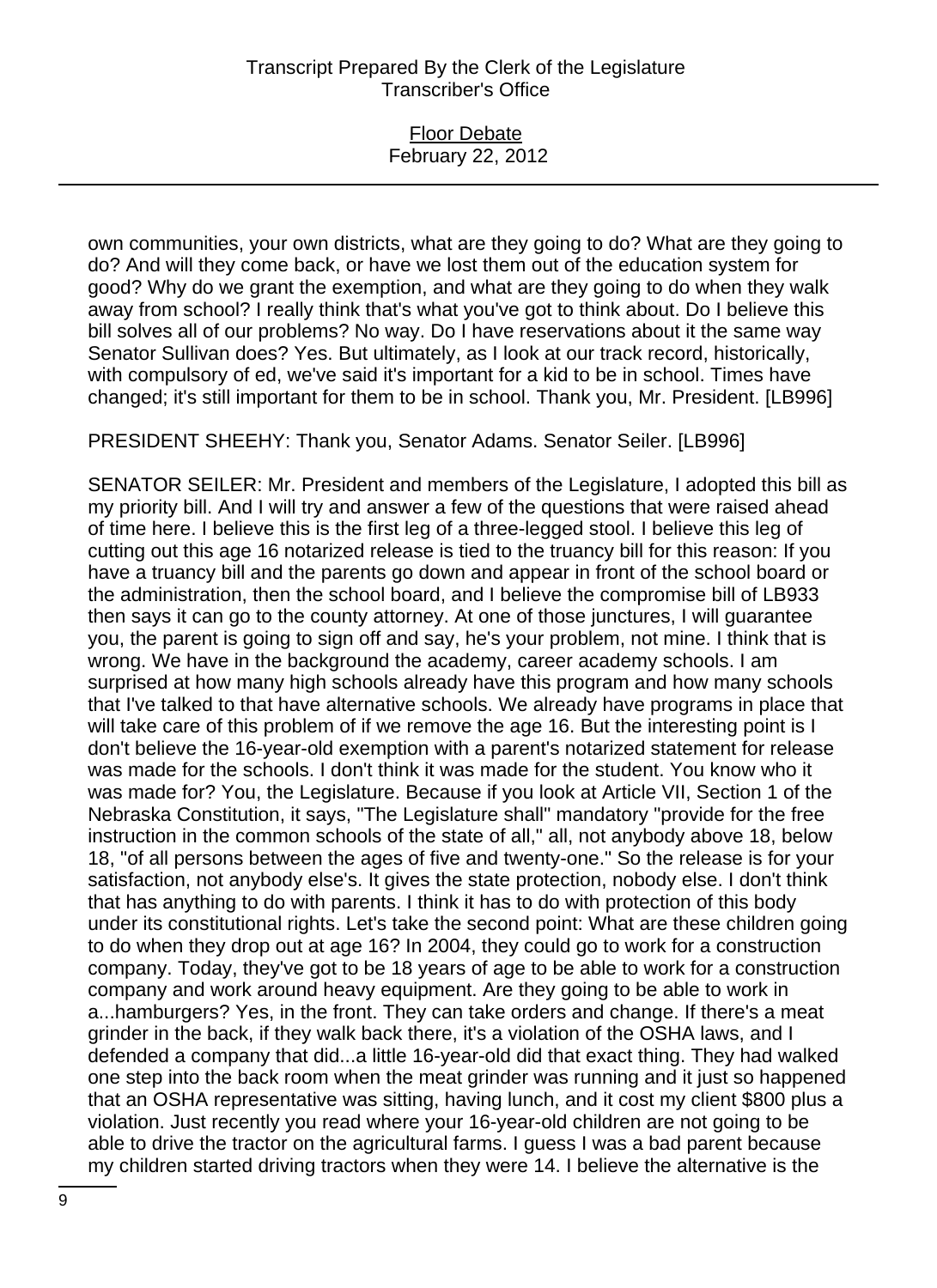worst thing that can happen if they drop out. What's available to them to work at? Well, they could turn to crime. That's a free wide-open deal. [LB996 LB933]

PRESIDENT SHEEHY: One minute. [LB996]

SENATOR SEILER: So we might want to consider building better prisons, more prisons and that, to handle these dropouts that end up in the life of crime. Go to the military? No. After Vietnam, they've really shut that down. In the Air Force, I checked the regs or, well, somebody checked the regs and handed it to me. You have to have a GED and 15 hours of college credit to get into the Air Force. The Army, right now, will take a GED on about 2 percent of their total enlistments. So I think we have a real problem here. Thank you very much, Mr. President and Senators. [LB996]

PRESIDENT SHEEHY: Thank you, Senator Seiler. (Visitors introduced.) Continuing with floor discussion on LB996, members requesting to speak: Senator Pahls, followed by Senator Coash, Senator Howard, Senator Council, Senator Karpisek, and others. Senator Pahls. [LB996]

SENATOR PAHLS: Thank you, Mr. President and members of the body. The first thing I did, I looked at who were the proponents of this particular piece of legislation, and I saw the Lexington Public Schools. It is my understanding Lexington Public Schools are doing some unique things because this past weekend I talked to Larry Johnson who happens to be the CEO of the Nebraska Truckers Association, and he was telling me all of the things that his organization and other organizations are doing with schools to make schools perhaps more attractive to those individuals who are not, what I call like the majority of us who have gone on to college, etcetera, etcetera. They're trying to expand that and that's the model that I think that we should be looking at are the educators. And I saw the Nebraska Council of School Administrators, the State Board of Education, the Nebraska Rural Community Schools, the Nebraska Association of School Boards, and then Bright Futures. All of these groups are interested in helping children. And you know what? They're people. They're not out there trying to keep kids in school because they want to control children's lives. They're looking out for them. I almost feel at times when I hear some people stand up and say, boy, educators they want to grab these kids and take them away from Mom and Dad. As Senator Adams says, there are lots of options out there. You can go to a private school, a public school. You could be homeschooled. I'm an example of that. I went to a private and a public school system in my career. Those options are out there. I am concerned...I don't know the number of young people who are leaving the schools because of the issues of this particular bill at age 16. It would be nice to have that number so we could really see if that is a real significant problem. Of course, we can take the other outlook. Any loss of any child's education would be a significant problem for the state because of the ramifications. They're not going to be able, in most cases, to expand themselves. Now, yes, you can throw at me the Edisons, the people who have invented all kinds of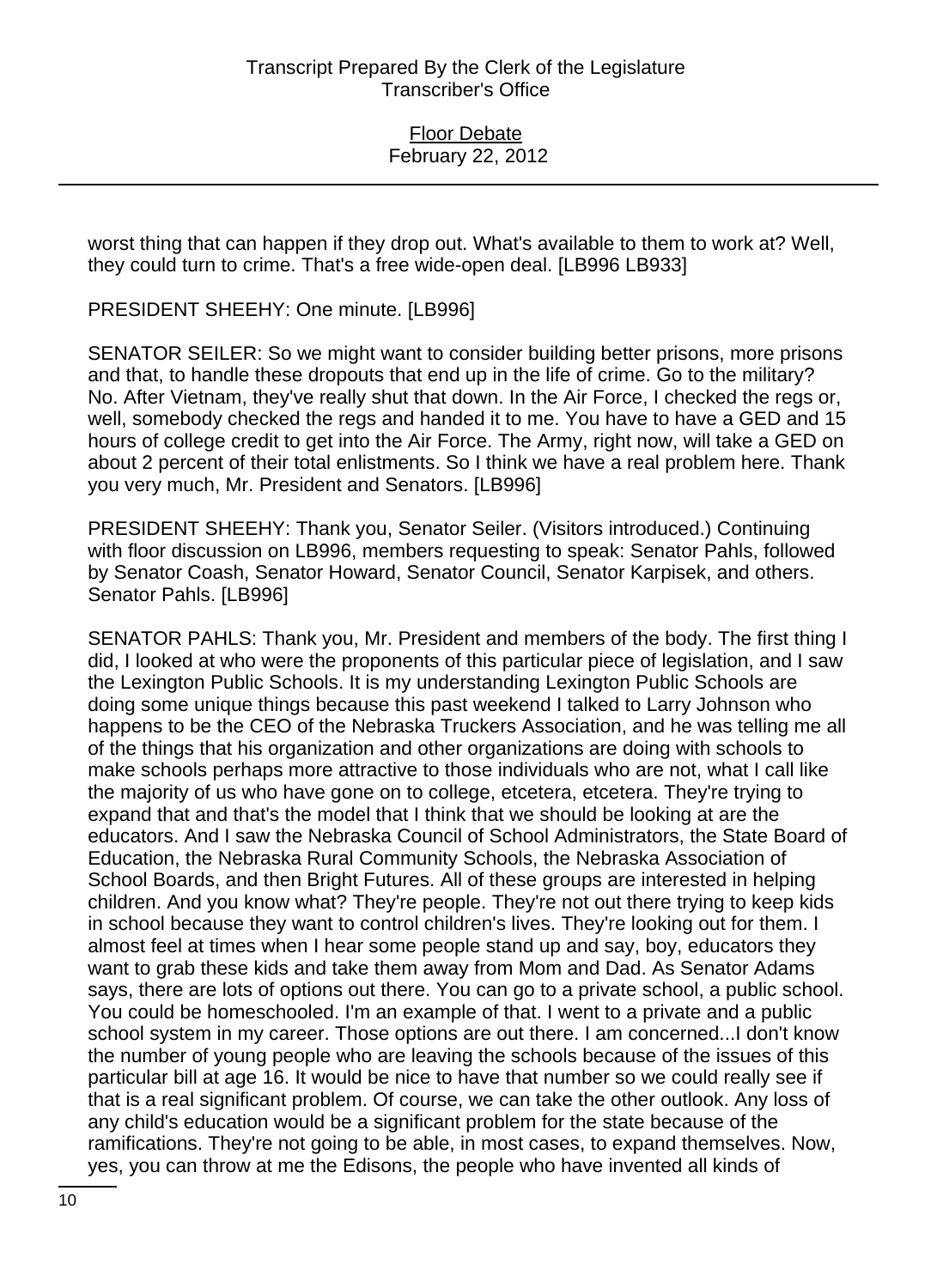## Floor Debate February 22, 2012

inventions, and they had a hard time in school. I get that. But not everybody falls in that category. One thing I will say, though, in my past experiences I found those children who wanted to leave school a lot of times were not necessarily the ones with discipline. They're probably the ones who, may in some degree, may be a little bit bored. That's why we have some of the problems. So now I pass that back to the educators. We need to take a look at, see how we can't turn that child's attention on. So I lay some of that back on people who are in the area of education. But I do know that there are schools out there, I'm familiar with one district, they have a high school that you can go get your regular ed and then they also have culinary experiences, dealing with nursing, and several other...what I'm using the word occupations. So people are out there trying to make things different than when you and I or the majority of us went to school. It's out there. Now, we need to probably do a little bit more pushing because I think we will not only push the parent and the child, but we're going to push the educators and hold them more accountable. And I don't think any of even the educators are going to have a hard time with that. They do need the tools. So what we do need, those schools that are involved in this, they need to be sure that they can provide a program or a companion school can provide that for them. I know that. In the larger school systems there are alternative schools. Most of the time we do think of behavioral problems and that is an issue, and there are probably exceptions for some cases. I understand that. But what we have is there is a process that they call an IEP. In other words, that's an individual plan for that child. I'm assuming that when a child is going to leave school... [LB996]

## PRESIDENT SHEEHY: One minute. [LB996]

SENATOR PAHLS: Thank you...was going to leave school, there is a plan of action so the parents are involved, the counselors are involved, psychologists are involved, teachers are involved, and administrators. I don't think the majority of the people understand that this is a complicated process. It's not the idea that you send your kids to school and that's all that happens. And in some people's minds, I think they say, well, okay, it's a baby-sitting. There are people out there. But when things hit the wall, there are plans that are made. Are they always successful? No. Those people are trying to make, in my estimation, the best deal for those children. They're not there to capture the children from Mom and Dad. At least the people I've been around in 30-plus years, I didn't see that. And then sometimes it disgusts me when I feel that people such as me, we want to take your child away from you and we want to mold them in our direction. That is irritating for those of us who have spent a lifetime... [LB996]

PRESIDENT SHEEHY: Time, Senator. [LB996]

SENATOR PAHLS: Thank you. [LB996]

PRESIDENT SHEEHY: Thank you, Senator Pahls. Senator Coash. [LB996]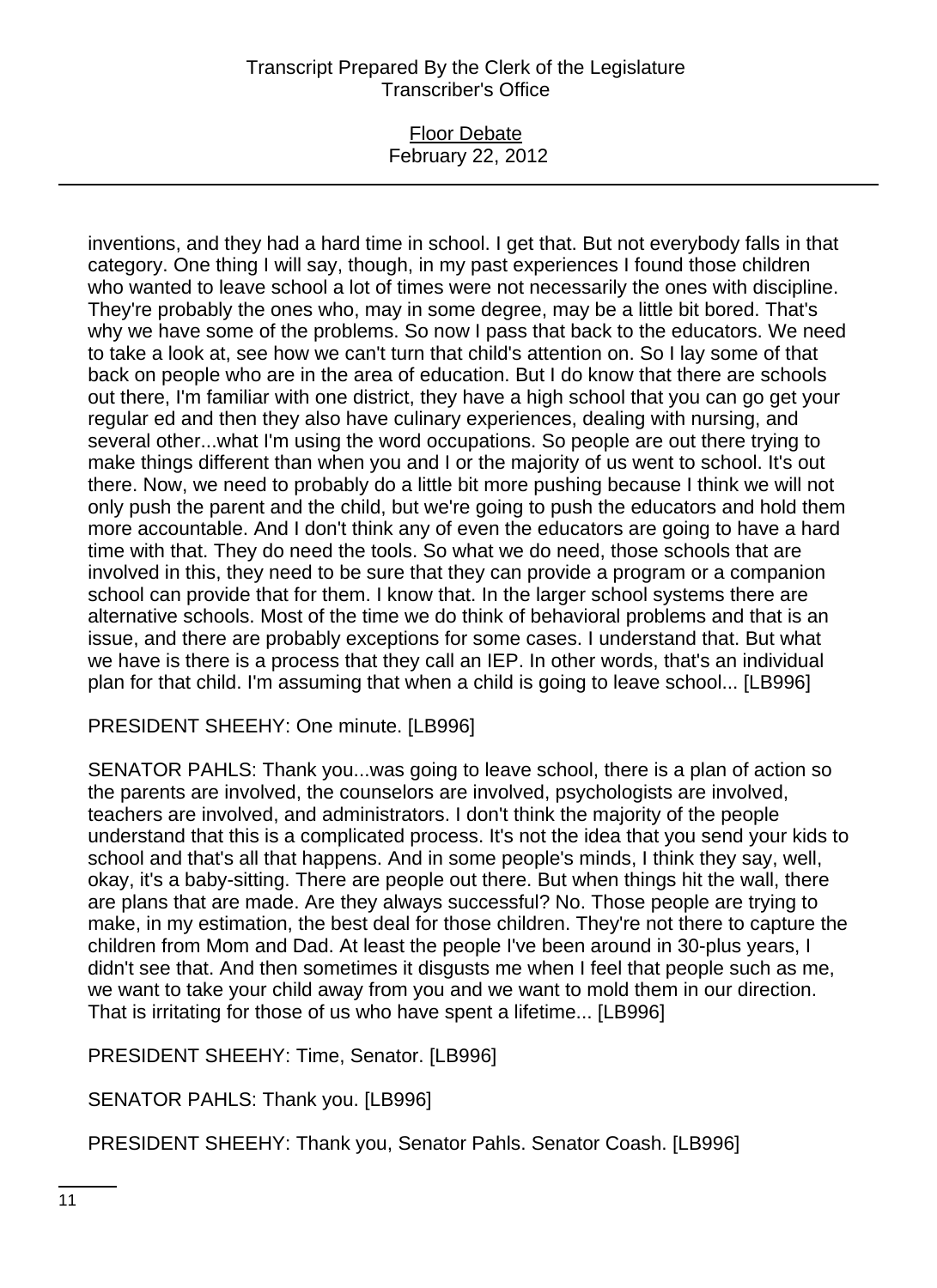## Floor Debate February 22, 2012

SENATOR COASH: Thank you, Mr. President. Good morning, colleagues. I want to applaud Senator Wightman's intent here. He wants to keep kids in school. But the approach of mandating it, I don't believe is a workable solution. We didn't hear from educators on how this will go. No, what we heard was, if you make them come an extra two years, we'll deal with it. I want to speak to you as a trained worker with youth, and I will tell you that this law will not increase the retention of kids in school. You cannot force a child to go to school at 17 and 18 when they don't want to. And Senator Adams talked earlier about why did we cut the line at 16? I think that was an age that was well-thought-out for the reason that a child younger than 16, we could probably get that kid to school. But that kid who is 17 and 18, if they don't want to be there, they aren't going. So what's the conclusion if LB996 goes through? There's a cost, and I want to talk about that cost because I've spent four years on the Judiciary Committee and we've had our debates on this floor about judicial resources. We had a heated one a few weeks ago. If LB996 goes through, call your county attorneys and see what their workload is going to look like. I talked to our county attorney, and he said, look, we're already under water because of the truancy bill. You're going to ask us to go out and go after the kids who don't want to go to school but now you've mandated them? Tell me where I get that in my budget. I don't see it on the state's fiscal note, but it's there. Ask your law enforcement officers. I will tell you right here in Lincoln we had to cut resource officers in our public high schools because of lack of funds. We're going to ask our law enforcement officers to go out there and police this. There is an expense here. There's a cost to enforcing this. Let's talk about what will happen in the schools. Educators are stretched pretty thin. We hear that all the time. What pulls educators away from their mission are children who are disruptive, children who don't want to be there. And the solution, colleagues, is not to force them to be there but to find ways to incent them to go to school. Ask yourself, why aren't these kids here? Why are they dropping out? Some of these children need to work. For many of these children, school doesn't work for them. And saying to them, come into a system that's not working to meet your needs, and sit there when you don't want to be there, is going to pull resources away from the children who do. We are overloading the courts, colleagues, and we're not seeing that effect on the fiscal note. And I do want to see kids go to school until they're 18. That's not the nature of my opposition to LB996. But what I will tell you is that forcing kids to go... [LB996]

## PRESIDENT SHEEHY: One minute. [LB996]

SENATOR COASH: ...is not going to keep kids there. It's going to create a whole new set of problems. And we will be back here in two years saying, how will we deal with the overloaded courts of kids who we've now forced to be there that we didn't force to be there before? How will we address that? Colleagues, think about your classrooms. We've all been to school. We know where the resources go. We need to point the resources towards where we get the biggest bang for our buck. And I would encourage my colleagues to vote no on LB996. Thank you, Mr. President. [LB996]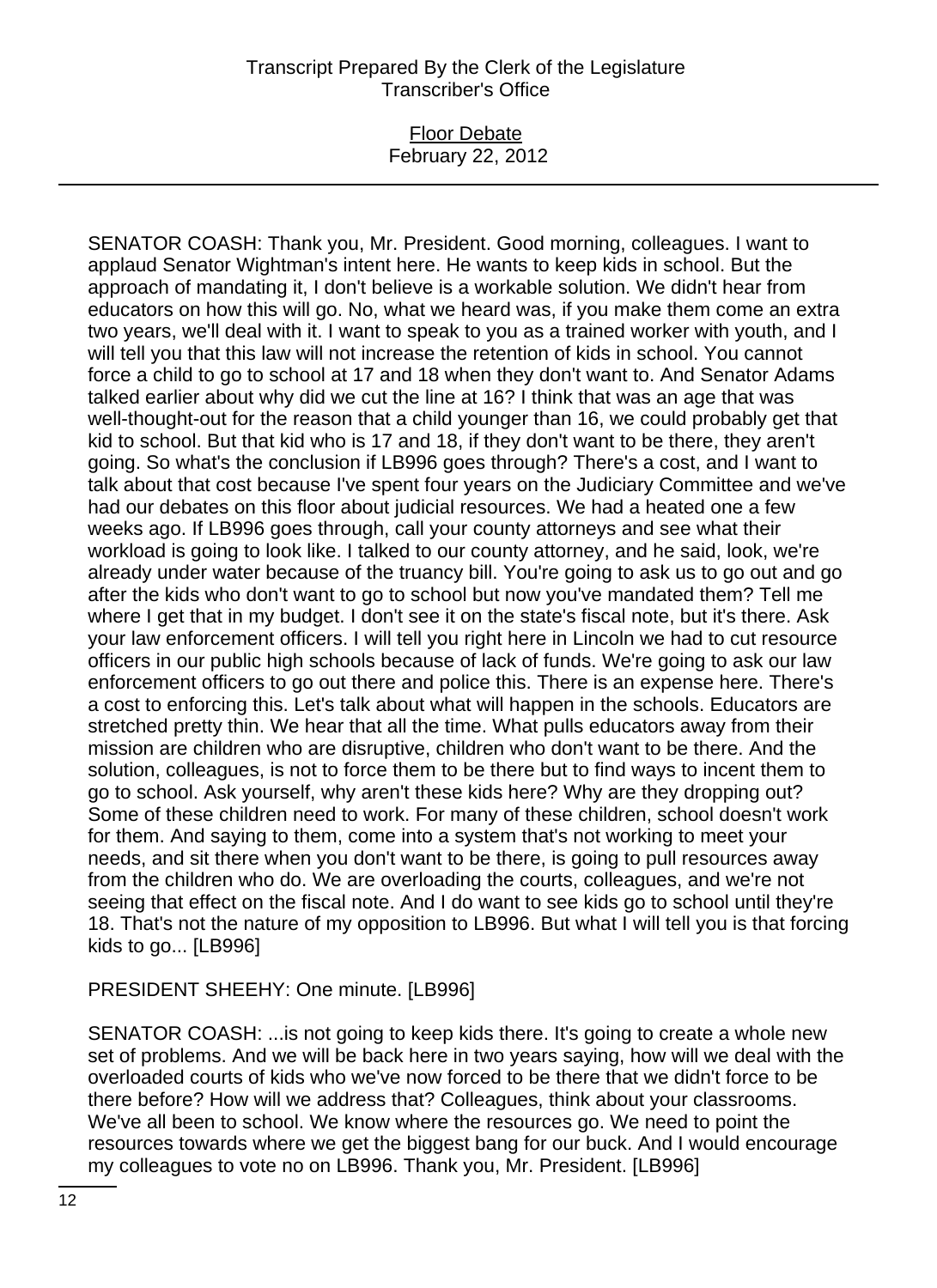PRESIDENT SHEEHY: Thank you, Senator Coash. Senator Howard. [LB996]

SENATOR HOWARD: Thank you, Mr. President and members of the body. I rise in support of LB996 and thank Senator Wightman for bringing this bill to the Education Committee. This is an important piece of legislation, and I find myself in the interesting position of offering a counterpoint to my friend and colleague, Senator Sullivan. On any given day, about one in every ten young male high school dropouts is in jail or juvenile detention compared with one in every 35 young male high schools graduates, according to the new study of the effects of dropping out of school in America, where the demand for low-skilled workers is plunging. The picture is even bleaker for African-Americans with nearly one in four young black male dropouts incarcerated or otherwise institutionalized on an average day, this study finds. That compares with about one in 14 young male, white, Asian, or Hispanic dropouts. "We're trying to show what it means to be a dropout in the twenty-first century in the United States," said Andrew Sum, director of the Center for Labor Market Studies at Northeastern, who headed a team of researchers that prepared the report. "It's one of the country's costliest problems. The unemployment, the incarceration rates--it's scary." The dropout rate is driving the nation's increasing prison population and it's a drag on America's economic competitiveness. Every American pays a cost...let me repeat that. Every American pays a cost when a young person leaves school without a diploma. When I worked as a case manager for the Department of Health and Human Services, a child was considered a ward of the state. The state was considered the legal guardian of that child. Now many of those children were disenchanted with school. Some of them would make every effort to slip out the back door as soon as they were dropped off at the front door. But the state did not give permission for a child, a ward of the state, to drop out of school at age 16. The state recognized the importance of that child staying in school and graduating. Some of the critical facts of dropping out of school are: the military won't take you. They only allow a certain percentage of even GED holders each year, and that's only in some branches. You can't drop out of school and expect to get a factory job. You can't even go to work in McDonald's without a degree. There are college students who have accepted jobs working at fast food because in our economy right now that's what's available. The parental choice opponents of this bill are advocating what is the right of the parent to deny their child an economically viable future. These are likely the same arguments that we've used to raise the age to 16 or for compulsory education at all. What employer is going to take someone who doesn't have the fortitude to even finish high school? The report that I referred to earlier puts the collective cost to the nation over the working life of each high school dropout of over \$292,000. And that figure took into account lost tax revenues, since dropouts earn less and therefore pay less in taxes than high school graduates. [LB996]

PRESIDENT SHEEHY: One minute. [LB996]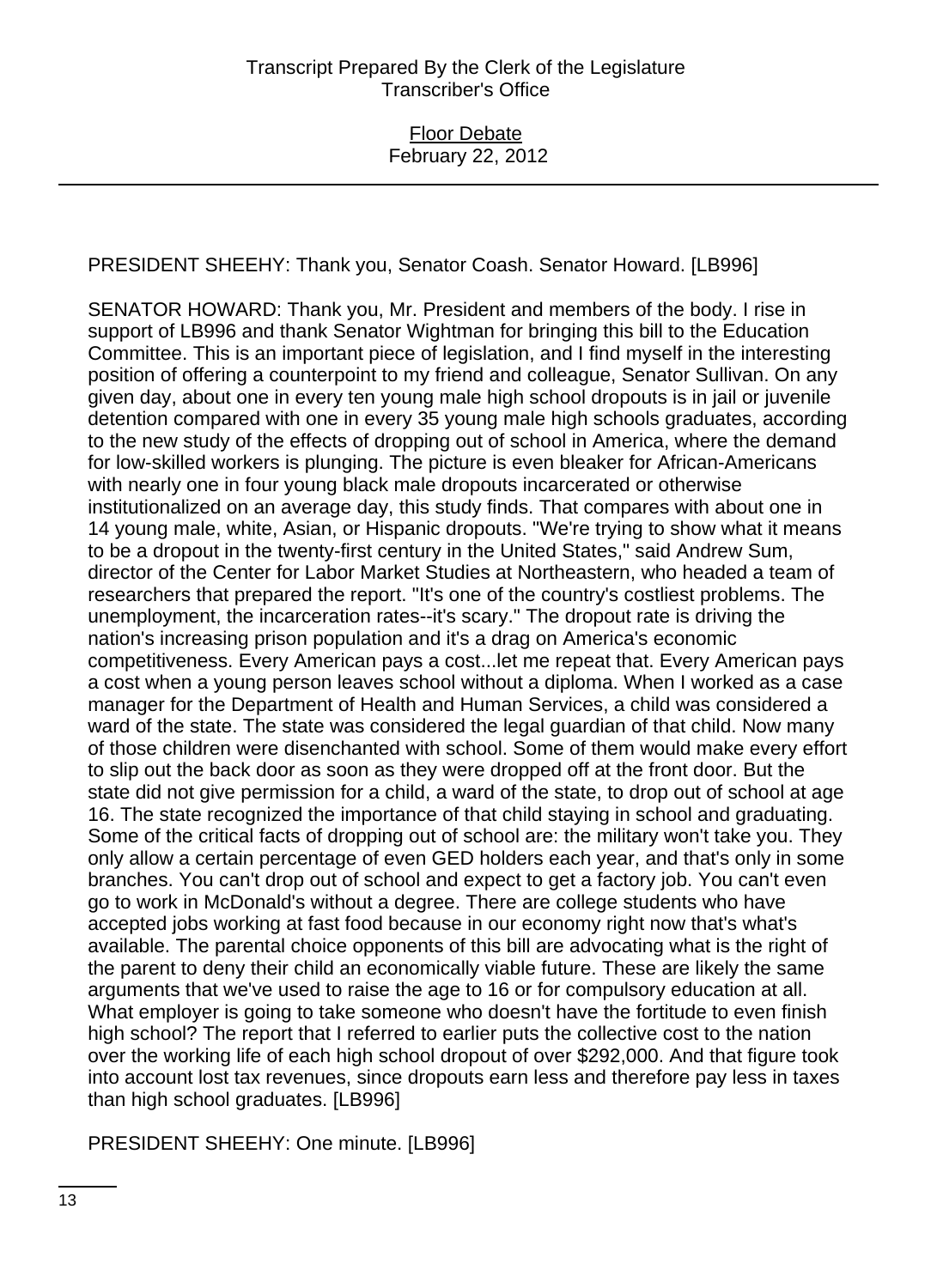SENATOR HOWARD: Thank you. It also includes the costs of providing food stamps and other aids to dropouts and of incarcerating those who turn to crime because they feel they have no other choice. Requiring youth to stay in school until age 18 is the responsibility of this state. It's also the responsibility of the school system to provide opportunities for the youth so that they are interested in school, they remain, and they graduate. Thank you. [LB996]

PRESIDENT SHEEHY: Thank you, Senator Howard. Senator Council. [LB996]

SENATOR COUNCIL: Thank you, Mr. Lieutenant Governor. I, too, stand in probably the unenviable position as my colleague, Senator Sullivan, as being one of the members of the Education Committee that did not vote to advance this bill to General File. And I need to put that vote in perspective. First, I need to begin by...it's interesting to hear all of the references and the endorsement of the report entitled "Silent Epidemic" and the indication that the dropout issue has been a silent epidemic. I suggest to you it hasn't been a silent epidemic. It's been an epidemic that we have chosen to ignore because the graduation rates, the low graduation rates, and the alarmingly high dropout rates among African-Americans, particularly African-American males, has gone ignored for a number of years. So with that said, you may say, well, Senator Council, why is it that you did not vote to advance LB996? I did not vote to advance LB996 because of my fear that this body would view this as some type of silver bullet, the remedy to addressing dropout rates in the state of Nebraska. When we look at LB996 and what's been stated as the reason, it says to make education compulsory to age 18. Well, ladies and gentlemen, our legislation, the current statute, makes education compulsory to age 18. And as Senator Sullivan stated, in 2005 this body recognized the importance of increasing the compulsory education requirement. And probably for the first time, Nebraska was a little ahead of the curve in terms of taking action to address the dropout problem. And some of you have referred to "The Silent Epidemic" report; some of you may have read "Compulsory School Attendance Age: The Case for Reform." But allow me to refer you to some information stated in "The Case for Reform." And it states that elements of more comprehensive legislative approaches to addressing the dropout problem include: an increase in the compulsory school age to 18, which this body did in 2005; exceptions "with teeth," namely, express permission from school authorities and parents to be exempted from the legal age requirement. We did that as well with one exception: We didn't put in enough teeth. What we did in 2005, we said, okay, we'll raise the age to 18; we'll provide an exception with a notarized statement from the parent. But we didn't add the other part of the teeth which was express permission from school authorities. That's what other states have done to comprehensively address dropout rates. And they went even further: alternative schooling options for students needing extra help. And there's been some discussion. We do have some alternative educational opportunities in many of our districts. But do we have enough to address the issue that's presented by requiring students to be in school until age 18? Sanctions or penalties for failing to attend classes. As a member of the Judiciary Committee we've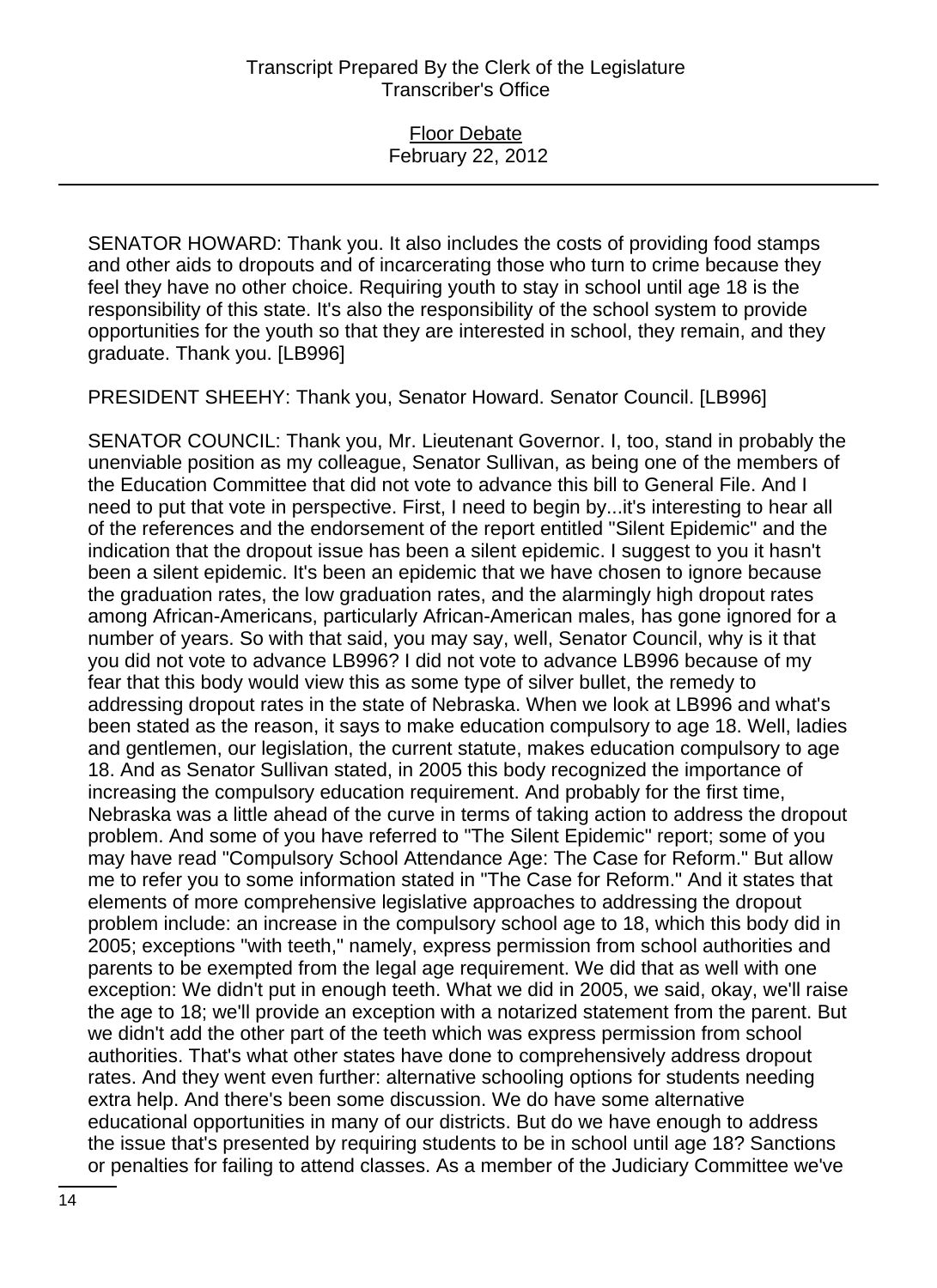been dealing with that since the time I was sworn into office. [LB996]

PRESIDENT SHEEHY: One minute. [LB996]

SENATOR COUNCIL: And it's interesting the kind of push-back that the Judiciary Committee receives every time we try to aggressively address school attendance. When we look at this problem, if we want to deal with the exception, if we believe that the exception is what's creating the problems...and I submit to you the next time I'm on the mike, one of the questions I raised during the hearing which was unanswered and remains unanswered is, how many parents are actually signing these statements allowing their children to drop out? We weren't provided with any such numbers. Unfortunately, what came through during that testimony was, many of our school administrators, if the child is 16, merely throw up their hands and say they're 16, and don't do anything to address keeping those youngsters in school. They told us that, yeah, you know, it gets around... [LB996]

PRESIDENT SHEEHY: Time, Senator. [LB996]

SENATOR COUNCIL: Thank you. [LB996]

PRESIDENT SHEEHY: Thank you, Senator Council. (Visitors introduced.) Continuing with floor discussion on LB996, members requesting to speak: Senator Karpisek, followed by Senator Wightman, Senator Louden, Senator Heidemann, Senator Fulton, and others. Senator Karpisek. [LB996]

SENATOR KARPISEK: Thank you, Mr. President and members of the body. I rise in opposition to LB996. We've talked about that it's best for the kids to graduate and it's best for the kids to stay in school. Of course, it is. We all know that, but what is it about staying in school until 18 that says they're going to graduate? I don't know if we need to put in this bill that they have to stay in school until they graduate, or until they turn 21 and they have to leave. Why not age 19? I think 19 is the age of majority in Nebraska. Why not 21? Let's make everybody stay in school until they're 21. Let's increase the amount of schooling that you need to graduate and everybody has to stay until they're 21. That would certainly help. Everyone would be more mature and ready to get out on the world. Sixteen-year-olds work now. They work after school; they work before school. Some schools have work programs where they can go to work. So saying that they can't go get a job, that's not true. They go get jobs now. Obviously, they probably don't support themselves, but if a parent is willing to sign them out of school, they usually will probably stay at home with Mom and Dad or Mom or Dad anyway. We're not dropping the age here. We're keeping it at 16. If we were dropping the age to 14, then I could agree that we're going to need more jails, more everything, we're going to have more crime--but we're keeping things the same. Not every 16-year-old dropout is a criminal. I was in school with a young man that dropped out at 16, owned his own business, and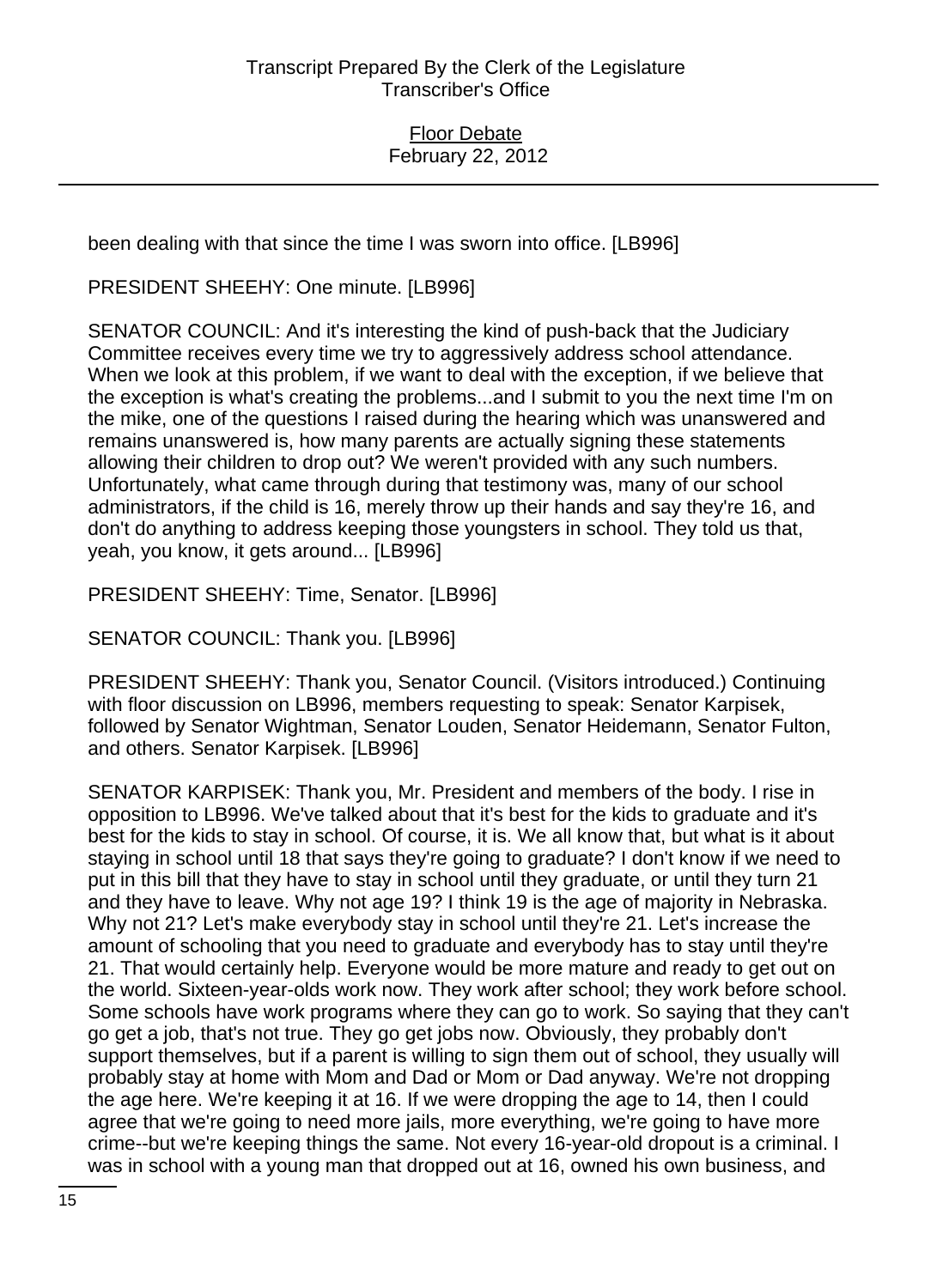## Floor Debate February 22, 2012

he's retired now, and I'm working three jobs and I've been through college. Again, I don't know that this will make them graduate. It will make them stay in school two more years and make them go to school. And then the truancy law that I really don't want to even get into yet, but I think we need a big revamp on that, will come in. And so then the kids will go to court because the parents can't make them go to school, and then what happens? So then the kid goes to court and they're taken away from their family maybe, put in foster care, now what did we solve? I want every kid to stay in school too and learn it while they're there. Not every person who is in school learns. If they're there and don't want to be there, they're just going to make problems for the teacher, for the administrators, and for the other kids. My kids want to be there and learn. They don't need some other kids there causing trouble, making a ruckus and just disrupting everything. Another question I have on this, or any of how we do this is, is what about the homeschoolers? So maybe at 16 the parent will say, okay, we're going to homeschool them now. There's no test for homeschoolers, so how do we know that they're not doing that? So then, are they truant or are they not? How do we know that? I think this opens up a huge, huge question of how this all works. I agree with Senator Pahls, that anyone thinks that we're trying to...schools are trying to take their kids and try to do whatever we want, that is very maddening. [LB996]

PRESIDENT SHEEHY: One minute. [LB996]

SENATOR KARPISEK: We're all here to try to make a difference and to help kids, but I don't think that raising this age from 16 to 18 is going to make a big difference in graduation rates. I don't think it's going to make a big difference on anything other than keeping kids in school, making them go to school, to what end. I'm sure I set Senator Wightman up very well. I saw him writing. So thank you, Mr. President. [LB996]

PRESIDENT SHEEHY: Thank you, Senator Karpisek. Mr. Clerk, you have messages, items for the record. [LB996]

CLERK: I just have an announcement, Mr. President. Transportation Committee in Exec Session now. Transportation Committee, Exec Session now. [LB996]

PRESIDENT SHEEHY: Thank you, Mr. Clerk. Members requesting to speak on LB996: Senator Wightman, followed by Senator Louden, Senator Heidemann, Senator Fulton, Senator Harms, and others. Senator Wightman. [LB996]

SENATOR WIGHTMAN: Thank you, Mr. President, members of the body. I want to discuss some of the issues that have been brought up by those who have indicated their opposition to LB996. First of all, I'd like to talk about the immigration situation and I think that is important because I think that in many cases the culture of the immigrants that come to this country are much different than the culture of people that have lived a lifetime in United States. Many of them don't prize education. They don't understand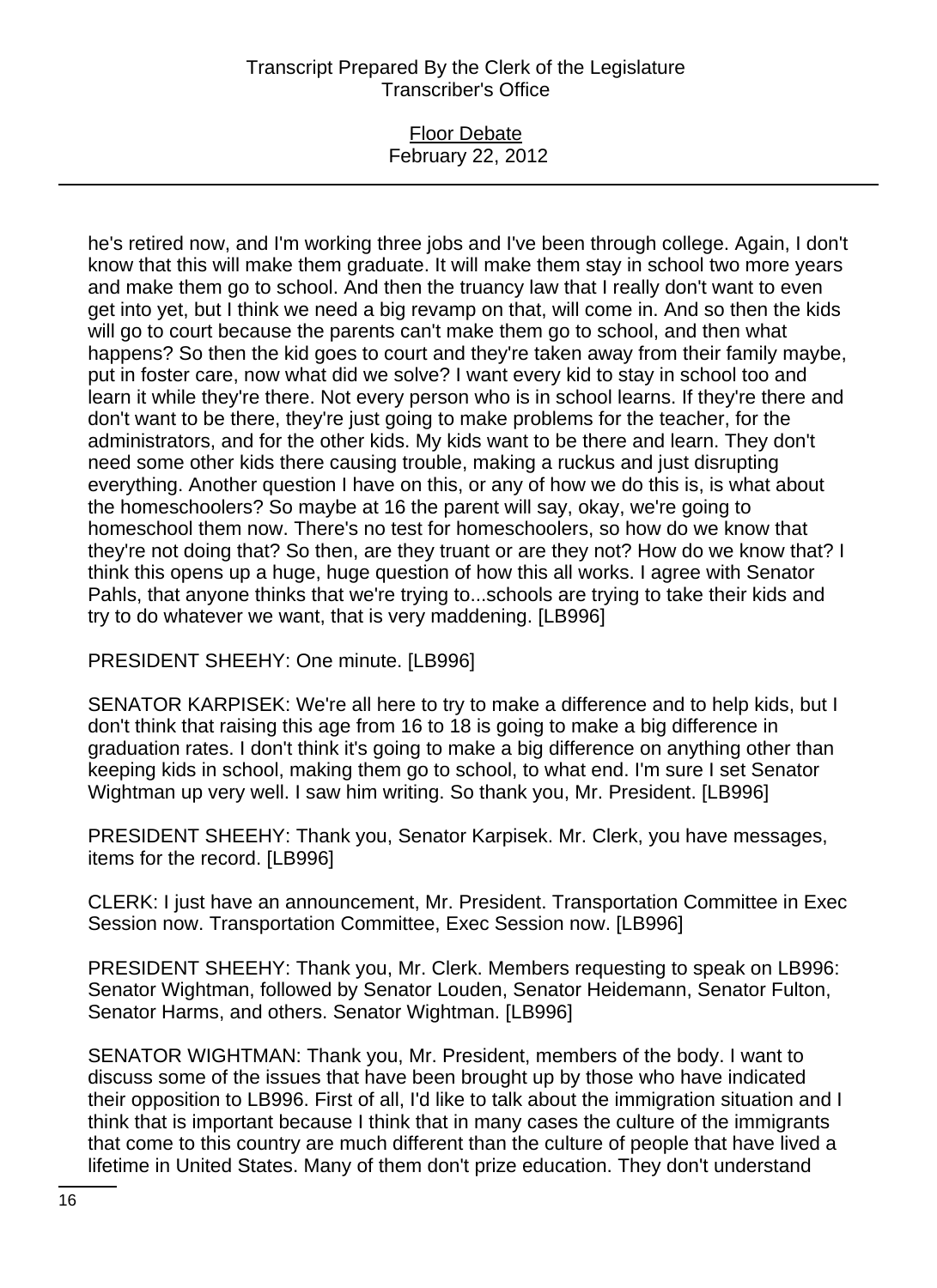## Floor Debate February 22, 2012

probably even why education is important in their country, and I think a lot of the Latin American countries children have not been required to attend school. Actually, I was in Argentina at one time and you saw many 6-, 7-, and 8-year-old kids that were out trying to sell items in the buses, food items or whatever it might be. So I think a good reason to change the law would be because of the culture that exists and that we need to encourage those children to remain in school. I'd like to talk about the parental consent. I know that was first raised by Senator Fulton, it's been raised by several of the rest of you, that somehow we're giving up parental control if we pass LB996. Well, I agree with Senator Adams on this. He said, why is 16 the magic date that we can become concerned with parental control? The same argument can be made at age 12, even 10, 14, whatever age you want to make it, that we have decided in this country that compulsory education is good. And I'd like to address a little bit this study that's "The Silent Epidemic" that's been addressed by two or three of the speakers today. And in "The Silent Epidemic," it's discussed that there is no state that requires, that allows a student to drop out when they turn 16. And they suggest in that article that a lot of this may be the expectation that these children can get out of school at age 16, they (inaudible) have compulsory education, and the children plan toward that. I think if we took that option away, that the children could drop out at age 16 with their parental consent, I think you might see some change even in those students that are attending school at that age. So I think that the parental control issue is not a very convincing argument as far as I'm concerned, because again, the age 16 doesn't seem to trigger anything that would be any different than 14 or 12 or whatever. The discipline problem, I understand that, and I certainly can understand that this is probably true and that a lot of teachers, classroom teachers, probably would prefer to see these children drop out of school. At the same time, I would suggest to the body that certainly not every student that drops out at age 16 are discipline problems. I would say far from it. I think some of it is the expectations and the fact that their parents can come in and I would guess... [LB996]

PRESIDENT SHEEHY: One minute. [LB996]

SENATOR WIGHTMAN: ...without having any statistics, and I don't think you can get such statistics, that the parents cave in many times to the student's desire to get out of school. And so they're willing to come in and sign it just to keep peace at home, perhaps. I've also had people tell me that a lot of this time will be spent by the student, former student, age 16 or over, spending another three or four hours in bed in the morning, and I think that happens. So, on balance, it just seems to me that the state has an overriding interest in seeing that the children are educated to the extent that they can require that. I disagree with the fact that we could go to age 21. First of all, the child has control of his own situation at that age, at 19, and in many respects at age 18. [LB996]

PRESIDENT SHEEHY: Time, Senator. [LB996]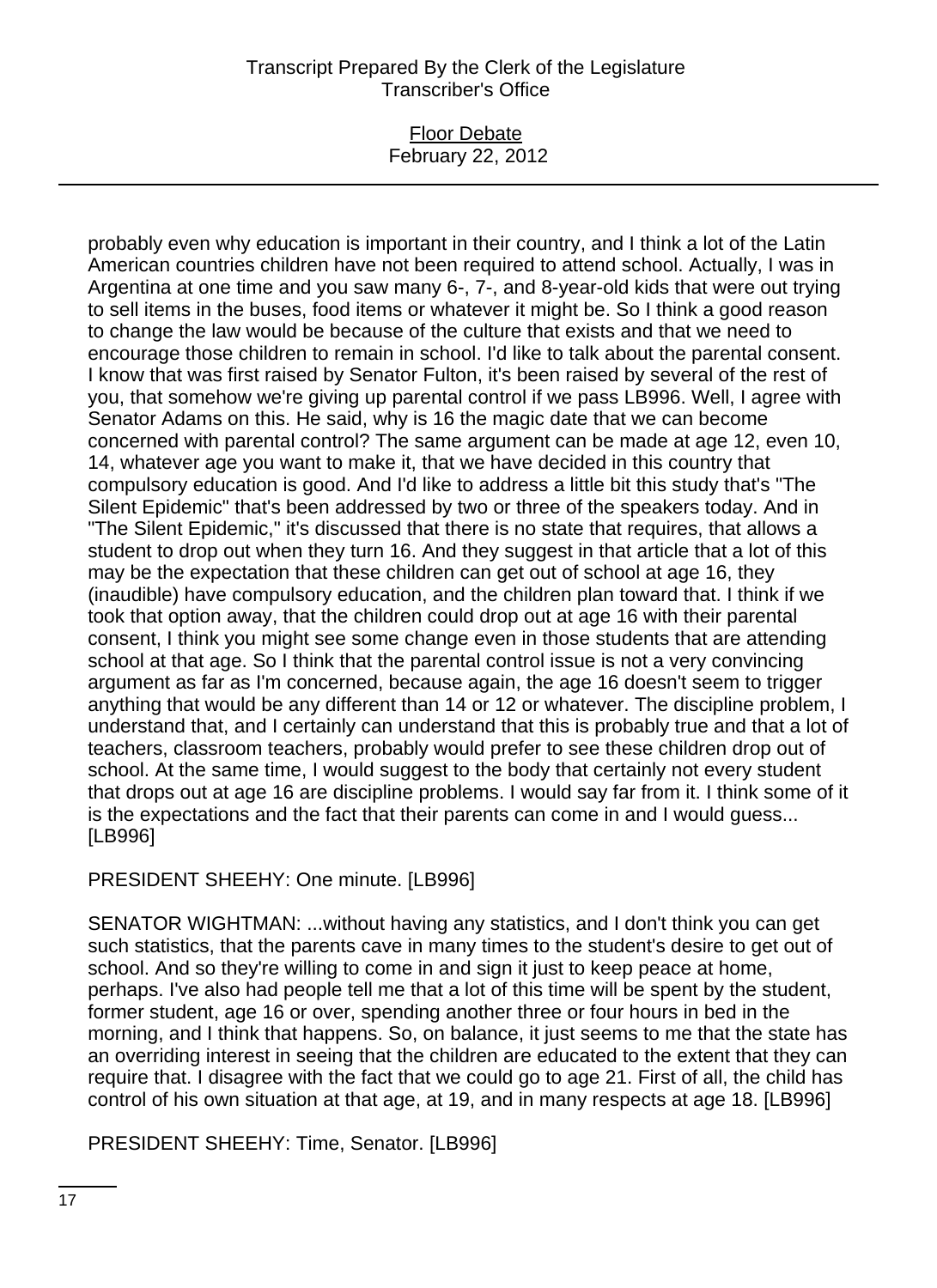## SENATOR WIGHTMAN: Thank you, Mr. President. [LB996]

PRESIDENT SHEEHY: Thank you, Senator Wightman. (Doctor of the day introduced.) Senator Louden. [LB996]

SENATOR LOUDEN: Thank you, Mr. President and members of the body. As we've had the discussion on this bill and as I've looked it over, I can't support it mostly because the part that we are striking, the language we are striking out of this bill, says that a parent or a guardian has signed a notarized release discontinuing the enrollment of the child on a form provided by the school. In other words, before, they could sign a release if it was notarized and they could get their child out of school, and that's the language you're deleting out of this bill. And in other words, now, you delete that language in order to set it up so they have to go to school until age 18, there's no way of getting them out. So we've heard of all these high-minded ideas why kids should stay in school and I agree. That's important for kids to have an education, for kids to graduate out of college, and the whole bit. But here's one thing you've got to remember: You can't legislate ambition--and this is part of what it is--and the wish to succeed. If a child doesn't have that by the time they're 16 or so, some ambition and some wish to succeed, then probably another two years of school probably won't make much difference. They're probably going to be in there, spend their time, and they will be in about the same spot they were afterwards. As Senator Karpisek just mentioned, someone he knew dropped out of school when they were 16 and now they're retired. That's ambition. That's what that is. I've seen it. How many of you seen kids go through to four years of college and they're still out there probably doing the same kind of work they could have done when they graduated out of the 8th grade. So education is fine. They have to have it, but on the other hand you can't legislate to have ambition or success. The next question is, if this legislation is passed, what does that leave those parents any alternative if they don't want a child to go to school or disrupting the school and they think they can find something better? Their only alternative is, is to homeschool them or take them out and take them to a private school someplace, a military-type school or whatever private school is sometimes in the area, sometimes clear down in Missouri and other places. I've known of kids that went to school at those places like that. So I don't see where we're going to gain anything. As far as money involved, state apportionment is paid on children in a district from 5 to 21. TEEOSA funding won't make any difference because some districts don't get TEEOSA funding. So I guess I'm wondering what the reason for this is other than some high-minded ideals that somebody thinks might work. This is actually a grand experiment is what you're trying to do. You have no idea that this is going to be of any success whatsoever. All you know is, if they're in school until they're 18, there's going to be a bunch of 17 and 18-year-olds in there that probably perhaps wouldn't be. Some of them would probably be out of it or wherever. But, first of all, I'm surprised nowadays, a lot of these kids are 18 years old or nearly 19 at the time they're graduating out of high school. When I went to school most everybody at the time they got to be 17 was graduated out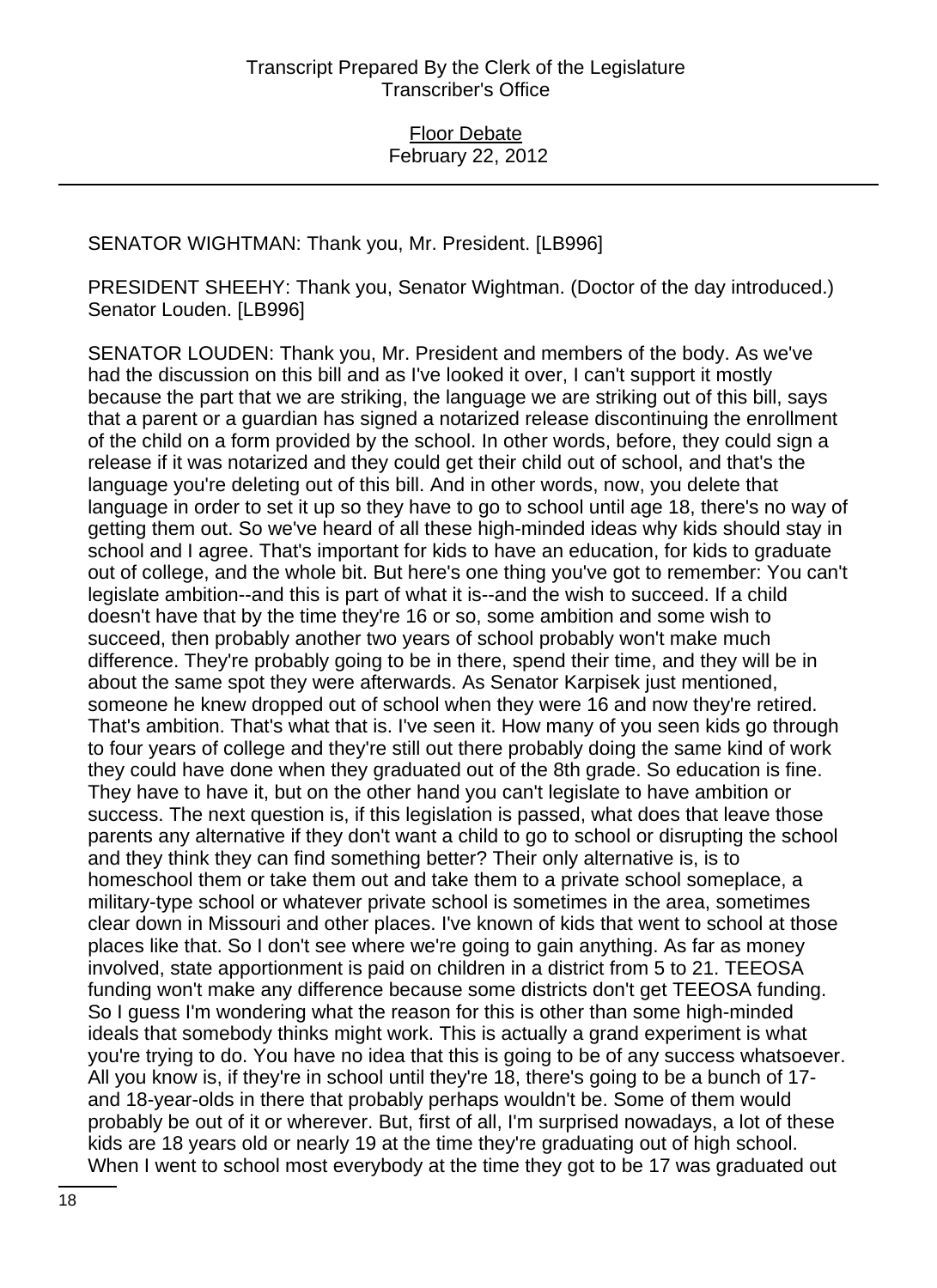of high school, so I don't know what the problem is nowadays where we're holding them in school so long, so. I don't see where this bill is of any value to helping people. It looks like to me it puts more hindrance on the family and on people that are trying to, if they have a problem with their children and they want to go to someplace else or... [LB996]

PRESIDENT SHEEHY: One minute. [LB996]

SENATOR LOUDEN: ...get them some kind of jobs, that they could. So with that, I can't support LB996. And with that, thank you, Mr. President. [LB996]

PRESIDENT SHEEHY: Thank you, Senator Louden. (Visitors introduced.) Continuing with floor discussion on LB996, members requesting to speak: Senator Heidemann, followed by Senator Fulton, Senator Harms, Senator Dubas, Senator Ashford, Senator Gloor, and others. Senator Heidemann. [LB996]

SENATOR HEIDEMANN: Thank you, Mr. President and fellow members of the body. I rise in opposition to LB996. I do it cautiously. I appreciate everything that Senator Wightman does in this body, but this is the one time that I do disagree with the proposal that he has. I look at this bill, and a lot of times in government we deal in perception. And perception tells us that this should be a good thing, that we're going to keep these kids in school longer and that will be a good outcome. But as I get past that and I start thinking about reality, we're telling these parents and these kids that they have to stay in school until they're the age of 18. But those kids probably don't want to be there and those kids are probably going to have a behavior problem. If you're telling a kid between the age of 16 and 18 that they got to do something, they probably are not going to like it. They're going to have an attitude problem, they're going to have a behavior problem. And reality tells you that this bill, in my mind anyway, and that's my opinion, might do more harm than good. I think about that child that's going to be in this class that doesn't want to be there, that will have those behavior problems, in my mind, and will have that attitude problem. What will that do to the rest of those kids in that classroom? Those kids that want to learn, that want that education to give them that opportunity down the road, where will the teacher's time and focus be? Whether they want to be or not, it will be on that child that has that attitude and that behavior problem, and not with the kids that want to learn and want to do good. I wonder if Senator Adams would have a conversation with me? [LB996]

PRESIDENT SHEEHY: Senator Adams, would you yield to Senator Heidemann? [LB996]

SENATOR ADAMS: I would. [LB996]

SENATOR HEIDEMANN: I woke up early this morning and this bill was on my mind, and I don't stand in opposition to this bill easily, I will say. And I had a conversation with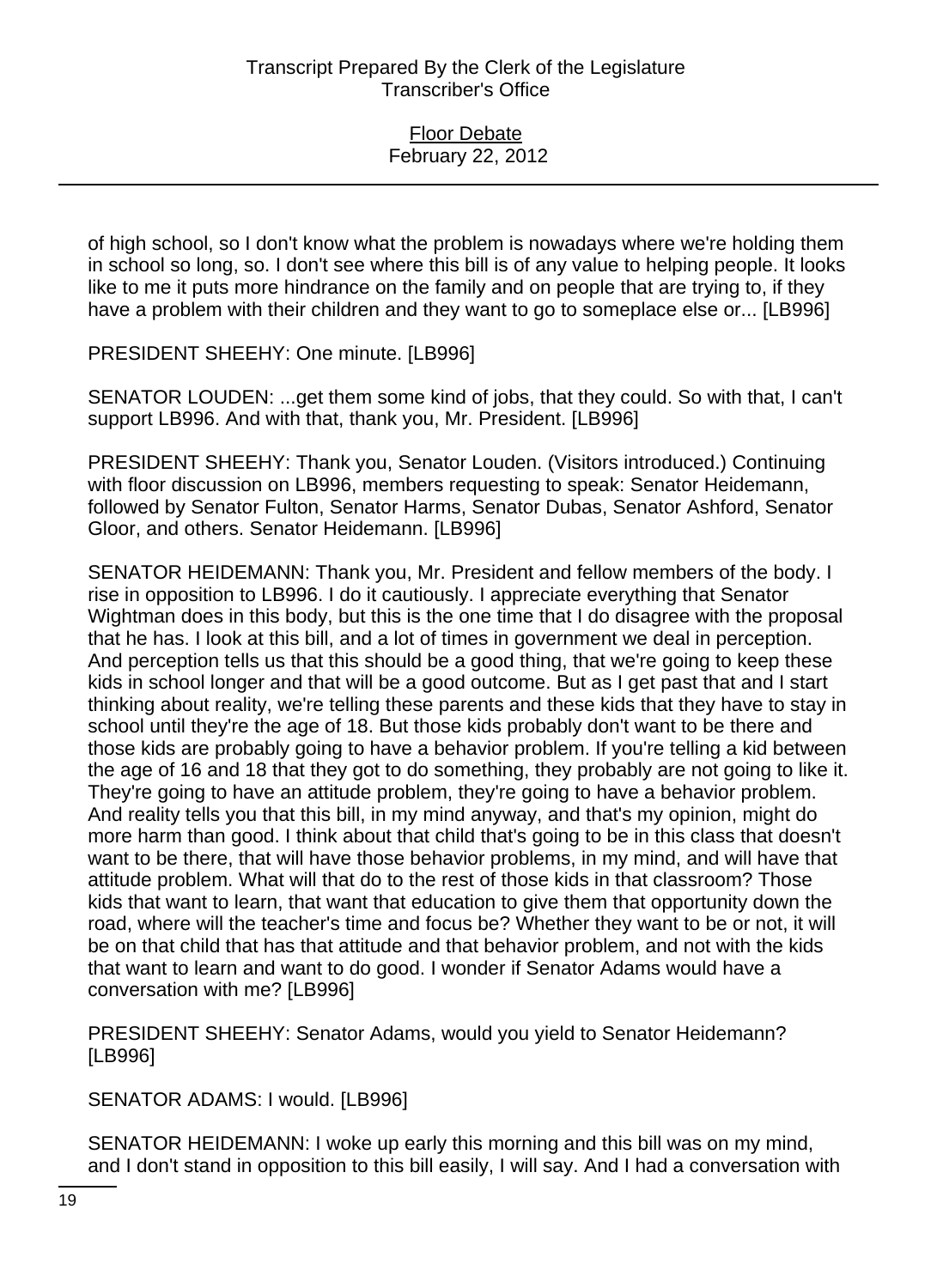#### Floor Debate February 22, 2012

my wife this morning and I talked to her about this and she backed up my fears that this might actually do more harm than good. And you...as my wife is a teacher, and so have you, what do you say to this that I have in my mind that this might do more harm than good? That you have kids that do not want to be in the classroom. That if they don't want to be there, they're probably going to have some behavior problems; they're going to have attitude problems. And you'll spend more time with them, especially at least that you would want to, than the kids that want to learn. [LB996]

SENATOR ADAMS: Thank you, Senator, for the opportunity to respond to that. And let me put one leg back in the classroom that I spent 31 years in, and then one leg right here in the policymaking area. I absolutely can empathize with what your wife said. And how early this morning, did you get her up? [LB996]

SENATOR HEIDEMANN: Five. (Laugh) [LB996]

SENATOR ADAMS: Wow. But you know what, she teaches third grade, right? [LB996]

SENATOR HEIDEMANN: She teaches third grade. [LB996]

SENATOR ADAMS: There's going to be third-graders that don't want to be there, there's going to be fifth-graders that don't want to be there, and we're not dumping them out. And there's going to be 16-year-olds that don't want to be there. At what point do we say, we're going to charge on because we're going to try to convince you today that this is more important rather than age 23 when you're in a dead-end job and you're uneducated? Now if you'll allow me, many a day, Senator...no, not many a day. There were days when I would find out that a particular student wasn't going to be there anymore, for whatever reason, whether they dropped out, moved, different school district, whatever, or just sick, that I wiped my brow and said, this is going to be a better day for the other 24 kids in class, no question about it. [LB996]

SENATOR HEIDEMANN: So, I understand where you're coming from, but I want to make sure that we're not going to pass something because we perceive that it's going to help, but in reality we might hurt the kids that really want to learn. And that's where I'm coming from. There's got to be additional time and effort spent with those kids that are being forced to. And I understand my wife teaches third grade. They still have a chance; they still have some parents that are trying to. But when they get to be the age of 16, they get a little bit more independent and they're going to cause a little bit more trouble. Would you agree with that? [LB996]

SENATOR ADAMS: Generally, yes. [LB996]

PRESIDENT SHEEHY: Time, Senator. [LB996]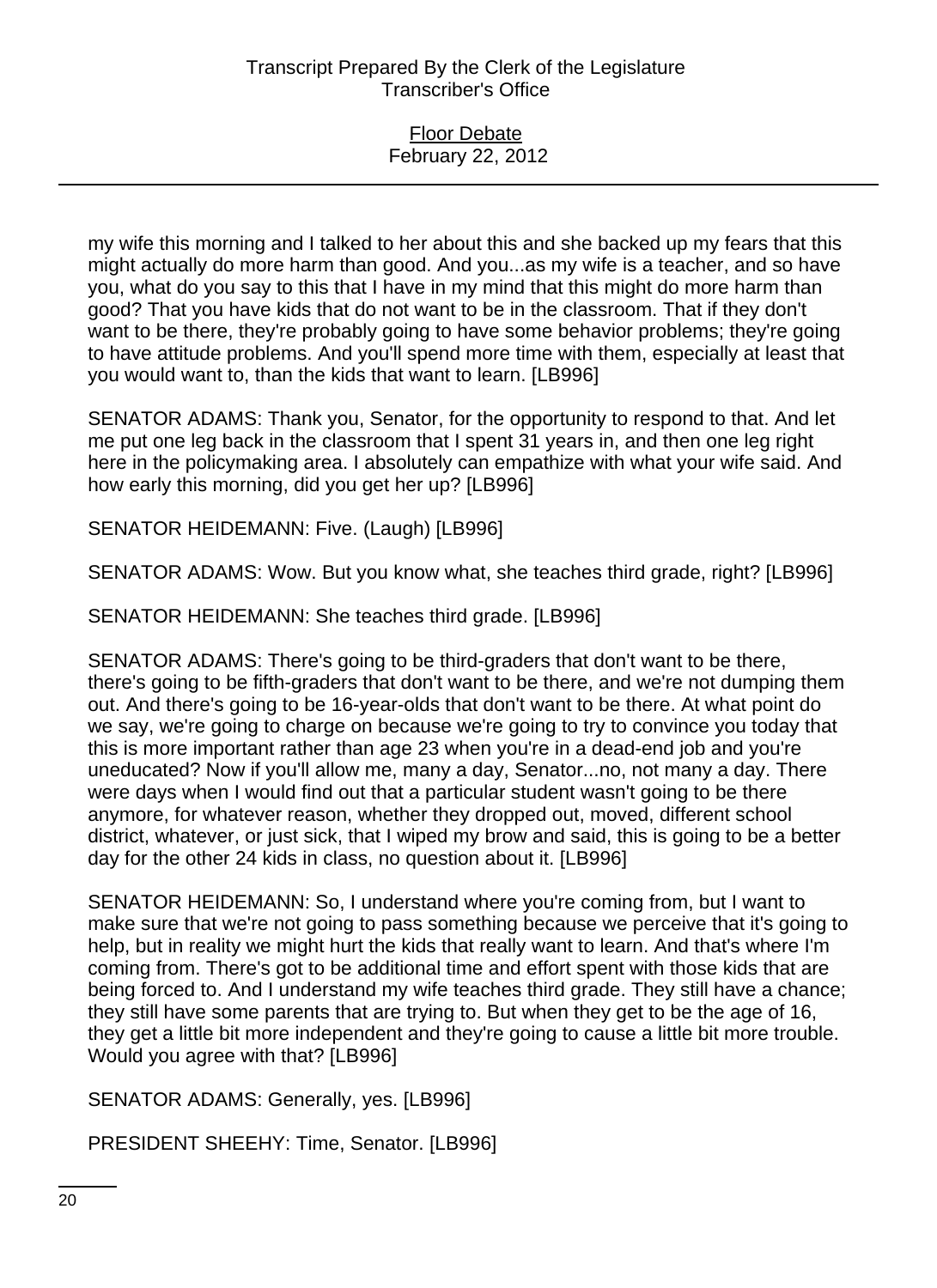## SENATOR HEIDEMANN: Thank you, Mr. President. [LB996]

PRESIDENT SHEEHY: Thank you, Senator Heidemann. Senator Fulton. [LB996]

SENATOR FULTON: Thank you, Mr. President and members of the body. This has been a great debate, instructive and conducted at a high level, and thank you, colleagues, for that. I do rise in opposition to LB996. I read a media article on this yesterday and concluded that it's...this is very easily presented in a wrong light, this issue. And early on in the debate, I heard my colleagues talk about how important it is for children to stay in school until they're 18. And it seems to me that we're missing the point, at least the point of opposition being raised by myself and others now, here in the Legislature also. Kids should stay in school until they're 18. I happen to think kids should stay in school until they're not kids anymore. They ought to go to college too. This bill is not going to solve this problem. In fact, there's a part...when thinking through this bill, I actually thought, well, perhaps, I could vote for the bill because it actually isn't going to do anything. And I don't mean that as a slight to Senator Wightman. I have great respect for Senator Wightman, and typically we are on the same page on things. Let's read the language of the bill. Subsection (2) of this section does not apply in the case of any child who has reached the age of 16 years and such child's parent or guardian has signed a notarized release discontinuing the enrollment of the child on a form provided by the school. We are striking the language, "has reached," etcetera. That's all we're doing here. And so I pose this question to you. And think about this: If there are 2,000 children who have dropped out of school, ask yourself how many of those children have received a notarized release from their parent discontinuing the enrollment of that child on a form provided by the school? Of those 2,000, how many do you think have a note from Mom and Dad saying it's okay for them to drop out of school? Now I asked the question yesterday, and we don't have that data because it's not collected evidently, but I'm going to hazard a guess and I don't think I'm going out on a limb too far here when I say that most of those kids who have dropped out of school don't have a note from their parents. Therefore, they are abridging the law. They're acting against the law. What should happen is those kids who don't have a note should be reported to probably the county attorney, by school officials, because they have broken the law. Read what exists in law now and recognize what we are going to strike. And when you juxtapose that against the reality, which I think we can all agree most of those kids don't have notes from their parents, and you'll recognize that this doesn't actually solve the problem. It will give the impression that we've solved the problem, which could be a pill far worse than the cure. So that's the reason for my opposition here. Another reason is the fact that we are taking away some volition on the part of parents. I don't want to overemphasize that because I also recognize that that's not the most egregious problem with this bill. But it is this perception that we create that if we pass this law, then kids are going to stay in school until they're 18. That's not going to happen. Nothing is going to change. We're simply getting rid of the part about the note from the parent. There are...I think I'll stop there and I'll yield the remainder of my time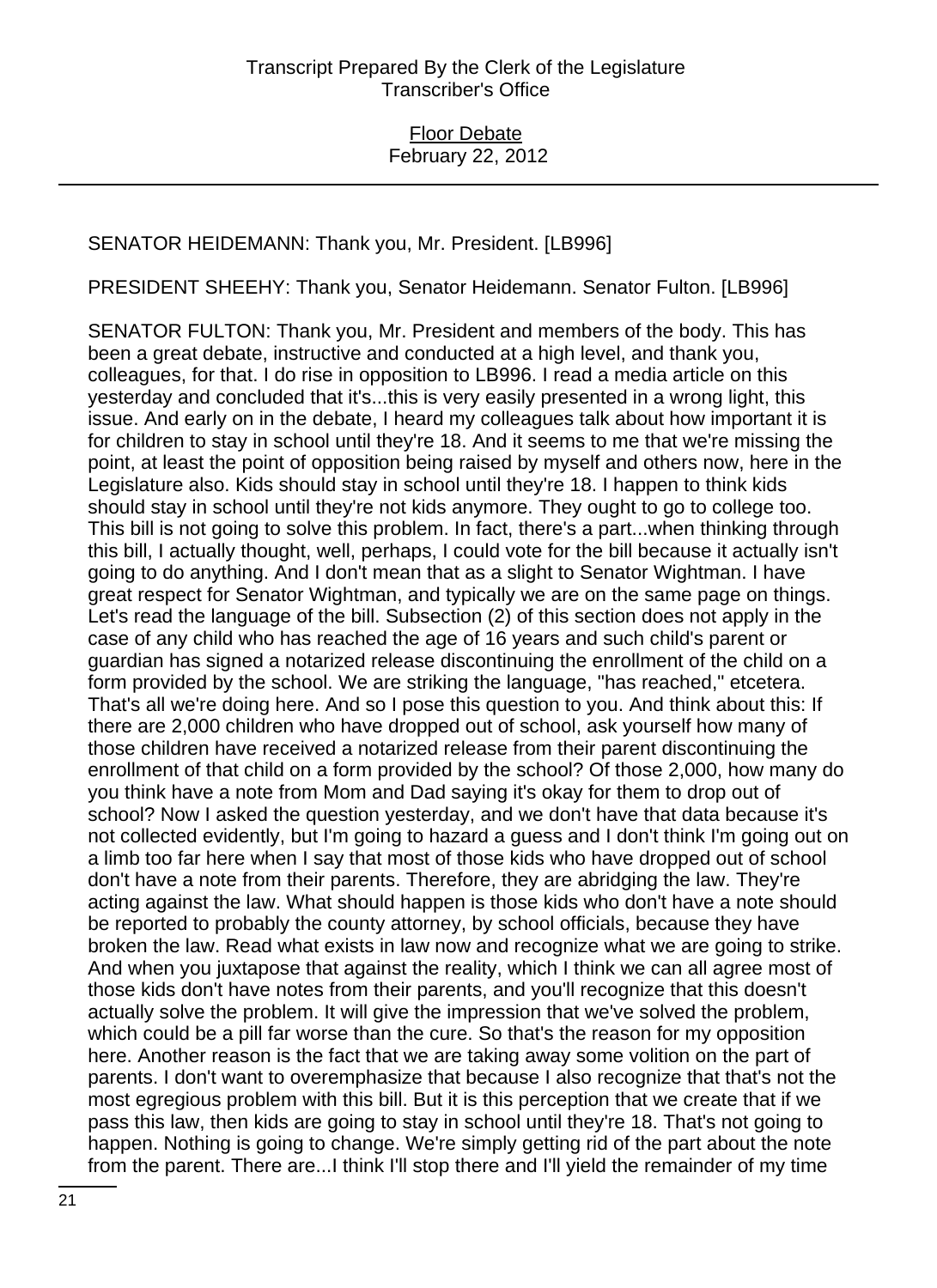to Senator Council. [LB996]

PRESIDENT SHEEHY: Senator Council, you're yielded 1 minute. [LB996]

SENATOR COUNCIL: Thank you very much, Senator Fulton. And I want to use the time that Senator Fulton has granted me to again read from one of the reports on the proposal to increase the compulsory attendance age, and that's the top five reasons dropouts identify as major issues for leaving school. Forty-seven percent say they leave school early because classes were not interesting; 43 percent say they leave school because they missed too many days and could not catch up; 42 percent said they spent time with people who were not interested in school; 38 percent had too much freedom and not enough rules in their life; and 35 percent said they left school because they were failing in school. Again, if you look at the reasons why students are dropping out, according to this data, and look at what LB996, and don't...and please, I support... [LB996]

PRESIDENT SHEEHY: Time, Senator. [LB996]

SENATOR COUNCIL: Thank you. [LB996]

PRESIDENT SHEEHY: Thank you, Senator Council. Thank you, Senator Fulton. Senator Harms. [LB996]

SENATOR HARMS: Thank you, Mr. President and colleagues. I wanted to weigh in on this just for one more time. Do we realize that as we now begin to look at what our job market is like and where the world is going, that a high school diploma is not the minimum requirement that we have for the future? Think about these kids that are dropping out of school. They have no hope, they will have no opportunity to get into the job market. In order to be successful today, you're going to have to have advanced training; you're going to have to have either a diploma or a special certification or an associate's degree or a bachelor's degree. You will not be able to compete in this world. And what we're saying to our kids, that we really don't care about where you are here, you can go ahead and drop out, I don't think that's right at all. A study that was done, a survey, and it may be the same thing that Senator Council was quoting from, did a study in regard to why students dropped out. And one of the points that they brought forth was that no one has any high expectations for them. Their parents didn't; the schools didn't. They had too much free time; they hung out with all the kids that were ready to drop out of school. That kind of apathy created the opportunity for them to actually not care. I happen to believe very strongly that this is an opportunity for us as senators to say we have better expectations of the kids that live in this great state; that we're going to make an effort to keep them in our school system and provide them the option. You see what they're saying to us today is, when you talk with some of these kids, if somebody would have sat down and had some conversation with me, or a certain kind of support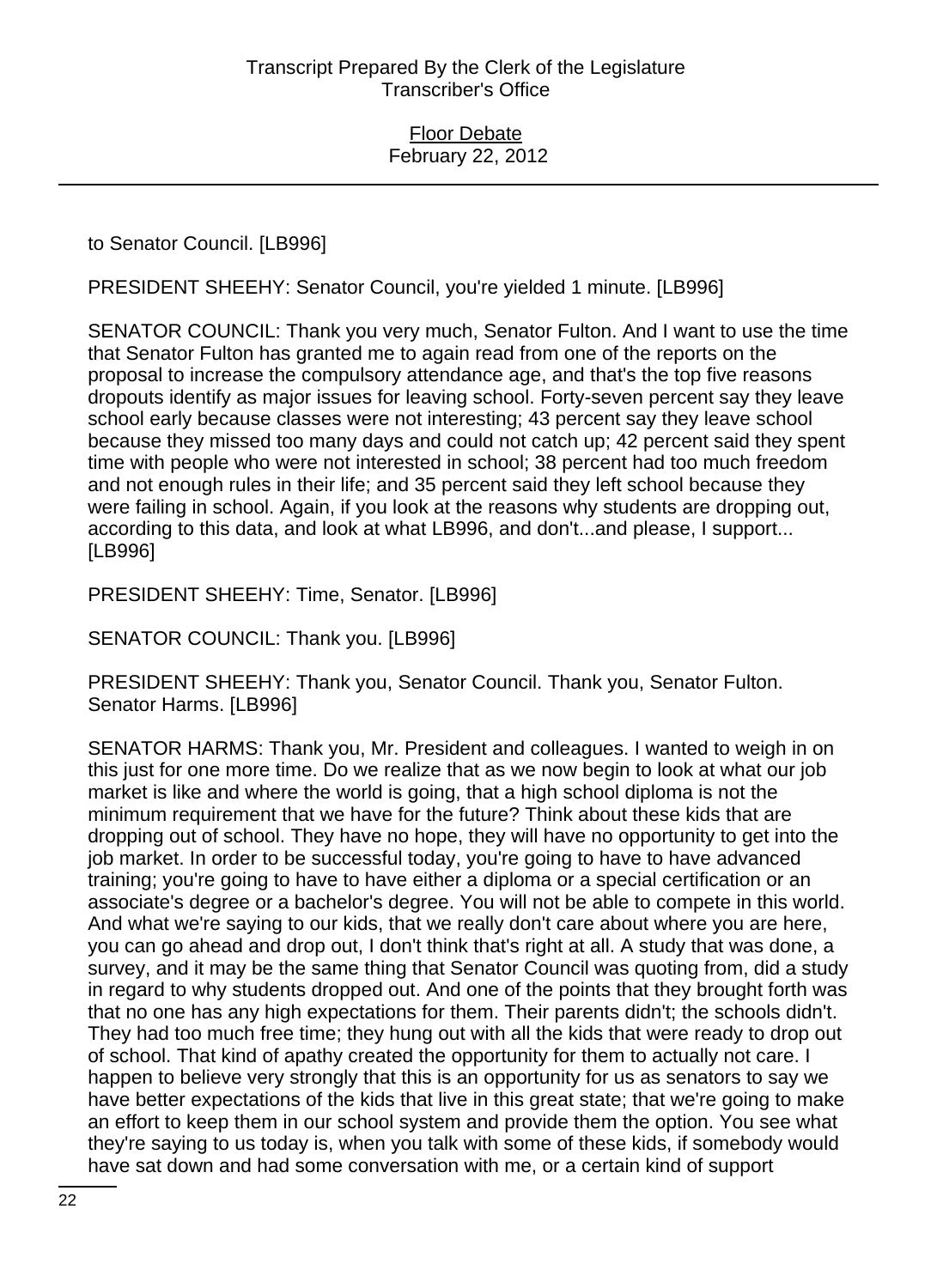### Floor Debate February 22, 2012

services to have me better understand where I was headed and where I was going; we're not doing that today. We just write these kids off. And I don't think that's right. I think we ought to do everything we can to keep them in school because the very thing that Senator Ashford over there has been talking to us about is where these kids end up. They end up in jail; they end up in prison; they're in crime. You'll find very few young high school students who drop out of school today that will go on and be very successful in the world of work without that advanced education. It's humanly going to be impossible for us. And so I hope that you'll look at this, colleagues, as this is just a beginning. I think we ought to come back next year or future legislation and start to address the issue in our school systems to look at the kinds of things we need to do to keep kids in school. What kind of supportive services do we need to have? How early do you start to intervene with kids? We see the signs in grade school. And you know what? A lot of it is based on parents. The family circle has broken down, colleagues. And many times parents both have to work. They don't know for sure what is happening with their family and their children. So what I'm saying to you, I hope that you'll give this thought. I think this is a good start. I think Senator Wightman has designed a good bill. But I don't think it's where we want to finish in the future. I think we come back and address the issue of why kids are dropping out and how we can prevent that dropout. I see too many students, young people in rural Nebraska dropping out. And do you know where they end up later, colleagues? They end up about two years later, or three years later, after they get bumped around in the job market, and come back and get into the GED program. In fact, Western Nebraska Community College, last year, told me they were the highest graduating high school in western Nebraska because all these kids who had dropped out came back and decided they had to get their GED. They had to have some other type of education. We're not providing any creativity here for them or giving them a direction or a pathway to follow. [LB996]

PRESIDENT SHEEHY: One minute. [LB996]

SENATOR HARMS: Thank you, Mr. President. I would urge you to give this great thought. I think this is just the beginning. And I come back to the same statement I made earlier is that I think we have to ask our State Department of Education to weigh into this. Way too many kids are leaving school. Way too many students are dropping out and they don't have any opportunity and they're not going to have any future. So what are our options? Are we going to deal with them as juveniles, put them in the court system? Or are we going to try and make every attempt to give them opportunities, look at alternative schools, look at other ways that we can give these kids some type of help? Because there's no hope for them, and long term there's no hope for Nebraska if we allow this to happen. Thank you, Mr. President. [LB996]

PRESIDENT SHEEHY: Thank you, Senator Harms. Senator Dubas. [LB996]

SENATOR DUBAS: Thank you, Mr. Lieutenant Governor. Good morning, colleagues. I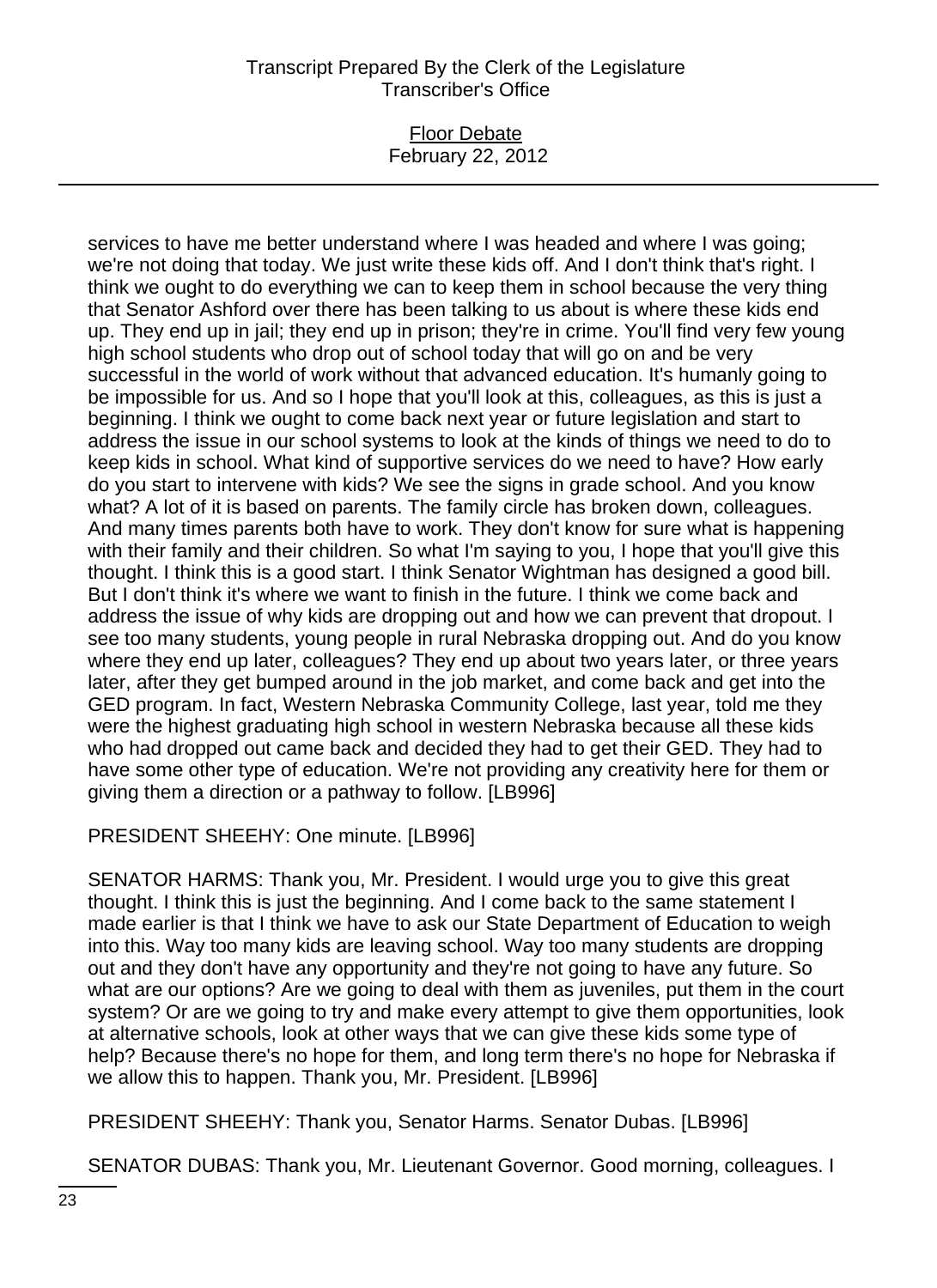## Floor Debate February 22, 2012

struggle mightily with this discussion that we're having this morning because I think it's one of those very rare instances where everything that's been said is right. Each point that has been made is valid. And I do firmly believe that everybody on this floor this morning wants our kids to stay in school, wants them to be successful, wants them to move on to bigger and better and a bright future. But as always, the devil is in the details and how do we make that happen. And I've had some good conversations with teachers and administrators over the last couple of days, and I am very touched and very encouraged by the conversations that I've had with these people, and they've told me how hard they work to keep these kids in school and to provide opportunities for them so that they'll feel successful and they'll feel like there's a reason why they are there and what a diploma...even at the high school level, that diploma doesn't open a whole lot of doors, but it does take them down a path to more opportunities to have that bright future. And I have been touched again by these teachers and administrators who have shared the real sense of loss and sadness that they feel when a student leaves their school. They didn't say this, but I felt like they feel a personal responsibility, a sense that somehow they just didn't do quite enough, even though I know these people and I know they've gone above and beyond the call of duty to try to keep these kids in school. I think a part of the discussion that's been touched on a little bit this morning and that I would like to explore a little bit more is the parental involvement in this decision. And if Senator Council would yield to a question I would have a couple for her. Senator Council. [LB996]

SENATOR LANGEMEIER PRESIDING

SENATOR LANGEMEIER: Senator Mello, would you yield to a question? [LB996]

SENATOR DUBAS: Senator Council. [LB996]

SENATOR LANGEMEIER: Senator Council, would you yield? Thank you. [LB996]

SENATOR COUNCIL: I apologize. [LB996]

SENATOR DUBAS: That's fine, I see you're involved in a serious conversation, I'm sure. But you talked about during the hearing you asked the question of are these letters actually being signed and notarized and what is happening with them, and you didn't feel like you got much of a response. How far did you go in probing that question and really what was the reaction? [LB996]

SENATOR COUNCIL: Well, I specifically asked whether the Department of Education kept data on the number of students who dropped out with a signed statement from their parents. And that data is not kept, so they could provide no response to that. I asked one of the administrators, I believe it was the administrator from Lexington, whether he had data on the number of students in Lexington who left school at 16 with a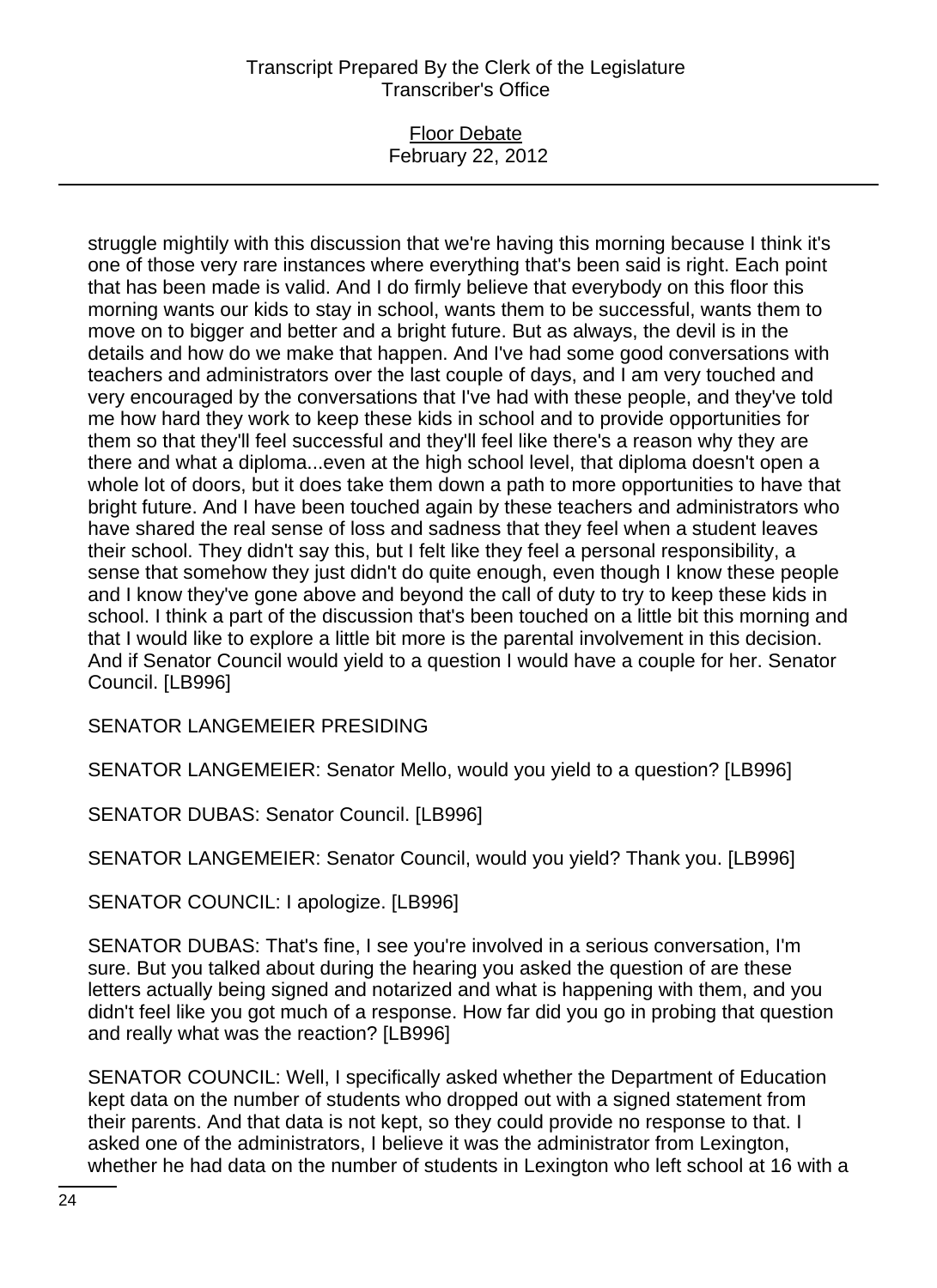statement from their parent. And he couldn't provide it. And, in fact, the general response to that was, well, they're 16 and they know they don't have to be in school. But I think that that's because they were relying on the old compulsory education law which was 16, and you reached age 16 and you could leave. And I think many of our administrators still operate on that basis that, you know, the kid is 16, there's nothing we can do about it, and they don't make an effort, you know, an aggressive effort to keep those kids in school. [LB996]

SENATOR DUBAS: So, are you feeling then like maybe they don't understand that there's this requirement in law that they have this letter? Or they're just feeling like this is what is happening, there's not anything else we can do about it, so we'll let it go? [LB996]

SENATOR COUNCIL: Yeah, I think it's probably more of the latter with... [LB996]

SENATOR LANGEMEIER: One minute. [LB996]

SENATOR COUNCIL: ...these are kids who have decided that they don't want to be in school; they've reached age 16; you know, we're not going to put forth a lot of effort to try to keep them in school. I didn't hear anybody say, well, we go out and try to get a notarized statement from the parents. [LB996]

SENATOR DUBAS: All right, thank you, Senator Council, very much. I think Senator Sullivan talked about the importance of this being a family decision and I couldn't agree with that more. So I am a little bit distressed by hearing that maybe we aren't following the law, as Senator Fulton said, to the degree, because I think that was put in there for that very reason: to make sure that those families come into the school and they have to understand the decision that they're making. And maybe they don't fully understand all of the alternatives that might be available. I know our schools are putting alternative schools in place and working with these students to help them. I think the university has some programs, ways to get their GED. And so if we aren't following the law to the letter it was intended... [LB996]

SENATOR LANGEMEIER: Time. [LB996]

SENATOR DUBAS: ...we're missing some opportunities. Thank you. [LB996]

SENATOR LANGEMEIER: Thank you, Senator Dubas. Those still wishing to speak, we have Senator Ashford, Gloor, Pahls, Krist, Price, Council, Karpisek, Wallman, and many others. Senator Ashford, you're recognized. [LB996]

SENATOR ASHFORD: Thank you, Mr. President. I stand in firm support of LB996, and I appreciate Senator Wightman bringing this bill. This is a time, members, it seems to me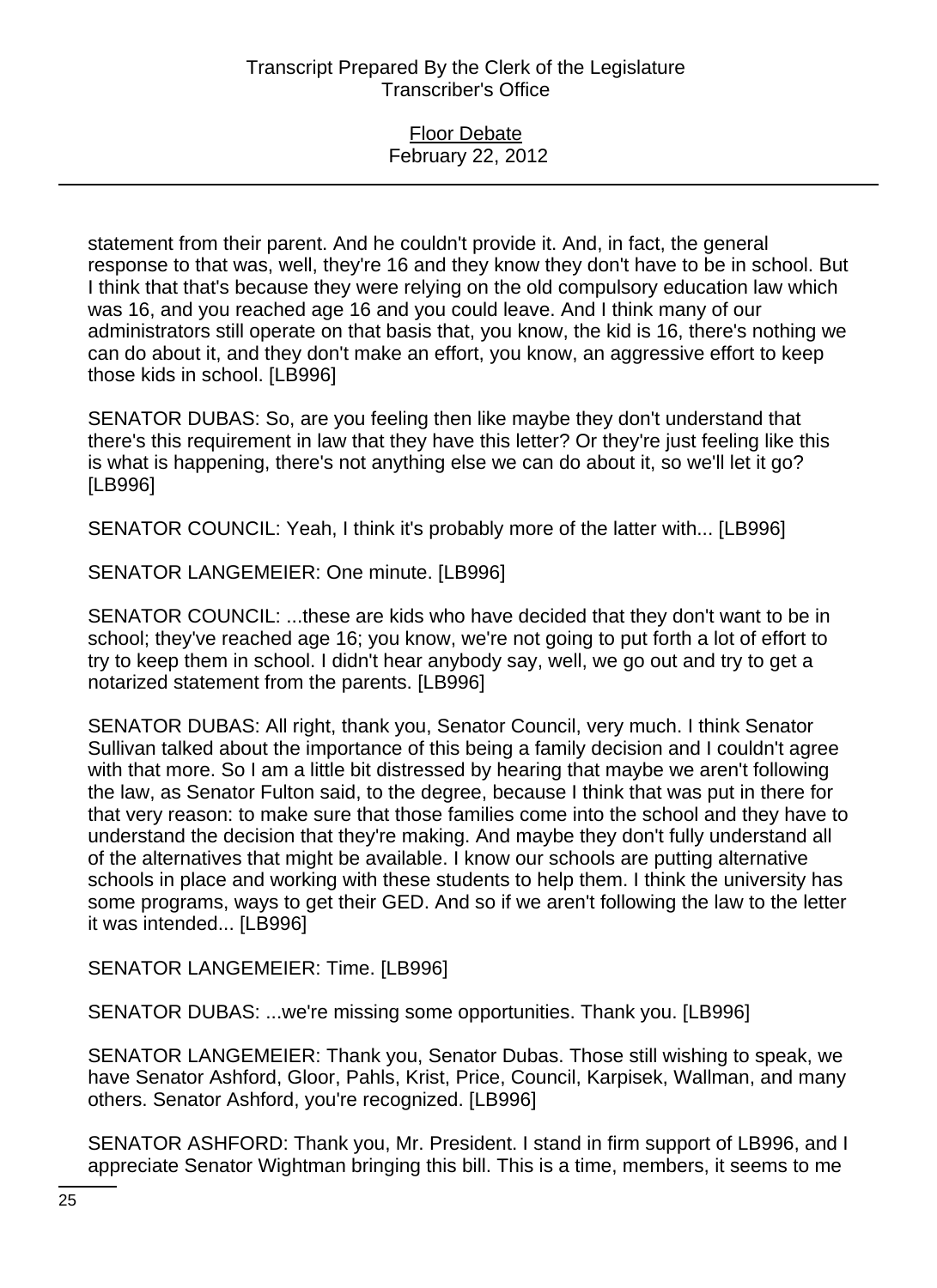## Floor Debate February 22, 2012

for big ideas. We're talking about things that aren't working. We're talking about little things that education doesn't do very well, and that therefore parents ought to have the total discretion when it comes to keeping kids in school after age 16, or even to some degree prior to 16, when it comes to the truancy issue. It seems to me, and I've listened to the debates in the presidential campaign as well, and it seems to me that what we're getting is education is really kind of bad. It's not doing its job; it's not preparing young people for the global community, and that Senator Harms is absolutely right in talking about that. But I think this issue, I think, should center on big ideas, not myopic sort of obstacles, but big ideas. And the big idea is to find alternative pathways for young people so they will stay in school and get a job. And I think Senator Gloor is going to talk about the Grand Island example, both in the area of truancy and the area of career academies, so I'm going to leave it to him to talk about that. But as usual, Grand Island is ahead of the curve on these issues. It's time for big ideas and choices. It's not time to think about, gosh, you know, parents ought to have full discretion when it comes to education because education really isn't doing that great a job. My goodness, folks, we have given parents a multitude of options: private school, homeschooling, public schools. All we're asking is that you encourage your children to go to school. And we provide in our state college system, in our universities, some of the best teacher colleges in the United States. We need to think about big ideas. In Omaha, this Legislature, years ago, put money into the renovation of the Omaha Civic Auditorium. The Omaha Civic Auditorium is sort of on the bubble and it looks as if it might get torn down. No. The Omaha Civic Auditorium needs to be a career academy for a thousand young people to attend so that they could learn jobs that will get them \$83,000 or \$85,000 a year at Union Pacific Railroad in welding or mechanical contracting or engineering, or other fields, carpentry, automotive. We can do this, members. But if we don't vote for this bill, we are, in my view, we are drawing a line and saying we can't do it. That's wrong. That's not good thinking. That's not the Nebraska way. The Nebraska way is to find a pathway for these children; not to give up. Parents do need choices and we need to involve them in the decision-making process. We give them choices, but we need to give them more choices. And as Senator Gloor I think will talk about, Grand Island has found a pathway. I think Senator Pahls and Senator Seiler are absolutely correct in their analysis of this, and Senator Adams as well. This is the kind of bill that sets the course for our state. We must not say no to Senator Wightman's bill. We must say yes and we must strive to provide pathways for our children, whether it's the Civic Auditorium in Omaha or the property in Grand Island or some of the innovative things that are going on in Wahoo or wherever it is in this state. And in Senator Harms...and the community colleges. We've worked so hard on the community colleges... [LB996]

# SENATOR LANGEMEIER: One minute. [LB996]

SENATOR ASHFORD: Thank you...on the community colleges, and we need to connect them, even though they are connected today, beyond just GEDs. We need to connect them with 15-year-olds and 16-year-olds and 17-year-olds with the community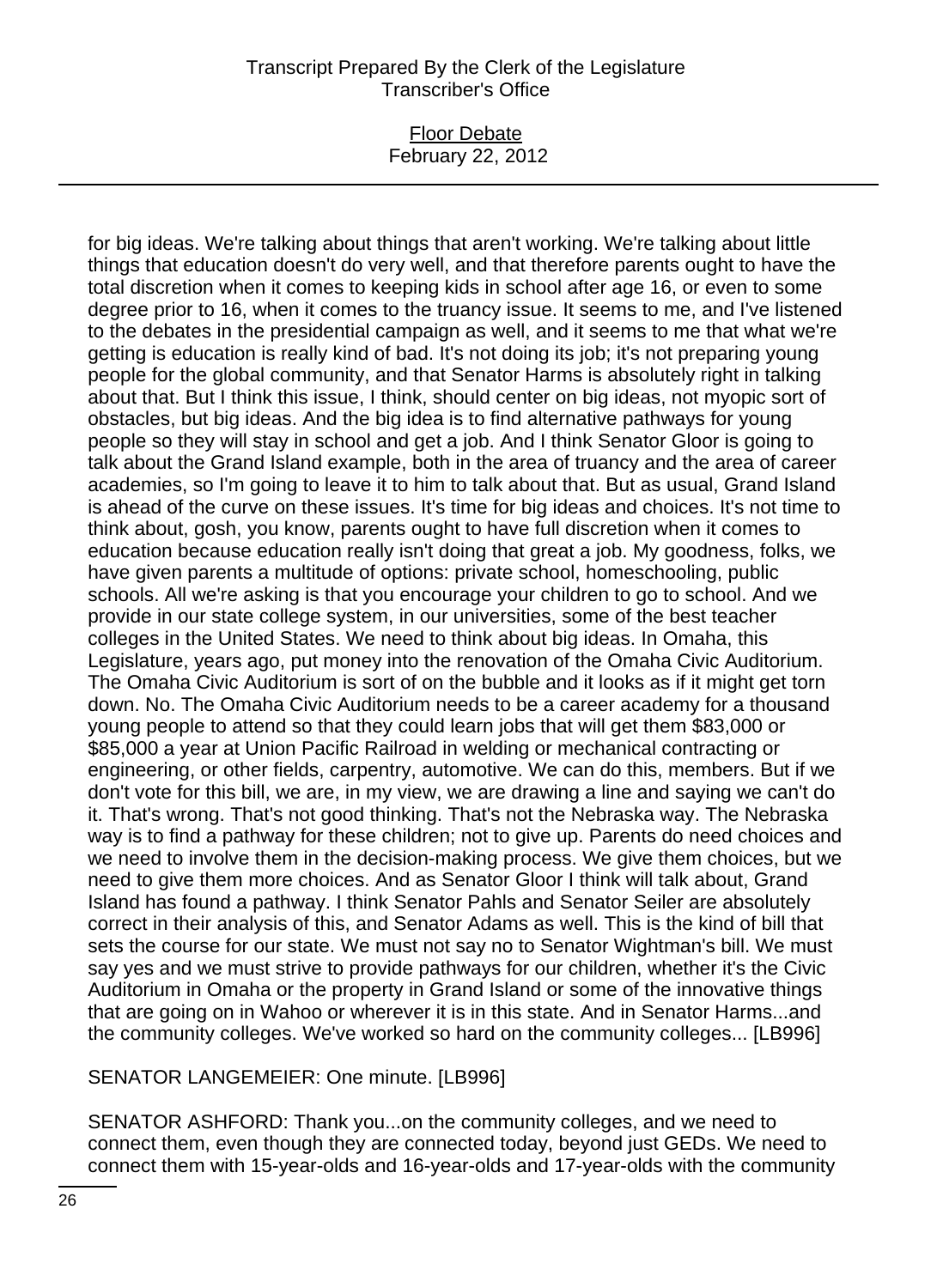colleges so that the jobs that are coming...we vote for tax incentives every day, and that's fine; that's fine, members. But if we're going to vote for tax incentives, let's employ our Nebraska children and young adults in those jobs. Voting no is saying no to the future. Voting no is saying no to the future in my view. Thank you, Mr. President. [LB996]

SENATOR LANGEMEIER: Thank you, Senator Ashford. Senator Gloor, you're recognized. [LB996]

SENATOR GLOOR: Thank you, Mr. President. Good morning, members. Serendipitous that I should be following Senator Ashford and I had asked if I could ask him some questions. I don't need to. But I do want you folks to understand why I am strongly in support of LB996 and it has to do with those things that I've experienced that tell me this is the right thing to do, and to echo Senator Ashford, to not say this is going to be the case is to give up and say we don't know what to do with these kids when they hit age 16 but we're not going to force them to stay in school. And that's wrong and that's giving up. We have another law, and by the way, this will speak to an appropriate point that's been brought up by Senator Heidemann and others, and that is that there's going to be a perceived, or built into this is a perceived thought that this is going to make a difference. And maybe it speaks to Senator Fulton's comments about not having the documentation, the notarized documentation. But we have another law in the state and this law says the children must have their immunizations up-to-date, have health screenings or a physical, for them to be able to be enrolled in school, and they can't be enrolled in school until we have that degree of assurance. So what happens with those kids? Our law would say they're sent away from school, and then pressure is exerted on them, as a result of truancy, to get those kids back in school until they hit the age of 16. And at age 16, if one of those kids moves into this state, tries to enroll in school, can't get their immunizations, don't have their immunizations, are sent away, they don't have to come back. And, in fact, a lot of them do not come back, to the extent that in Grand Island my former institution was approached and asked to put together a school-based clinic. And one of the focuses of that school-based clinic was to make sure that as those kids are enrolling, if they don't have that screening, if they don't have that immunization, they can then go down to that clinic and get up-to-date, be enrolled, and stay in school. And I thought that made a lot of sense, but I asked the question of school administration and teachers and law enforcement and the county attorney's office: Will this really make a difference? And the response was, what do you think happens to those 16-year-olds when they don't have their shots and don't have to go back to school? They don't come back. And then we pick them up on the streets, or they get involved in the gangs that are out there--we know that and that's a concern of ours--for want of simple health checkups or simple immunizations. But getting those kids back in school improves those chances for success. And I trust the judgment of the system that tells me it's important to keep those 16-, 17-, 18-year-olds in school. It's one of the reasons that that's in existence in the Grand Island education community. And the truancy courts that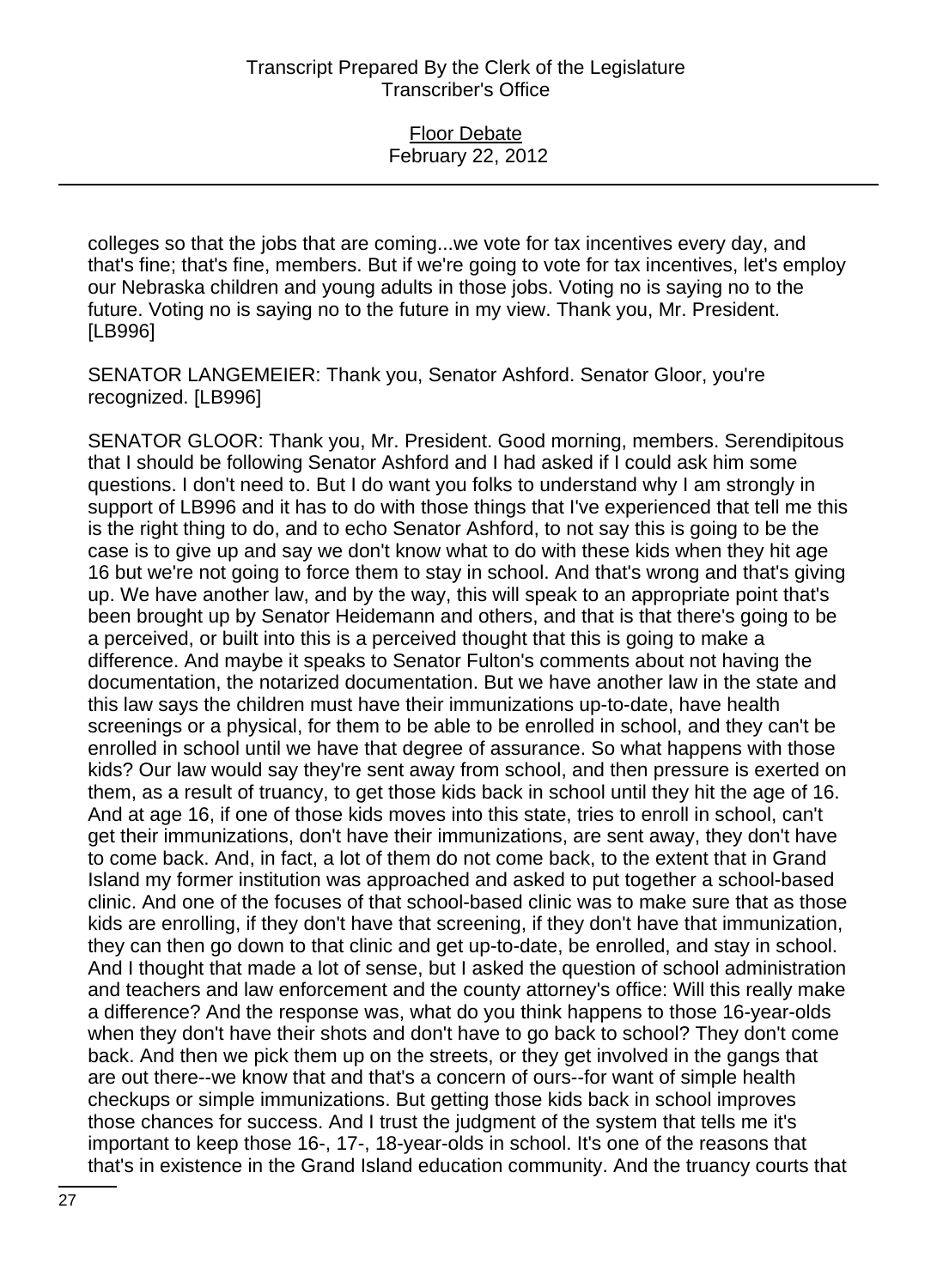### Floor Debate February 22, 2012

has been talked about, and hopefully is being replicated more and more across the state, also put together in that same initiative, and the Career Academy which addresses the issue of...well, I don't find any of the course work interesting. Well, the transition from being a school child to being a young adult with career focus is part and parcel of that. With a collaboration with local employers, with a collaboration with the community college, you can get these kids interested and engaged, but you have to push the envelope a little bit. You can't sit back and say if we're going to force them to stay in school at age 16 and they're not going to be happy campers, well, then there are other things that have to happen. There are other things that have to happen, and schools should be moving in that direction. And community colleges and communities and county attorney offices and other community organizations ought to take an interest in this. Don't give up. Don't give up. This is one piece of the puzzle and I think it's an important piece of the puzzle, and my experiences show me that it can be done. [LB996]

SENATOR LANGEMEIER: One minute. [LB996]

SENATOR GLOOR: Thank you, Mr. President. It can be done with a little extra effort. This is part of that puzzle, and I urge your advancement of LB996. Thank you. [LB996]

SENATOR LANGEMEIER: Thank you, Senator Gloor. Senator Pahls, you're recognized. [LB996]

SENATOR PAHLS: Thank you, Mr. President, members of the body. Again what you said really drove home a point. It seems like I'm really sort of tailing in on some of the information you've been giving us. See, apparently there are schools who are doing things out there that we don't know. So I'm going to get on the administrators and the teacher organizations, if you have some good models out there, you should be talking about it, because by listening to the senators on the floor, we apparently don't know all the good things that are happening out there. Now if you're going to keep a 16-, 17-, 18-year-old in school, and you're going to do the traditional way, probably not going to be very successful. So we're looking at different types of programs. And I've been told, the example by Senator Gloor, they are doing something in Grand Island. I wonder if this is not happening throughout the state and we don't know it. Because I've talked to...like I say, Larry Johnson, and he's very involved in this and he's telling me what the Trucking Association is doing in the area of logistics throughout the state, in the Omaha school system, and I just found out even in the Millard school system, because earlier I made a comment there's a school called the Horizon School, which is a secondary school, and they deal with logistics, a nursing area, and also culinary arts. They're approaching it a little bit differently. And I'm wondering if that's not happening throughout the state and we don't know that. And for those schools that it is not happening, then tie into a business or your business partners in the town or city you're from, and I don't mean to buy doughnuts and things like that; I mean to really get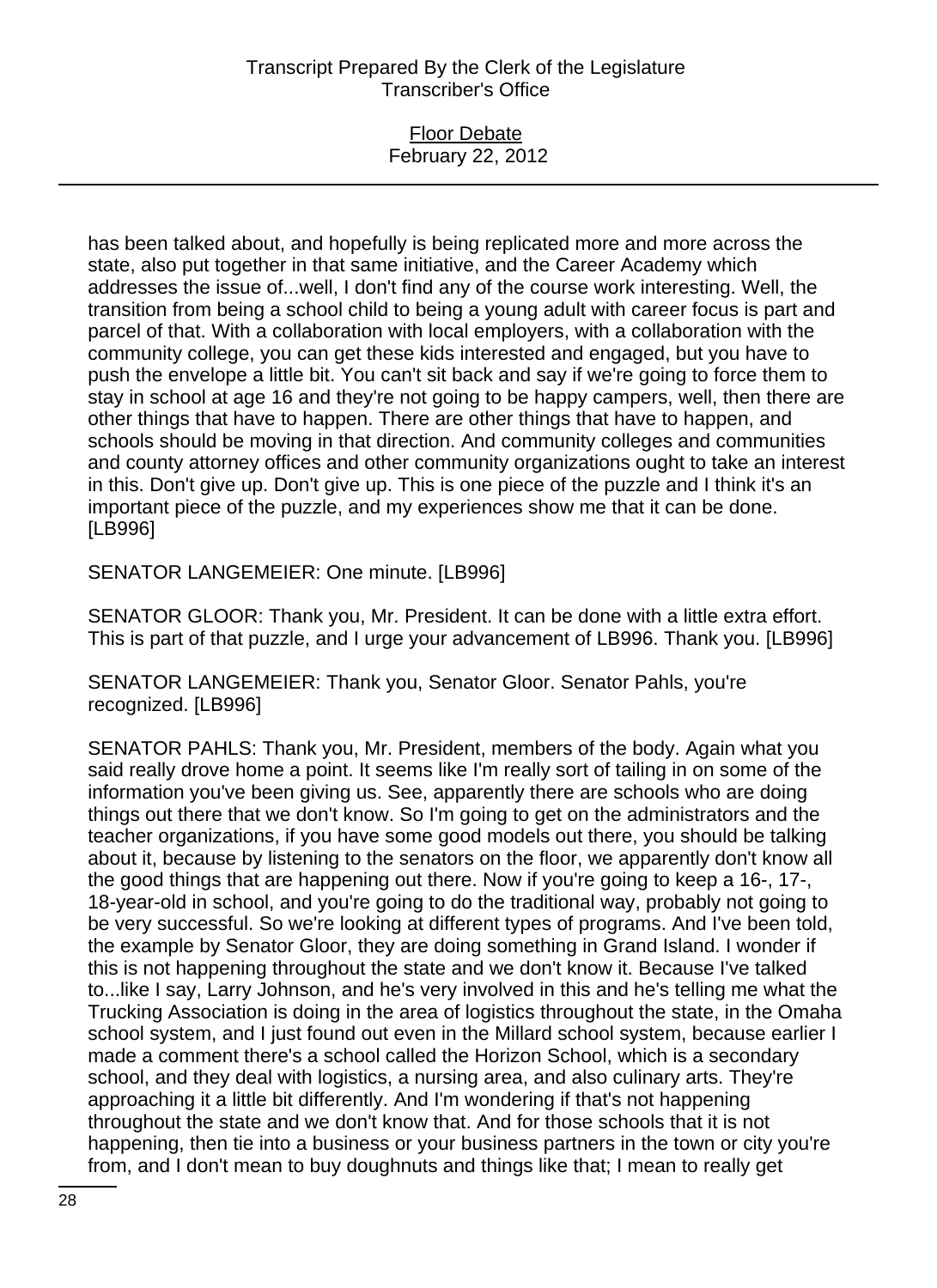## Floor Debate February 22, 2012

involved in the schools. And the community colleges, we have those top-rated in the state. I think, as Senator Ashford said, I think we have to think a little bigger than what we have been doing, or it's happening and we do not know that. I just...this morning I found out something from the school system that I was associated with eight years ago, because I said, okay, tell me something you're doing differently. And I didn't realize this, they say...and I have a thumbnail sketch of this program, so I can't go into too much detail, but they say now they have what they call in that district, which is a large district, they have an ombudsman program, and what they do is they take and they track down the dropouts and they work with them. Those students who have high loss of school days, they deal with those, and those students who are expelled. They saw the need and they went to find the solution to it. I'm wondering if that's not happening in other districts. I will admit that I was a little disappointed earlier when Senator Council said that she asked a superintendent a question and they could not give the answer. And the only thing I would say, sometimes we need to dig down a little deeper to the people who are actually touching base on some of those areas; they may have more knowledge of that than the actual superintendent because of the roles that they play. So I think we have...it's out there. We just have to make all the connections. And one thing, getting back to parents rights, I don't think that unless you've worked in the school system, you realize the majority of parents know their rights and they talk to us and we have meetings on a regular basis. You just do not dismiss things by I don't like this kid or I'm having trouble with this kid. There are procedures set in place in all districts, how they approach issues, and it's not just the administrator... [LB996]

SENATOR LANGEMEIER: One minute. [LB996]

SENATOR PAHLS: ...or the teacher who makes the decision. There is a group of educators who are involved in that. So again, I support the underlying concept of the bill is to actually make this a better place for children in the area of education. Thank you. [LB996]

SENATOR LANGEMEIER: Thank you, Senator Pahls. Senator Krist, you're recognized. [LB996]

SENATOR KRIST: Good morning, Nebraska and colleagues. I wanted to speak just very clearly and definitively on LB996, and then I have another issue I'd like to bring up. I am in support of LB996 because I think it is one of the legs of the stool that we need, as it's been described to me by Senator Seiler who prioritized this bill. It moves this along in a direction. I was appalled as a young man to know that Technical High School was being closed in the Omaha Public Schools system and that we were trying to press all of our students towards college educations, because not all kids are destined to be lawyers and doctors and state senators. Some of them are wonderful in the trade industry. And that technical education or that other option needs to be there, and I think this helps in that effort. But I have a moment this morning to talk to you about something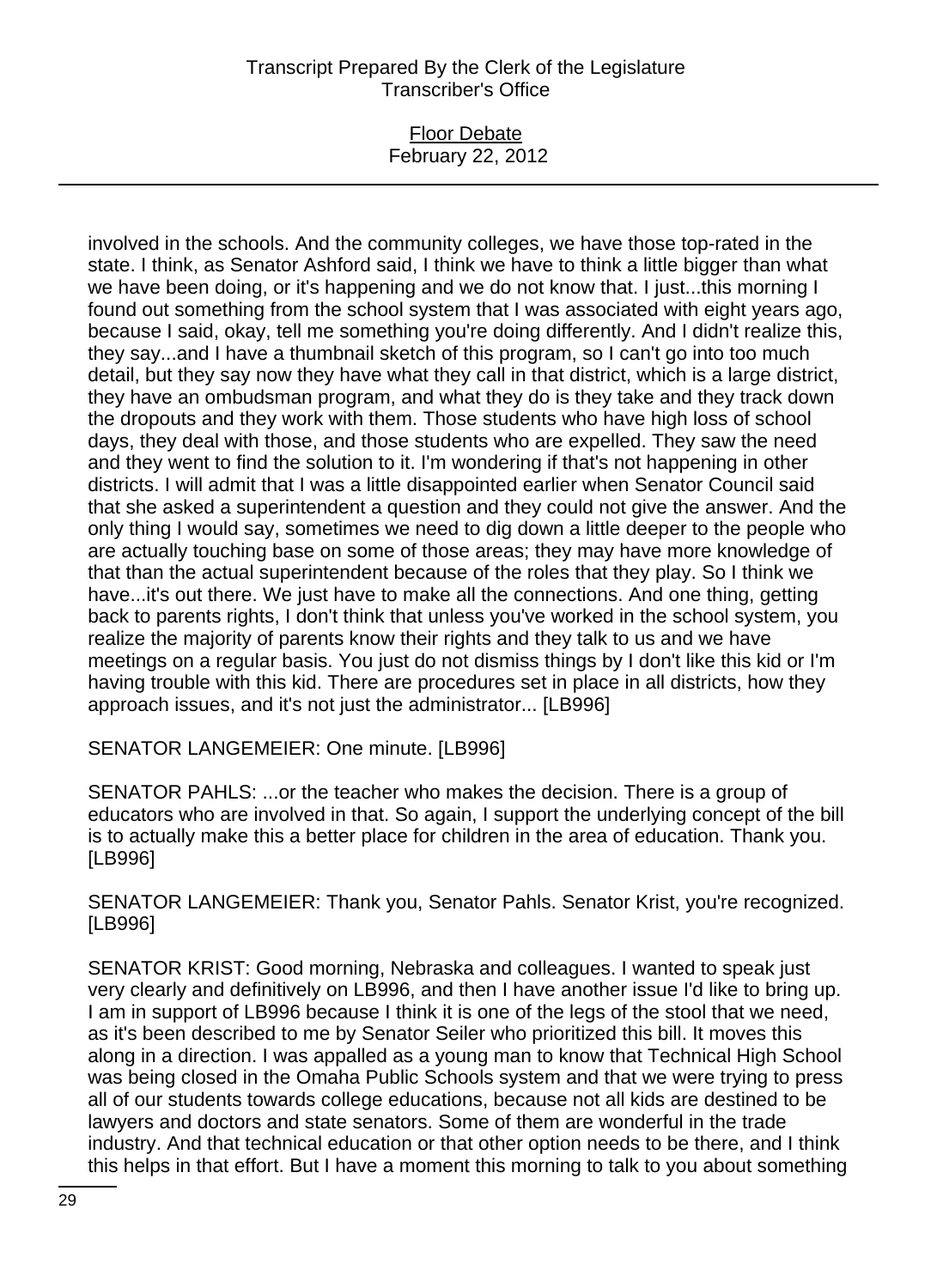## Floor Debate February 22, 2012

that I think you should be just a little upset with. If you saw the news, you see that KVC is no longer a contractor, beginning the first of March. You see once again something that many of you have heard me say over and over and over again, that we get ourself into these contractual arrangements with no financial oversight and no management oversight. The bills that came out of HHS in response to LR37, I believe we need to have more resolve, not less, to make sure that every one of those bills is passed and discusses the areas where we need to have more management and financial oversight. And if anything should cause you pause this morning, it would be this: Once again, without consulting with the Health and Human Services Committee, without actually consulting with the Appropriations Committee, the department has decided to do something unilaterally and move money out of the Medicaid fund to put it in 347 and fund the program. Well, guess what? We appropriate, they execute. Before they even asked the question, before they even went to Appropriations and wanted to move the money, before we even had a tracking system to make sure that that money was going to be spent in the right way, before we even looked at the unintended consequences of, once again, foster kids being dealt with in another system by another person, whether it's state or not, they have moved forward in that direction without consulting this body. You know, that would be one thing to say if this were August and we were at home, but this is not. We're in session, and they're moving money around, or proposing to move money around, to solve a problem without consulting with us. If this body, if this 49 does not take resolve from that action and follow through with the things that need to be done in the foster care family service area, shame on us. Shame on us. I made a commitment to myself on the mike this year that I would realize I was talking to all Nebraska and say, good morning, Nebraska, because Senator Carlson told me of a situation that he encountered early in his career, and not to stand up here and rant and rave and lecture--but I'm mad. I am upset that once again we do not know the direction, we have not been consulted, and appropriations are being moved as though this is just going to be something we're going to do. There is, right now, an unfunded requirement on the books for somewhere between \$9 million and \$12 million, and they can't specifically say where that money is coming from or where it is going to go to. In all my time on Health and Human Services, I have asked, what is the cost? And every time, they said, stand by, we're fixing it; we're getting better; we're going to fund this; we're going to get it. Listen to me and listen to me now. [LB996 LR37]

# SENATOR LANGEMEIER: One minute. [LB996]

SENATOR KRIST: This has to stop. The bleeding has to stop and we need to have more financial and management oversight. Once again, I've taken my point and I've made it, I hope. LB996 is good. Thank you for bringing it forward. But take resolve from the fact that what's happening in family services and child welfare should cause us to take pause and make sure our oversight responsibilities are back in place. Thank you, Mr. President. [LB996]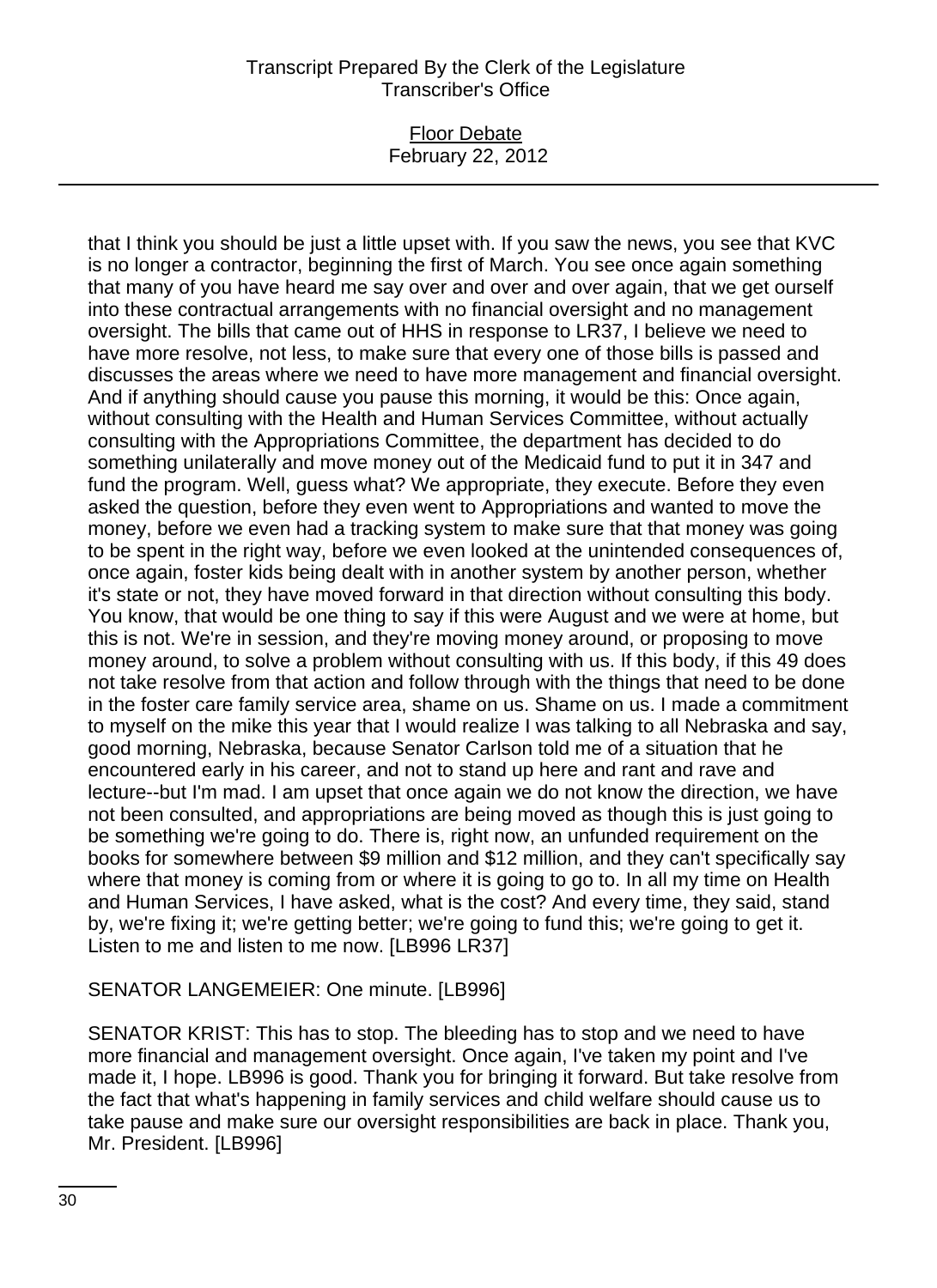SENATOR LANGEMEIER: Thank you, Senator Krist. Senator Price, you're recognized. [LB996]

SENATOR PRICE: Thank you, Mr. President and members. Good morning, yet. So yesterday I got up and I spoke on LB996, and I shared with you my concerns. And the rest of yesterday and this morning we've heard a lot of impassioned conversation on both sides. We've heard that all the senators are trying to do and want what is best for the children of Nebraska. That's without a doubt. I don't think anybody could argue that. But I have a question. I'd like to take the conversation back to the bill directly. And now I've got before me the fiscal note and I'm somewhat perplexed that we have a fiscal note that says there will be zero cost--zero cost. Thousands of students are out of the system and we're funding the system the same way? I thought we funded the system with the number of participants being part of the formula, the state aid formula. We have an admission that there are thousands of students who aren't in the system and if we add them back to the system they won't cost anything. Do we continue to fund a system for people who aren't there? If you did that in your private business you would not do it for very long. So the question is, are we funding for children who aren't in school and that is why, if they stay in school, there is zero cost? I see on the fiscal note it says it only represents .006 percent. And I'm mindful of the story of the gentleman walking down the beach throwing starfish into the ocean, and someone said, what are you trying to do? And he said, I'm trying to save the starfish. And he said, you'll never save the starfish; there are millions of them and it doesn't matter. And he said, it did to that one. It matters to the .006 what we do. But I, again, I'm concerned that it says zero dollars. And then it says in the last line, "However, increases in student membership may result in changes in state aid for school districts." So let's expound upon that "may." What is a "may" that will be a driver in the cost of education? Is it because now if there is a different formulary, a different multiplier for children to go to alternative schools? If we had vocational schools, and as Senator Krist knows and has said, that would be awesome; we would actually have a place where people could go to school. The concern is there is no way on God's green earth that this costs nothing. And I hesitate, but honestly, we only see...Senator Council and others have talked about we only see a small number of individuals who have actually applied, who have dropped out; the Department of Education thinks they have an understanding on the magnitude of this. But if we have listened to what we have said, and we think to all of our districts, and we think of all the schools and the challenges, I'm believing the numbers are going to be more than 1,900 students that are going to be affected by this. Does every school district have an alternative school? Are they sized appropriately to deal with the growth that you'll have here? That's a question. And if they do, the question that comes to mind is...I don't see it reflected here well, and again I am concerned about that we're saying there is no cost. And how can there be no cost? [LB996]

SPEAKER FLOOD PRESIDING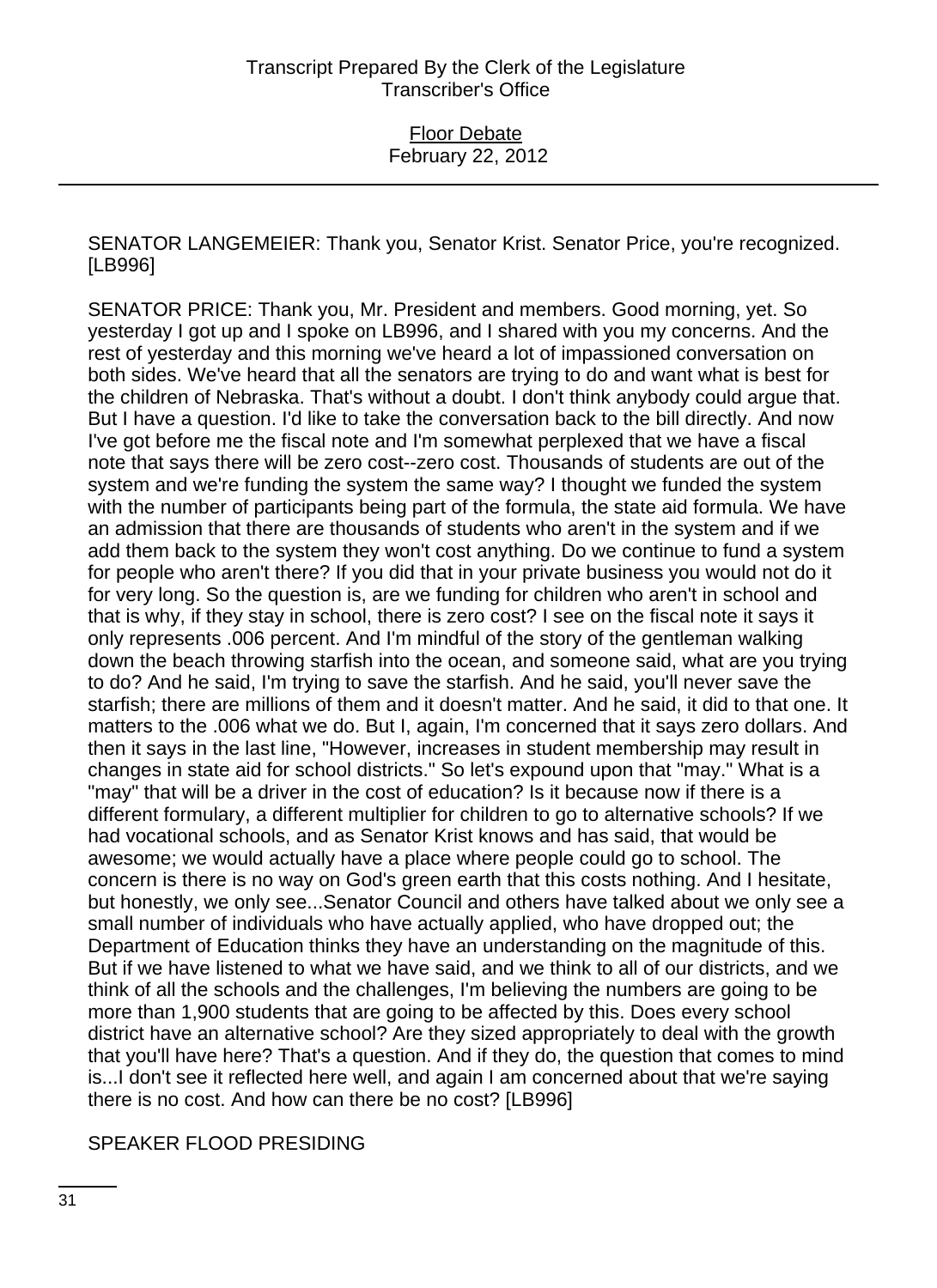SPEAKER FLOOD: One minute. [LB996]

SENATOR PRICE: Thank you. I'd also like to bring up...everybody is touting things that they're doing in their districts. Senator Pahls brought up about things in Millard; Senator Gloor has talked about Grand Island. I know down in Papillion at the Midlands Hospital they have a program for students who want to excel and get in the medical program. That's great. But we're not necessarily talking about those students. Those are driven students who want to do things. We're talking about students who don't want to or are in a home that have a culture that doesn't support it. So again, I'm concerned about that. And I'm concerned that we always say, in education it seems, the only choice you have from the moment you enter kindergarten, it's college, yet 80 percent of the people don't work in their degreed fields. We have people who get degrees in programs and then they're unemployed because no one hires people who have degrees in dead language poetry. So again, I'd like to hear some conversation on how we're paying for thousands of students that doesn't cost us anything. [LB996]

SPEAKER FLOOD: Time, Senator. [LB996]

SENATOR PRICE: Thank you. [LB996]

SPEAKER FLOOD: Thank you, Senator Price. (Visitors introduced.) Continuing discussion on LB996, Senator Council, you are recognized. [LB996]

SENATOR COUNCIL: Thank you again, Mr. President. Again, I first want to make it clear, I firmly believe that children should be in school and they should stay in school until they graduate. I don't want any doubt about that. I also don't want my vote against advancement of this bill to be construed as support of unfettered parental control to remove their children from school. That's not the reason I didn't vote to advance the bill. The reason I didn't vote to advance the bill is because the bill does not get to the root issue that was clearly identified to me during the hearing on this matter, and that is that people generally are operating under the old compulsory education law. And prior to 2005, children could leave school at age 16 without any parental involvement at all. In 2005, we raised the compulsory education age. It is 18. But it provided an exception. And that exception, I think in all honesty, was designed to go along with what best practices were suggesting to the state, but it didn't go far enough. Again, allow me to read to you what model legislation and best practice model legislation suggests: The elements of a more comprehensive legislative approach to reducing and eliminating dropouts is (1) increase the compulsory age to 18, which we have done; (2) exceptions with teeth, and this is where we failed, colleagues. Because the only exception we put into the law was that the parent needed to sign a notarized statement to allow a child to withdraw--that was it. But if you look at what other states did and their model legislation, an exception with teeth includes express permission from the parent and express permission from school authorities; and, in fact, dictates that before a child can withdraw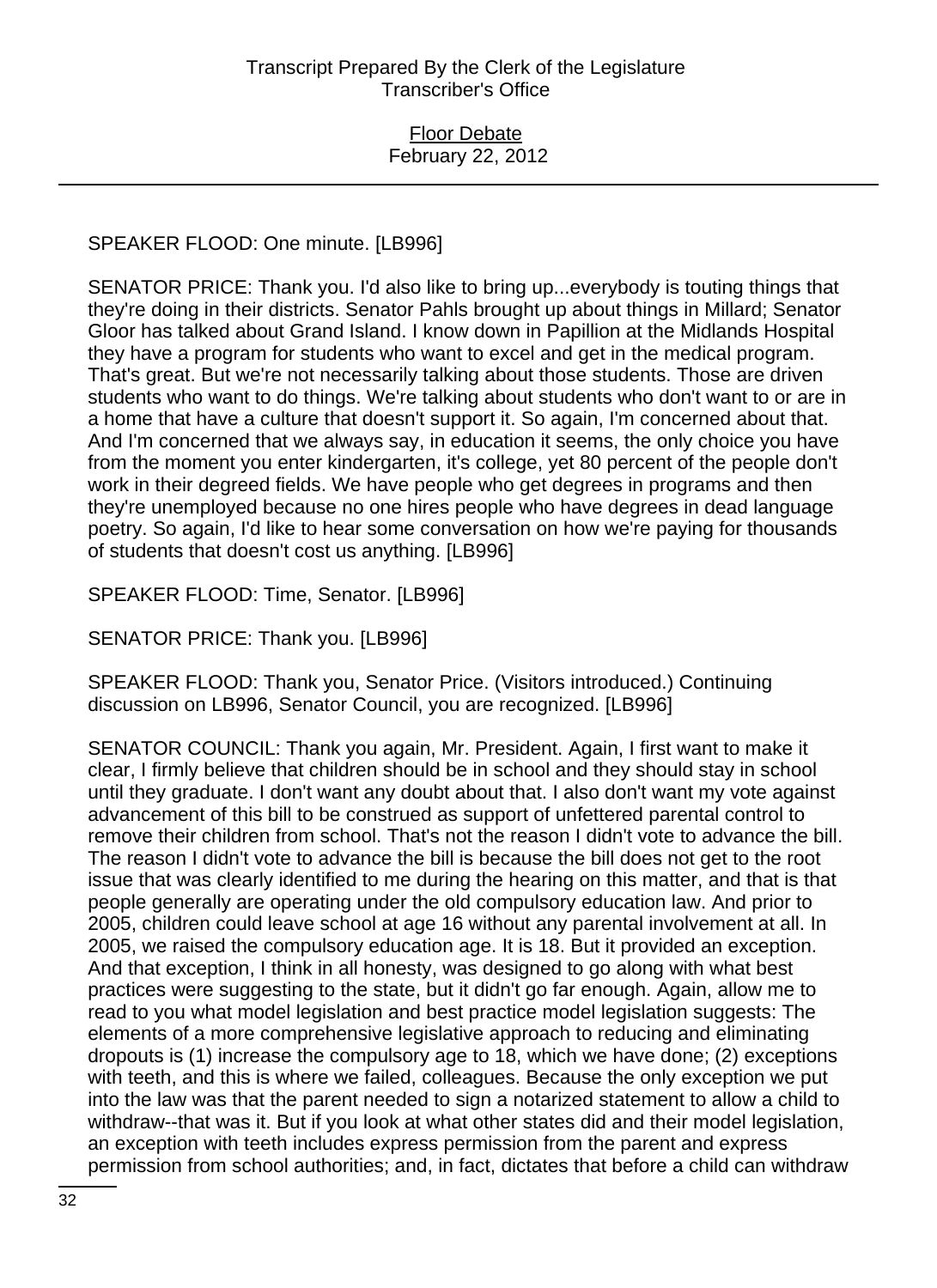## Floor Debate February 22, 2012

from school at age 16, both of those forces must be combined. So what does it require? It requires school officials to sit down with these children and their parents to discuss what the issues are that are keeping those children from attending school or believing that they should continue in school, and does not allow the child to withdraw from school unless both the school administrator and the parent sign a consent and that the consent can only be signed if there are express conditions that affect that child's desire or ability to remain in school. Unless all of those forces converge, that child is required to stay in school until age 18. That's where our bill fell short, the bill that is now the underlying statute. I have discussed with Senator Wightman and I have provided him a copy of a provision taken from Indiana law which doesn't remove the parental consent to withdraw provision, but it provides the kind of teeth that the experts have said need to be included in such exceptions. Remember, it's not a three-legged stool, it's a four-legged stool. It is: compulsory school age 18; exception with teeth, and those teeth must be the involvement of school authorities and the parent; alternative schooling options for students needing extra help; and addressing those 49 percent of students who say we drop out because school isn't interesting to us,... [LB996]

SPEAKER FLOOD: One minute. [LB996]

SENATOR COUNCIL: ...so we need to be prepared to support Senator Ashford's bill for career academy schools; and number four, sanctions or penalties for failing to attend class. So the only part of this four-legged stool that we're missing right now is the involvement of school authorities in a parental decision to withdraw their child from school after reaching age 16. And again, I commit to you, read the transcript of the hearing on this bill. These kids aren't dropping out at 16 because their parents are signing consent forms; they're dropping out at 16 because the schools have allowed them to leave at age 16. The amendment that I'm discussing with Senator Wightman says: No, schools; you have to be actively involved with the parent and the student before any opportunity to withdraw from school before reaching age 18. I am hopeful... [LB996]

SPEAKER FLOOD: Time, Senator. [LB996]

SENATOR COUNCIL: Thank you. [LB996]

SPEAKER FLOOD: Thank you, Senator Council. Senator Karpisek, you are recognized. [LB996]

SENATOR KARPISEK: Thank you, Mr. President and members of the body. I just quickly rise again to talk a little bit about why I oppose this bill. I've thought about a student that has been bumped ahead a grade or two, and if they graduate at 16--now I realize that's not what we're talking about in the bill--but if they graduate at 16, or even 15, or whenever some of these brilliant kids graduate and go off to college or do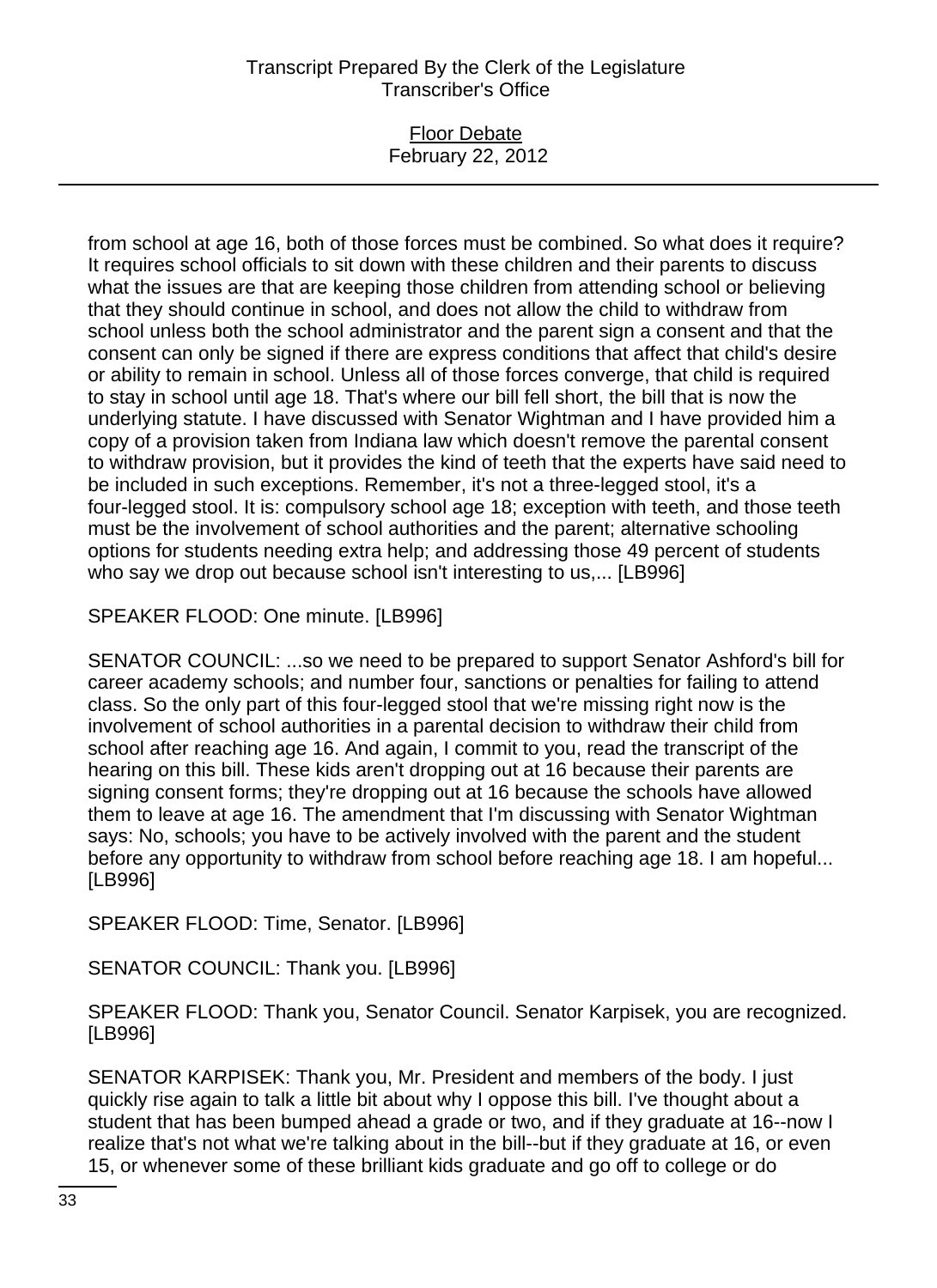#### Floor Debate February 22, 2012

whatever they do, well, all right, what's the difference there? They're smart enough so they can leave school then? My other point is still the homeschooling. If everyone just says they're homeschooling their children, there's no tests. I don't know and maybe I'm wrong, if the state checks on any of that to make sure that that's really happening. I don't know. But during this debate I got an e-mail from a young lady that was being bullied in school. She had good grades, didn't like school, was being bullied. And we've talked about bullying I don't know how many times on this floor. Her parents let her drop out of school. She enrolled in community college, and then went on to Wesleyan and graduated, and is now going to try to go to Kansas to get her master's degree. There are certain situations that kids should be able to leave school. Again, I don't think that anyone should be able to, just on a whim, but there are situations. What is happening if you're being bullied? You have good grades but you absolutely can't stand it there; you're scared; you don't want to go to school--and you can get your GED. Could I have Senator Howard yield to a question, please? [LB996]

SPEAKER FLOOD: Senator Howard, would you yield to a question from Senator Karpisek? [LB996]

SENATOR HOWARD: Yes. So coincidentally I just had turned on my light. [LB996]

SPEAKER FLOOD: The answer is yes, you may proceed. [LB996]

SENATOR KARPISEK: Senator Howard, I saw you hit your light and you're a big bullying opponent. [LB996]

SENATOR HOWARD: Oh. Oh, I thought you were going to say a big bully out here. No. [LB996]

SENATOR KARPISEK: No, no. [LB996]

SENATOR HOWARD: Opponent, correct. [LB996]

SENATOR KARPISEK: Correct. So I just saw that what I was saying was aggravating you, so you could tell me why? [LB996]

SENATOR HOWARD: Oh, Senator. Senator Karpisek, as much as I appreciate you and all the work you do on your particular committee, I will have to remind you of the bill that I got passed, let me see what year was that, regarding antibullying in schools. And the very purpose of that is to make schools safe for all children so that they are comfortable, and again I use the word safe, in going to school. And there's a...in that bill there are programs, there's training, there's mechanisms for teachers to have resources to deal with this particular problem. There should be no excuse for a child not going to school. If this is happening, everyone in that school system, everyone in that school, everyone in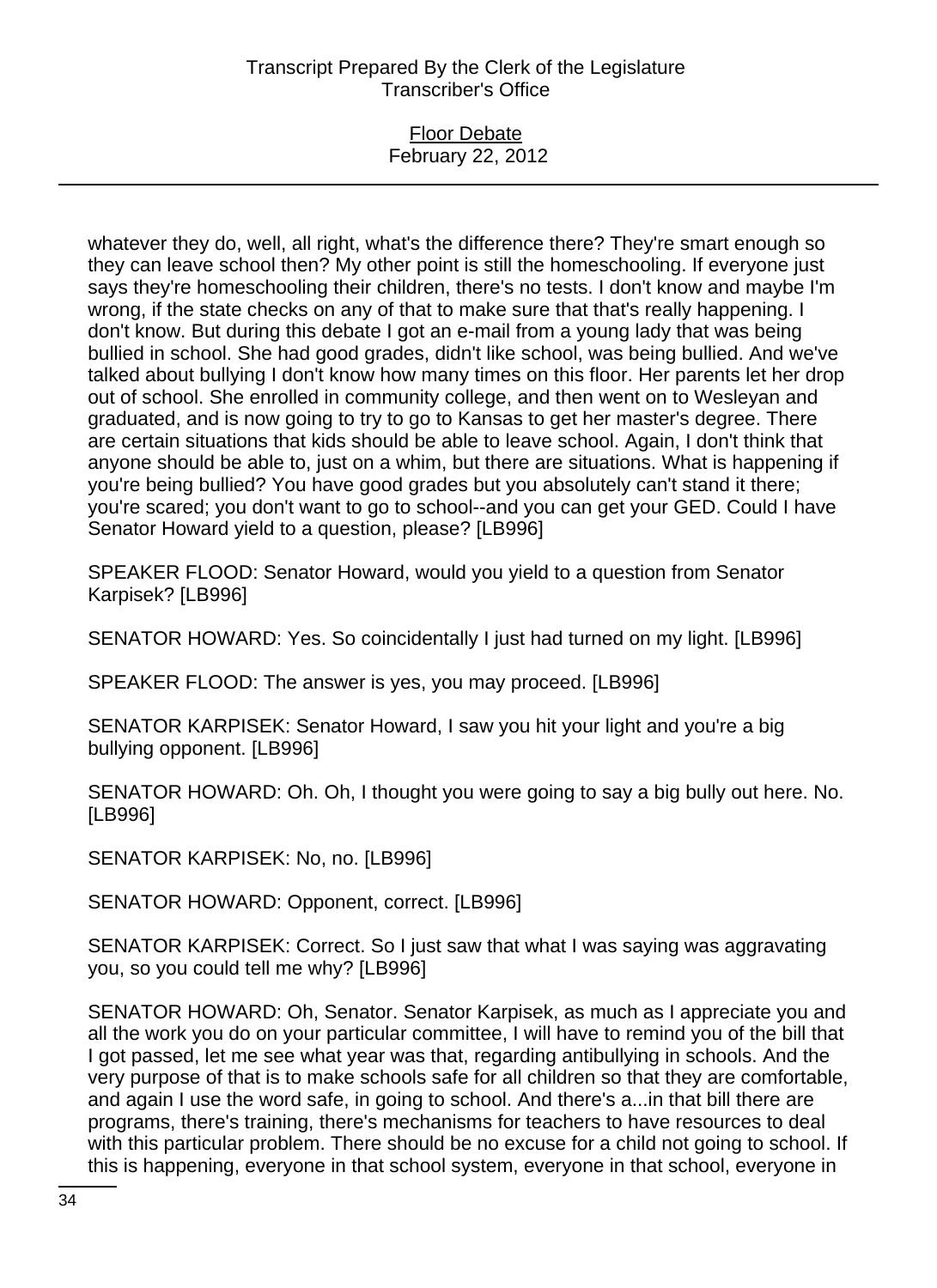that classroom, and everyone in that child's family has the responsibility to help that child deal with that problem, not to help that child drop out of school. [LB996]

SENATOR KARPISEK: Okay. Thank you, Senator Howard. And I let her get her time in there. But I'm not as naive to think as no one is being bullied because of your law. I think it's a great law, but obviously that still happens. But my point is, there are still certain circumstances where kids that are 16 don't... [LB996]

SPEAKER FLOOD: One minute. [LB996]

SENATOR KARPISEK: ...shouldn't be forced to go to school. I don't think it's good for them. We're still not saying that they have to graduate. It disrupts the other students, it causes more problems. I think they should stay in, but mandating them to stay until they're 18, to me, just not...it doesn't work. Thank you, Mr. President. [LB996]

SPEAKER FLOOD: Thank you, Senator Karpisek. (Visitors introduced.) Continuing with discussion on LB996, Senator Wallman, you are recognized. [LB996]

SENATOR WALLMAN: Good morning, colleagues, members. I've listened to a lot of debate here. I was going to call the question, but I thought I'd plug in here. I actually had the school board a long time. There's a couple boys that dropped out, a sophomore in high school. Part of it I always felt was the counselor's fault. And I think we need more counselors in our school to watch out what curriculum is there, to advise young boys and girls what they should be taking. So that's an administrative issue. The 16 to 18 issue, that's...are we going to put that in law? Do we want to...we already have something...somewhat of that. So is this necessary? I don't know. Not for me. So I would urge more debate on this, I guess, and I hope it would wrap up pretty soon. Thank you, Mr. President. [LB996]

SPEAKER FLOOD: Thank you, Senator Wallman. Senator Christensen. [LB996]

SENATOR CHRISTENSEN: Thank you, Mr. President. I'd like people to think here a minute about is this really about handling the truancy or is it really about keeping kids in school? Think about how you're going to keep kids in school. We've got to be able to teach to the interest. These kids are leaving because they're uninterested; they're not engaged because they don't think it matters; it's not down their interest level. That's why we have alternative schools; that's why the program has got to be what the draw or how to draw these kids' interest. They will stay voluntarily. We can eliminate the truancy if we draw the kids' interest. But remember what we've done on this floor and from the federal government with all the mandates that schools have to do. We have boxed everybody in to a narrow thinking and a narrow direction they have to go. We are to blame, right here and Washington, because these kids are absent on truancy and kids are leaving school early because we've mandated it to such a narrow area and focus that the kids that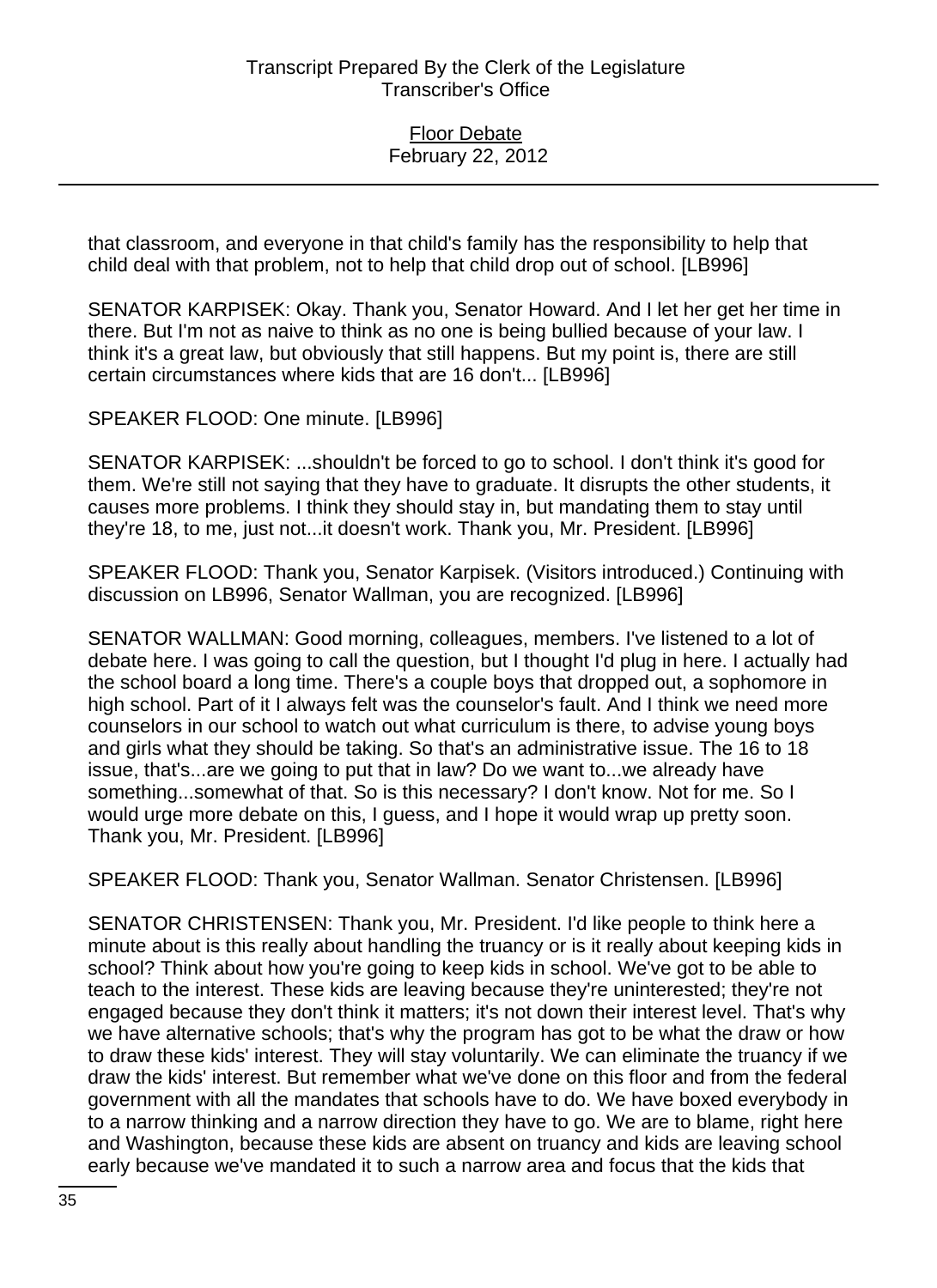### Floor Debate February 22, 2012

don't want to be the intellects are being pushed out. We've got to get to their interest level. If we were teaching to their interest level, and there's certain teachers do a great job. I can think of a kid in a neighboring school, when I was in school in the '70s, that was going to drop out, but a teacher come beside him, started having him do book reports and different things on areas of his interest, and turned him around. He farmed for a few years, then he went back to school, got a pilot's license and he was a pilot. Why this kid didn't drop out is because a teacher wrapped her arms around this young man, taught to his interest level, and forgot the forced curriculum that the schools do that we mandate, that the federal government mandates. If we really want to deal with this issue, kids dropping out and the truancy deal, we would do it by interest level and their areas that they want to learn in. You've heard the old adage, you can lead a horse to water but you can't make him drink. The same thing applies to education. You can force the kid to stay in school but you can't make him learn. So are we going to continue down the roads of mandating what we want kids to form into so we have kids that don't want to go to school, they want to drop out early, or are we going to turn it around and start going to teach the kids that have interest levels in other areas. Reach out to them and educate them and we won't be talking about this issue. We won't be talking about the truancy bill that's coming if we change our approach on what we're doing. Mr. President, can I yield my time to Senator Hadley? [LB996]

# SENATOR LANGEMEIER PRESIDING

## SENATOR LANGEMEIER: Senator Hadley, 1 minute. [LB996]

SENATOR HADLEY: Thank you, Mr. President and members of the body. I'll just stand up real quickly. What does the research show? Lifetime earnings by education level: male white, male black, male Hispanic, male other, female white, female black, female Hispanic, female other--almost double the income level by finishing high school. One of the studies showed a 12 percent increase in average earnings in a lifetime by attending one more year of high school. Why don't we look at what the research is showing. Are some of our problems now in the state caused by dropouts? What is the economic impact of these dropouts? Medicaid, welfare, those kinds of things. Look at what the research shows about requiring students to stay in school. If you look at the research, you'll vote for LB996. Thank you, Mr. President. [LB996]

SENATOR LANGEMEIER: Thank you, Senator Hadley and Senator Christensen. Senator Mello, you're recognized. [LB996]

SENATOR MELLO: Question. [LB996]

SENATOR LANGEMEIER: The question has been called. Do I see five hands? I do see five hands. The question before the body is, shall debate cease on LB996? All those in favor vote yea; all those opposed vote nay. Have all those voted that wish to? Record,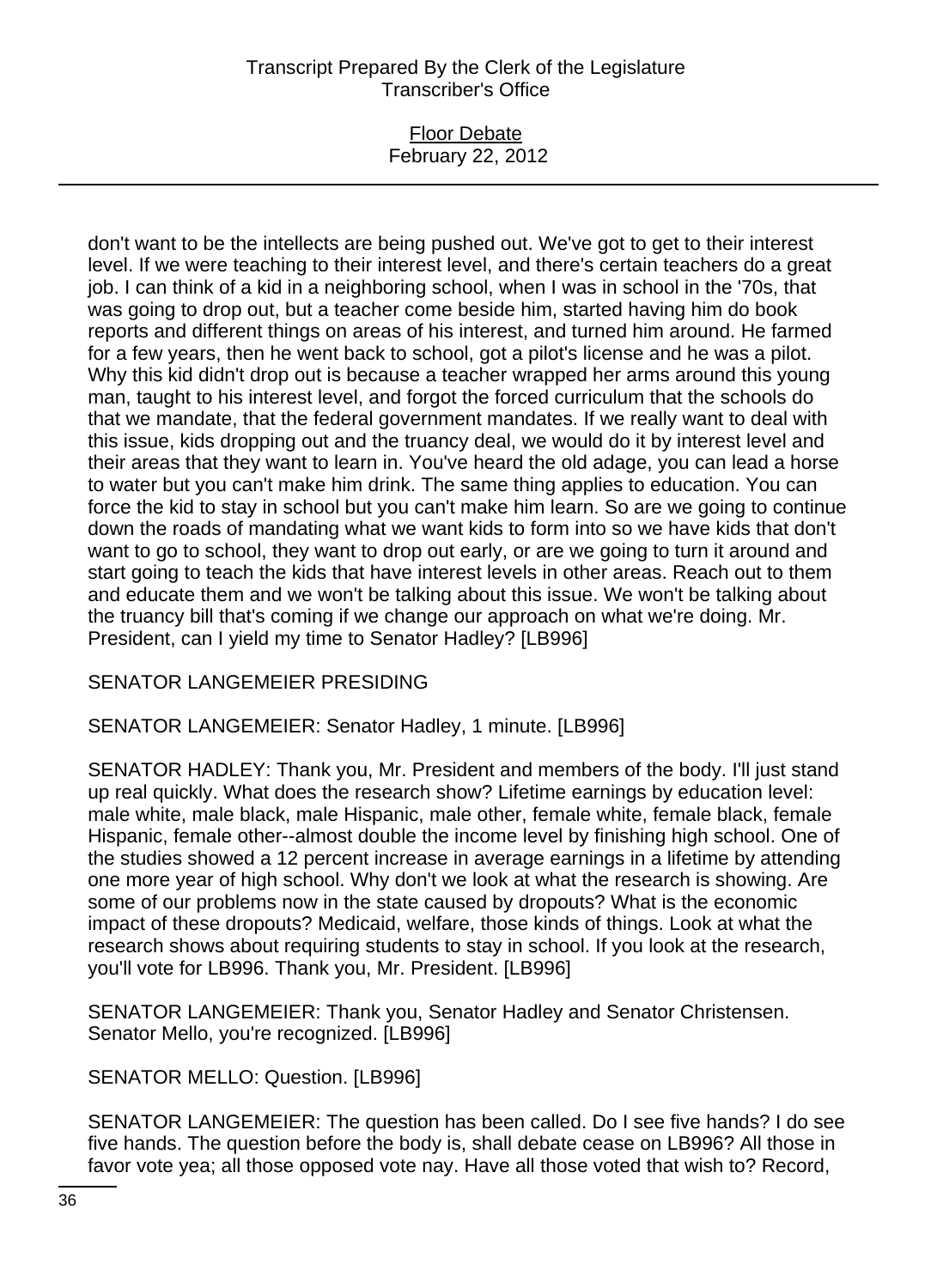Mr. Clerk. [LB996]

CLERK: 32 ayes, 2 nays to cease debate, Mr. President. [LB996]

SENATOR LANGEMEIER: Debate does cease. Senator Wightman, you are recognized to close on LB996. [LB996]

SENATOR WIGHTMAN: Thank you, Mr. President. Members of the body, we've had a long and I think a good debate here today. Before I get too far into my final closing I do want to allow Senator Council part of my time. She has brought to us a proposal, an amendment, a proposed amendment I might say, to the bill as we have it now. We are willing to sit down with Senator Council and work toward something that will approximate this amendment. I think it needs some fine-tuning and I certainly want to include some of those people who have been here with their support, so, but at the same time we're realistic. And certainly there have been great arguments made on both sides of the issue. I don't think...I'm not suggesting there is anybody here that isn't wanting to see children educated to the furthest degree that they can be educated while they remain in high school, and I think that is what our whole discussion has been about here. So I want to make just one statement that I had that I want to suggest to you, and that is that we have in our law office someone who came here, a minority, and was ready to drop out of school. Whether he would have or not I don't know, but he had a meeting with the principal who served as a counselor in that case, and the counselor told him he had great promise; that he thought he could go much further and he was selling himself short. And, in short, this associate that we have in our law office went to undergraduate, went to law school and is now a practicing member, and a good lawyer I might add. So, I think there are many instances where if these students between 16 and 18 would all of a sudden realize that perhaps their interests are best served by continuing their education. But I know that...and there are very relative points that have been brought up here. And so we are willing to work with Senator Council between now and Select. I agree with a lot of what she says in here and see if we can't come up with a bill that would maybe leave the exception but with a lot of modifications on it. And with that I would yield the rest of my time to Senator Council. [LB996]

## SENATOR LANGEMEIER: Senator Council, 2 minutes. [LB996]

SENATOR COUNCIL: Yes, thank you, Mr. President. Thank you, Senator Wightman. And Senator Wightman, I appreciate your openness and your willingness to consider the proposal that is reflected in the amendment and a recognition that we all are seeking the same objective and that is to keep these young people in school. And the scenario you just described with the young person in your office is what I believe the amendment will take us light years towards seeing occur in all cases where we've got 16- and 17-year-olds who are thinking about discontinuing their education before receiving their high school diploma; that there's an opportunity for that conversation to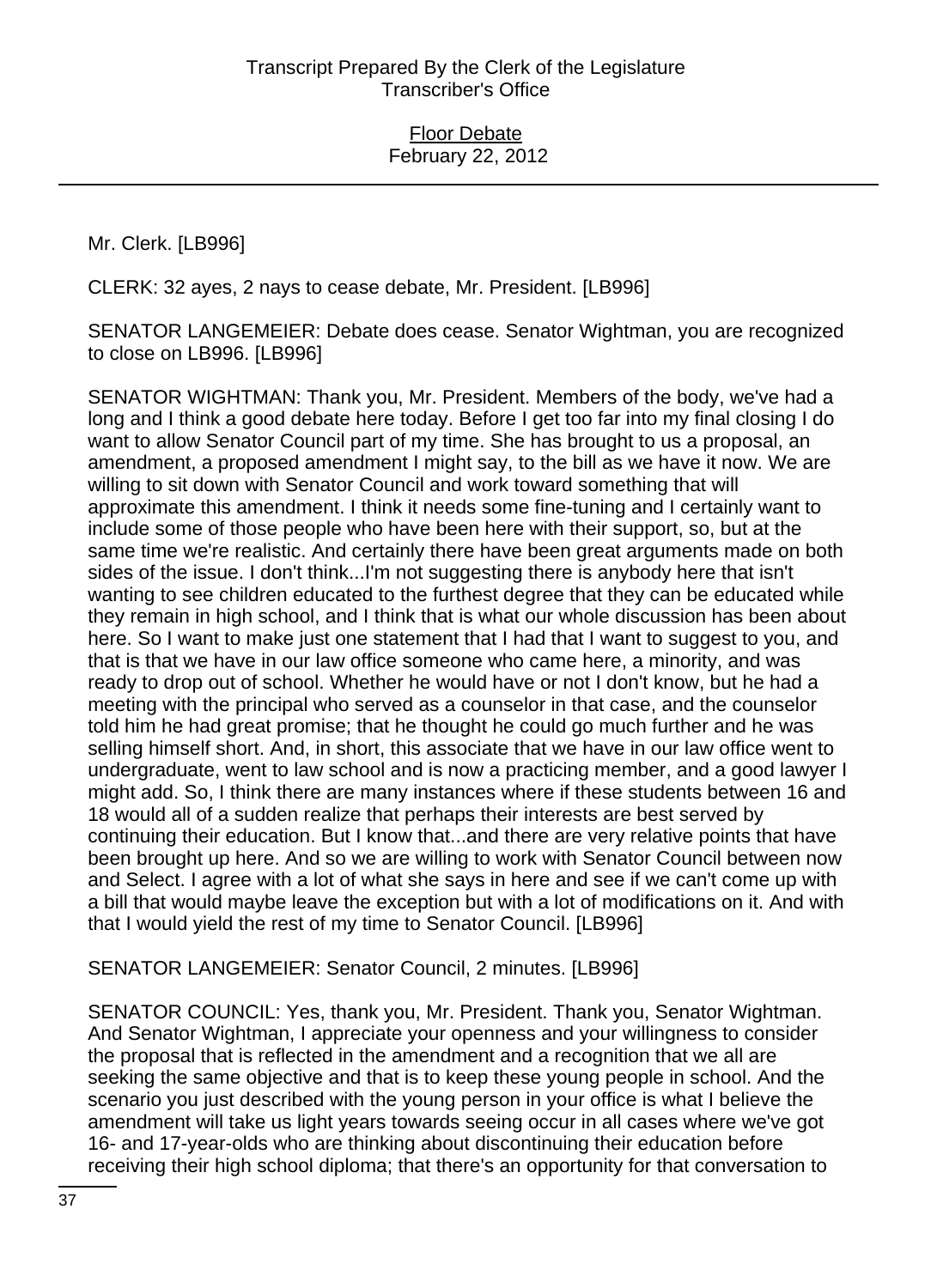occur with a parent present, with the principal present, and a counselor, or whoever is engaged in the dropout prevention programs in the school to... [LB996]

SENATOR LANGEMEIER: One minute. [LB996]

SENATOR COUNCIL: ...get those young people to see that there are expectations for them and there are alternative educational opportunities for them. And I know that is your concern. And so with the understanding that Senator Wightman and I have reached, I would urge my colleagues to vote to advance LB996 with the understanding that there will be an amendment on Select File that will address tightening up the exception to the point that it really benefits the young people we all want to serve. Thank you. [LB996]

SENATOR LANGEMEIER: Thank you, Senator Council and Senator Wightman. You have heard the closing on LB996. The question before the body is, shall LB996 advance? Senator Wightman, for what purpose do you rise? [LB996]

SENATOR WIGHTMAN: I would ask for a call of the house. [LB996]

SENATOR LANGEMEIER: There's been a request to put the house under call. [LB996]

SENATOR WIGHTMAN: And a roll call vote. [LB996]

SENATOR LANGEMEIER: Thank you, Senator Wightman. There's been a request to put the house under call. All those in favor vote yea; all those opposed vote nay. Record, Mr. Clerk. [LB996]

CLERK: 42 ayes, 0 nays, Mr. President, to place the house under call. [LB996]

SENATOR LANGEMEIER: The house is under call. Senators, please return to the Chamber and record your presence. All unauthorized personnel please leave the floor. The house is under call. Senator Lautenbaugh, would you please check in? Senator Avery, Senator Cornett, would you please check in? All members are present and accounted for. There has been a request for a roll call vote. The question is, shall LB996 advance to E&R Initial? Mr. Clerk, please call the roll. [LB996]

CLERK: (Roll call vote taken, Legislative Journal pages 605-606.) 29 ayes, 17 nays, Mr. President, on the advancement. [LB996]

SENATOR LANGEMEIER: LB996 does advance. With that we raise the call. Mr. Clerk, next item on the agenda, LR358CA. [LB996]

CLERK: Mr. President, LR358CA is a resolution originally introduced by Senator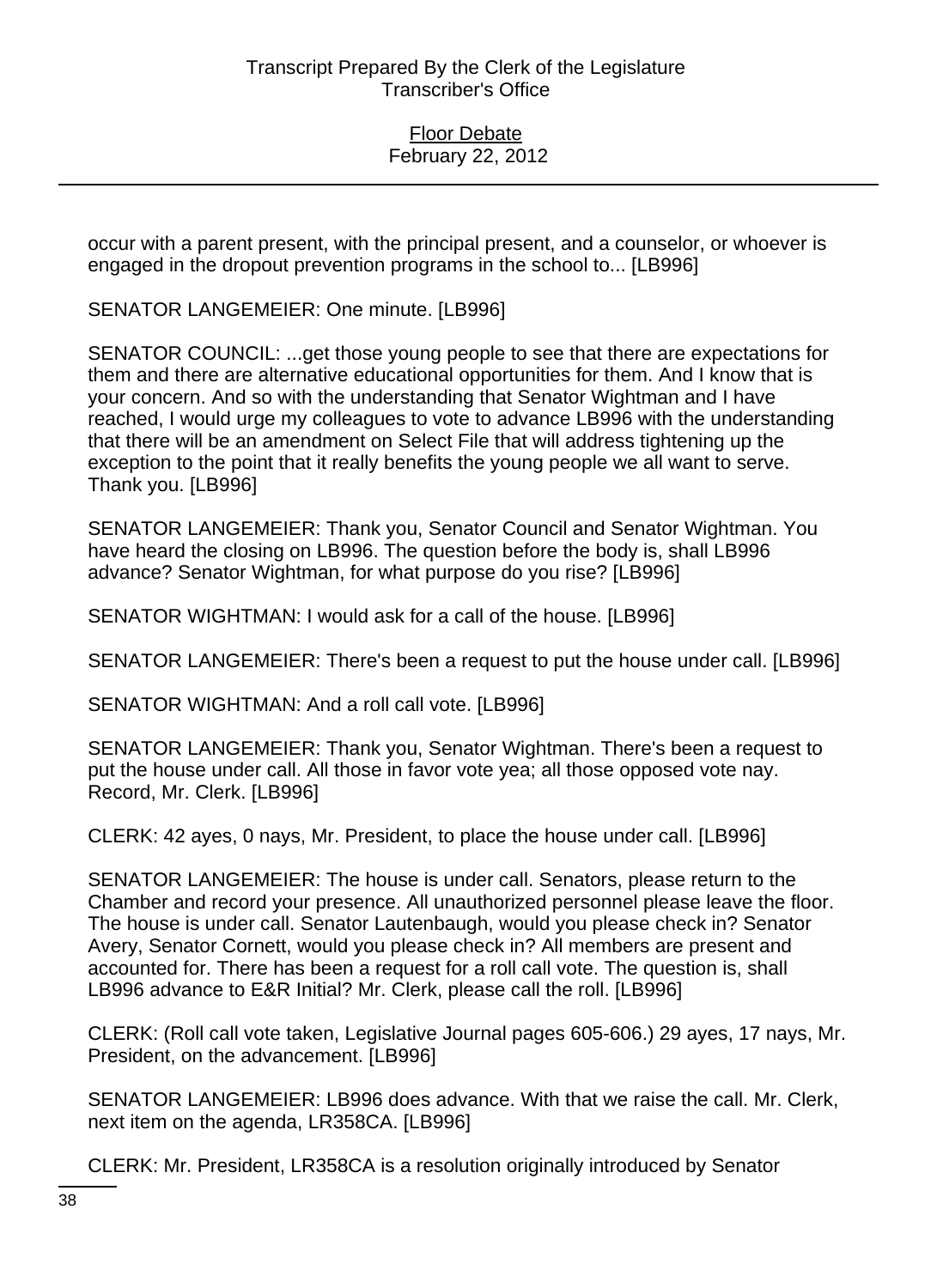Carlson and other members. It proposes an amendment to Article III, Section 12 of the Nebraska Constitution. The resolution was introduced on January 4 of this year, at that time referred to the Executive Board. The resolution was advanced to General File. I do have amendments pending, Mr. President. [LR358CA]

SENATOR LANGEMEIER: Thank you, Mr. Clerk. Senator Carlson, you are recognized to open on LR358CA. [LR358CA]

SENATOR CARLSON: Thank you, Mr. President and members of the Legislature. I'm introducing my priority legislation for this session, LR358CA. This resolution would increase our present term limits from two four-year terms to three four-year terms. I want to thank the Executive Committee for advancing the bill for floor debate. Now our present term limits came about by a ballot initiative in the election of the year 2000. 2005 was really the first time that we were affected in this body by term limits. And my figures may not be entirely correct, but I'm going to give you those because it creates an example. Nine people came in, in 2005, the session of 2005; 23 came in, in the session of 2007; 17 in 2009; and 7 in 2011. Now you add all those up and it's 56, so that's more than 49, but it's simply showing the turnover of term limits plus other turnover in that period of time. Now previous resolutions were brought to the Executive Board in 2003, 2004, 2005, and 2009 to change term limits before they even took effect. And I think the three bills that were brought in 2003, 2004, and 2005 were unfortunate, because nothing of term limits had been observed. I would say they jumped the gun. But I don't think that we're jumping the gun now. Let me be very clear: I support term limits. I think the concept is good for Nebraska. The critical question is whether two terms or three terms better serves the citizens of our state. I want to talk a little bit about my challenges that I found in the first term, and I think many of you can relate to this. I found out very quickly that there is a very steep learning curve serving in the Legislature. We need to understand and learn something about the process. And when I talk about process, I'm talking about civil conduct of the Legislature and how to work with other senators. We need to learn the rules. We need to understand and learn the Constitution of the state of Nebraska. I needed to learn how to conduct myself on a committee and in a committee hearing. I try to understand the issues. I could better understand issues if I had the opportunity to serve on several committees. Two four-year terms really doesn't allow that. If we could serve on more committees, we would have a better grasp of the issues. I needed to learn how and when to speak on the floor. I needed to learn how to construct a bill, how to present and carry a bill, how to attempt to gather support and generate support for a bill, and learn the appropriate time and way to show an interest in leadership positions. These are all parts of the learning curve serving in the Legislature. Now let's talk about what's good about term limits. Term limits bring new energy, bring new ideas, bring new enthusiasm, and it prevents a career in the Legislature. LR358CA doesn't change that. It doesn't lose the values or the benefits of term limits. What are the negatives of term limits of two four-year terms? These are my opinions. I've shared them for three years as I've spoken to groups around the district and around the state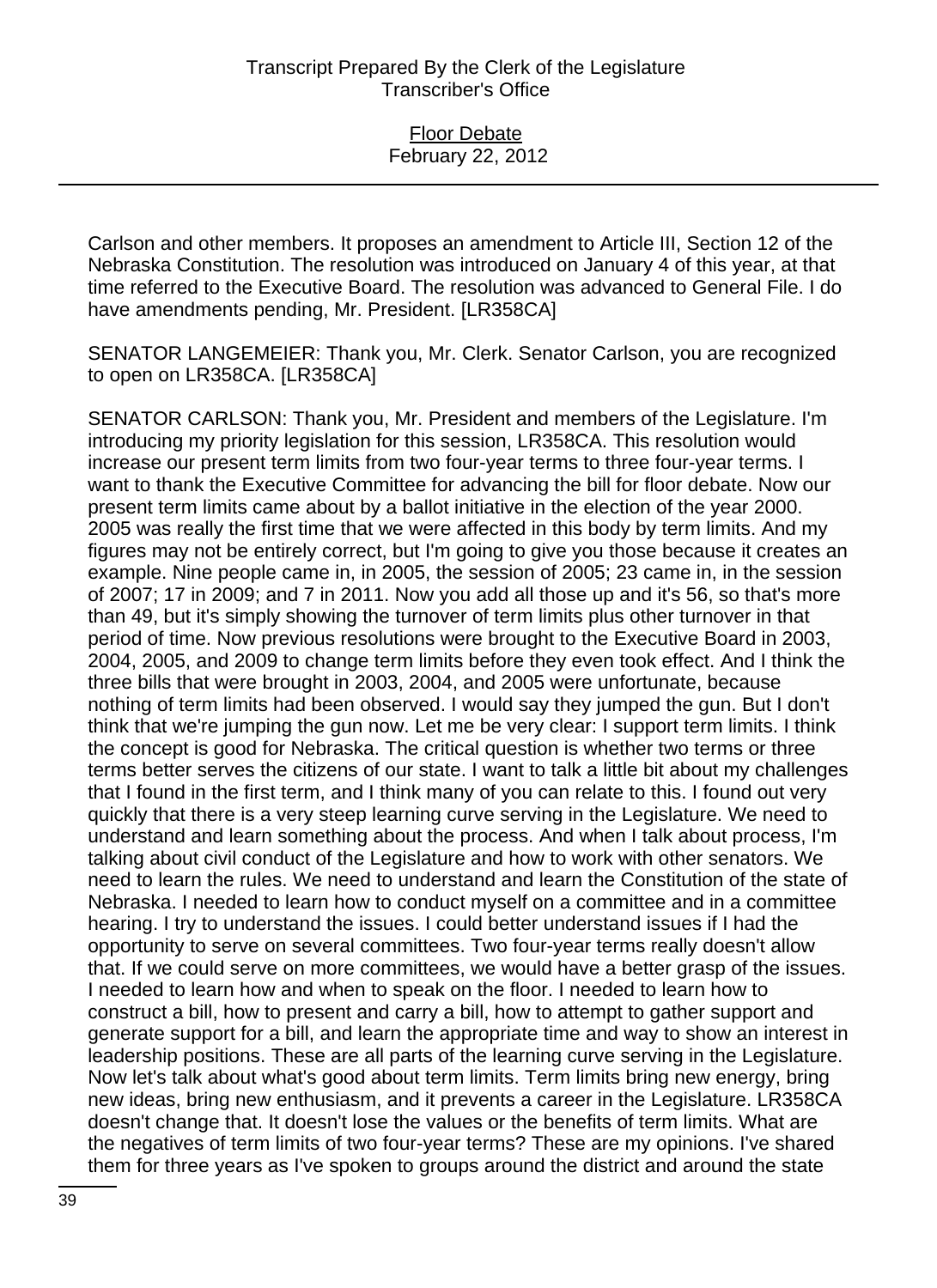### Floor Debate February 22, 2012

and talked about the need to make this change. I think with our term limits, the executive branch is more powerful and more influential. I respect the Governor. I agree with the Governor most of the time, but I believe that the executive branch has more power under our present circumstances. I think that lobbyists have more power and influence. I like lobbyists. Lobbyists are a good source of information. I'm not against what lobbyists do. But when you come in and have really no knowledge of the issues and very limited knowledge and knowledge of how the Legislature works, and you need information, lobbyists are a good source of information. They have a lot of influence. I think our legislative staffs have more influence with term limits. I was elected to the Legislature, as you were. One of my first responsibilities was to hire two staff members, and I didn't even know what they did but I hired them, and I got good ones. I think political parties have more influence, particularly if they gave anybody money in the campaign. If they gave you money, they want you to listen. And it takes awhile to get to a point where you can sort out how much you should listen and how much you shouldn't. I think present term limits give our senators a little opportunity to take leadership positions in regional or national legislative organizations. Now that's not a big item, but it does lessen the influence that Nebraska has. We don't have enough time to take some of those responsibilities. Term limits cause the loss of experience and the loss of expertise. I don't think this is good for the citizens of the state. Experience is not a bad thing. Expertise gained by experience is not a bad thing. I think also it's appropriate to revisit issues. We don't consider something one time and call that a forever permanent decision. We've had the effects of term limits now for six sessions, and I think we see what's coming in terms of mandatory--mandatory--turnover. I'm convinced the people of Nebraska will be better served by the possibility of three consecutive four-year terms rather than two four-year terms. What will be gained by the possibility of three terms? I think there will be more contested races. Contested races are good. Last election, eight of us ran unopposed. I was happy that I was unopposed. But I think in the whole system we're all better off if we have competition. It's a little easier to make a decision that I'm not going to run this time because he or she only has four more years. But if he or she has eight more years, I had better not wait, I'd better jump in. I think we'll have more contested races. And if we go back to the challenges of the learning curve on term limits, these challenges can be handled and we have more time to really be productive in what we like to do here in the Legislature. I believe very strongly that people should have the opportunity to decide this issue in the 2012 election. Does voting green better serve the people of Nebraska? [LR358CA]

SENATOR LANGEMEIER: One minute. [LR358CA]

SENATOR CARLSON: I believe, yes, it does. I hope we have a good discussion on LR358CA. I'll be happy to enter the discussion and I'm interested in what the rest of you think. Thank you. [LR358CA]

SENATOR LANGEMEIER: Thank you, Senator Carlson. Mr. Clerk, for a motion.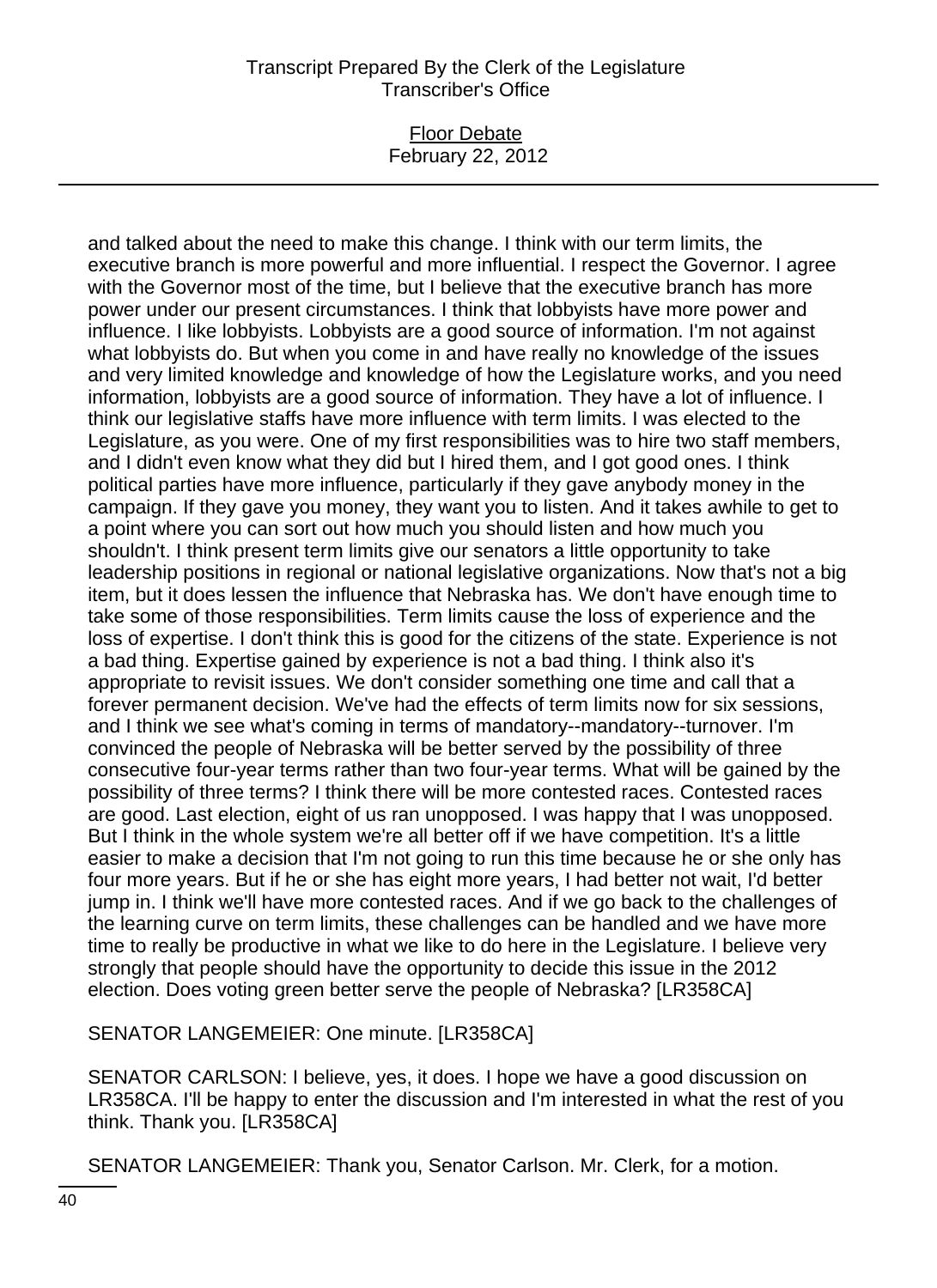# [LR358CA]

CLERK: Mr. President, I do have an amendment. Senator Council would move to amend with AM2101 (sic--AM2100). (AM2100, Legislative Journal page 606.) [LR358CA]

SENATOR LANGEMEIER: Senator Council, you're recognized to open on AM2101 (sic--AM2100). [LR358CA]

SENATOR COUNCIL: Thank you, Mr. President. And AM2101 (sic) is a very simple amendment, and the amendment just repeals the current constitutional amendment imposing term limits. If you listened carefully to Senator Carlson's opening on LR358CA, he actually made the case for AM2101 (sic), and that's because term limits is a bad idea. And every state legislature that has introduced and adopted term limits have realized the error in moving in that direction and are taking steps to either repeal term limits or extend term limits. LR358CA does the latter which is to extend term limits. But if we firmly believe in the principles that were stated in Senator Carlson's opening, we should consider advancing AM2101 (sic). When you look back at some of the states that enacted term limits, it's rather interesting to see some parallels. The state of California was quick to move for term limits in a constitutional amendment imposing term limits and, in the case of the state of California, their term limit legislation was directed at removal of one individual, Senator Willie Brown, an African-American senator who had risen to prominence in the California legislature and had mastered the rules of that Legislature and was considered to be someone who needed to be removed by term limits rather than allowing the constituents in his district to determine who represented them. Sound familiar? There are many who believe that the motivation for term limits in Nebraska was the removal of former Senator Ernie Chambers for precisely the same reasons as Willie Brown. Now, interestingly enough, we adopted, when we adopted the term limit in Nebraska, utilized the same limitations that many of the other states who had enacted term limits, which was two four-year terms. But we did that, apparently ignoring the fact that we are a Unicameral and all of the other legislatures that enacted two four-year terms had two four-year consecutive terms in each of their houses. So in those states a person could serve up to 16 consecutive years before they were term-limited because they could do two consecutive terms in the house and then proceed to two consecutive terms in the senate. But here, we were limited to just two consecutive terms because we are a Unicameral. And when we look at, again, the reasons, or at least the professed reasons for term limits, we talked about incumbent advantage. Interestingly enough...I'm reading to you from an article written by a former member of the California legislature, a conservative member of that body, who has since sent out a directive why conservatives should be against term limits, and he states, and I quote, "I used to argue that elections are never really competitive because incumbents raise lots of money, have big name identification advantage, typically have safe districts whether gerrymandered or not, and get a handsome salary while they are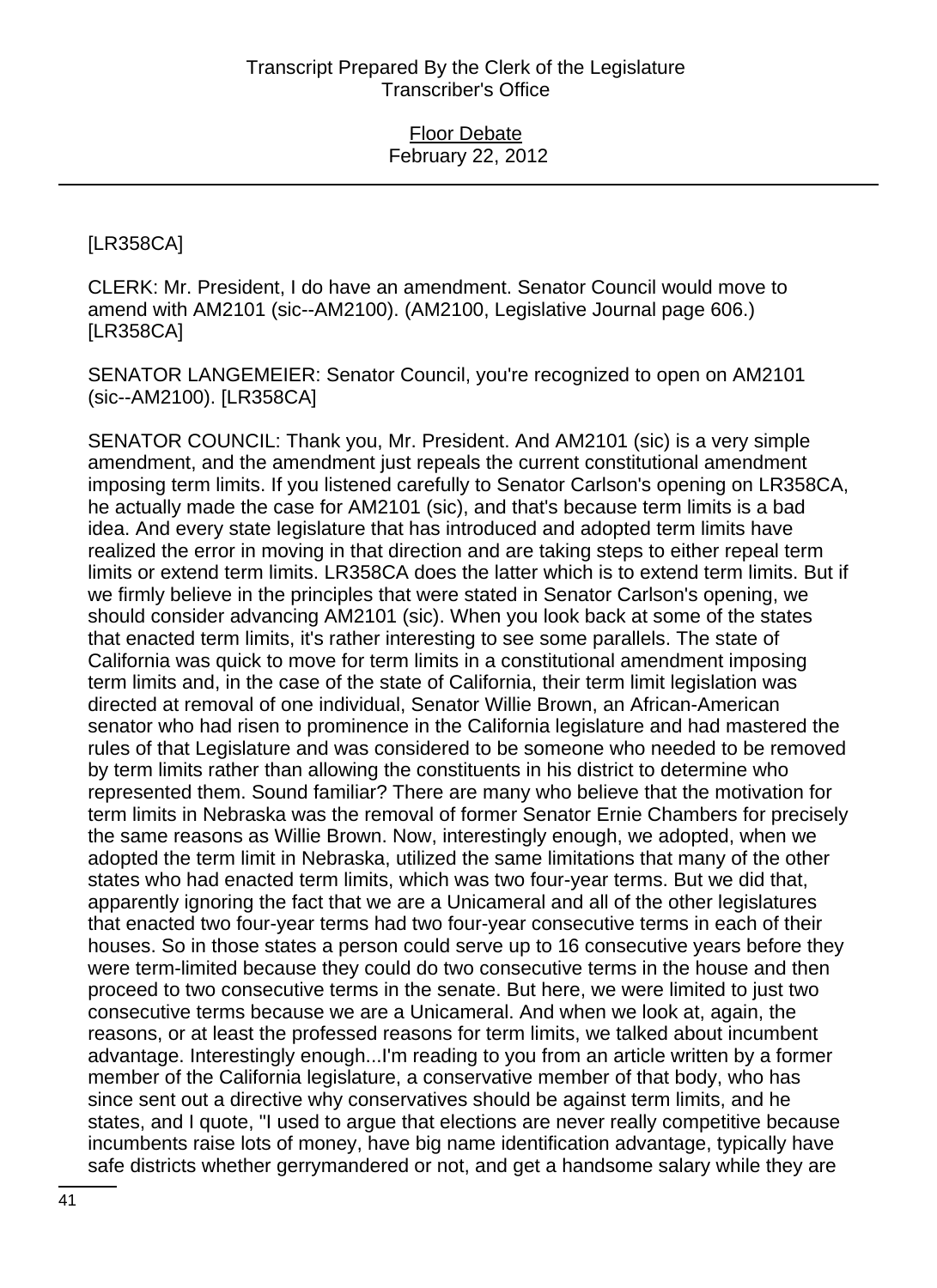### Floor Debate February 22, 2012

campaigning. Challengers never have a chance. But what has happened under term limits? Because the stakes are so high the existing incumbent or the local political party establishment recruits the successor and forces competition to drop out." So the result is that there are actually fewer competitive primaries than there were before term limits. He also notes that term limits have not produced many senate citizen legislators. "They have made our politics even more polarized. In place of people who are secure and long-serving enough to say no to their 'anchor tenant' backers when the good of the state demands it, we now have people who are worried about their next primary election when they try to move up after one or more terms." And that's the situation when you can go from the house to the senate. But the bottom-line point that has been made by all of those who have recognized, and I commit to you to go and do a Google search of state legislators that are reconsidering their positions they took on term limits. There's a really good article from a Nevada legislator who discusses at great length the error of supporting term limits in that state and what it has done. We don't have to have term limits to have term limits. We can have term limits at any time. All people have to do is vote out the incumbent if they believe that to be in their best interest. But what we have done by term limits is we have dictated to voters who their choice for representative can be. That's not fair. I don't believe it's American to dictate who a voter's choice for representative can be or should be. If a district decides that they want to send the same person back to represent them, the fact that you don't agree with that decision does not warrant your interference by limiting their choices through term limits. I actually and firmly believe that term limits increases voter apathy. If there is a concern about how the incumbent is performing, under term limits you don't have to worry about going out and engaging and campaigning for an opponent; you don't have to worry about going out and casting your vote; all you have to do is wait it out and things will change. I submit to you that rather than extending the current term limits to three consecutive terms, because, believe me, there will be a rationale next year or the year after that to extend it to four consecutive terms or five consecutive terms, that the better course of action to be taken by this body is to repeal and place before the voters of this state a constitutional amendment to repeal term limits. Thank you. [LR358CA]

SENATOR LANGEMEIER: Thank you, Senator Council. Mr. Clerk. [LR358CA]

CLERK: Senator Council, I may have misunderstood, Senator, so...because the amendment I have in front of me is one that modifies the date, but you want your amendment that completely eliminates. [LR358CA]

SENATOR COUNCIL: Yes. (Inaudible.) [LR358CA]

CLERK: AM2100, right. All right, Mr. President, I'm sorry. Then the amendment Senator Council has offered and she has opened on is AM2100. [LR358CA]

SENATOR LANGEMEIER: Thank you, Mr. Clerk. So now you have heard the opening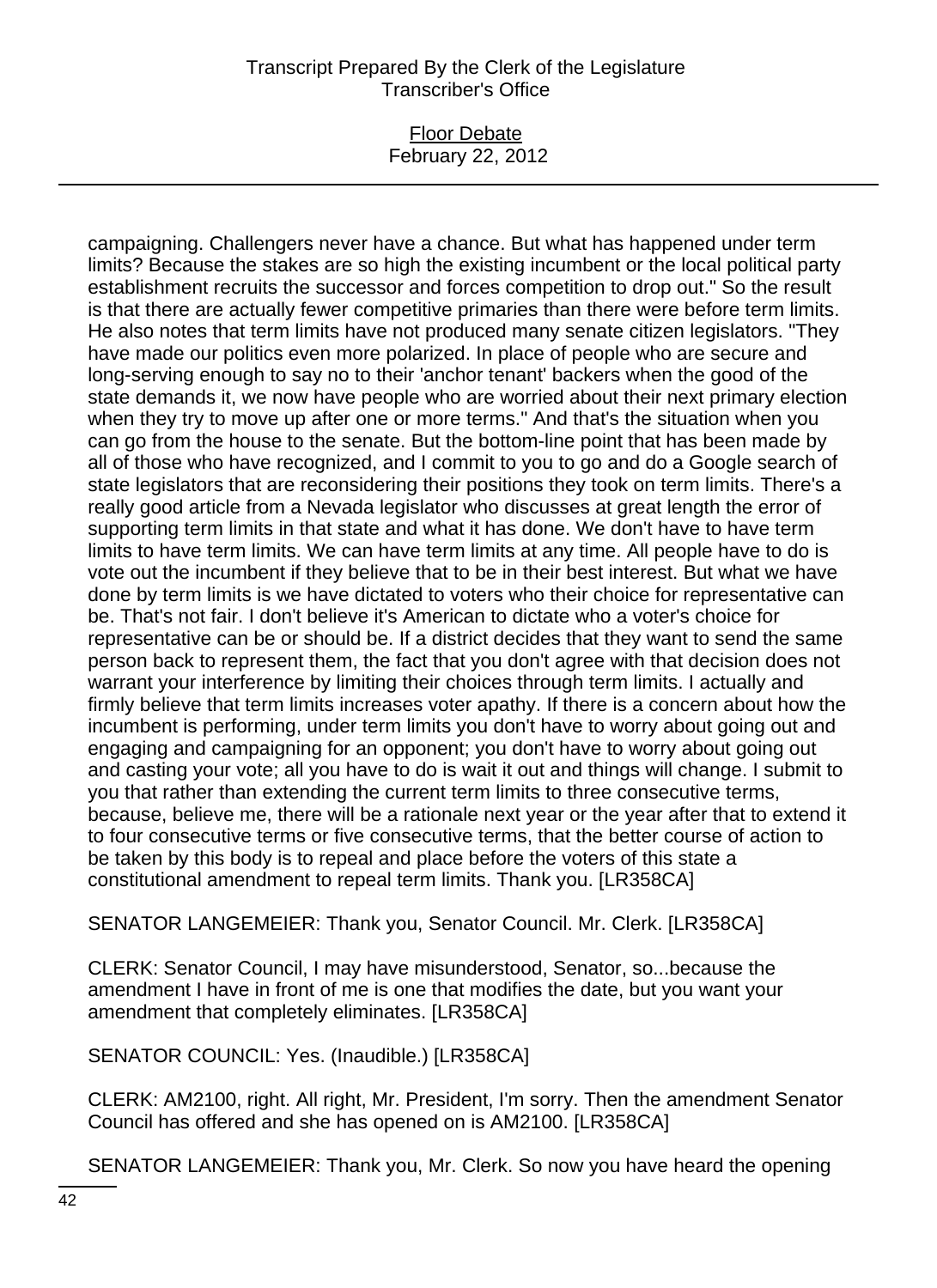to actually AM2100 offered to LR358CA. The floor is now open for discussion. Those wishing to speak, we have Senator Gloor and Senator Dubas. Senator Gloor, you are recognized. [LR358CA]

SENATOR GLOOR: Thank you, Mr. President. Good morning, members. Four years ago, when I was campaigning, I was pretty straightforward in telling individuals who asked me my position on term limits that I was opposed to term limits, and if they didn't ask I voluntarily, during debates, would make that comment and run through my rationales, all of which have already been spoken to by either Senator Council or Senator Carlson. But I've changed my mind since I've been down here. I've become a supporter of term limits, but not unlimited. Or I should say my support for term limits now is, I do think having a time limit in there does make sense. Twelve years for me is a period of time that I'm very comfortable with and I am also very comfortable with 16 years. But the bill we have before us is for 12 and I'm happy with that. The reason that I can't support the amendment, AM2100, which would take away term limits, is because it has also become obvious to me since I've been down here that people can get a little too comfortable being a state legislator. Can get too close to, too tight to different departments, heads of departments, associations, lobby, and relationships can become so entrenched that you no longer have somebody as a legislator who is as receptive to what is happening within their district and within the constituency. That's why I think elimination of it completely does not make sense. The 12 years for me makes a lot of sense. Most community boards that I served on in the past in my community allowed terms of office longer than we allow a state senator. I mean it takes awhile to learn, not just procedurally what's going on, but to unlearn, perhaps, a way of operating in the past. As the head of an organization, I was used to and ingrained in the buck stops here; I had to ultimately make a decision. Now I recognize and have had to learn to work within committees, building consensus, because the buck stops with 25 people, or in some cases 30 people, or in some cases 33 people, or in some cases whoever is in this Chamber when a vote comes due. That's where the buck stops. And it's a combination of procedural learnings as well as building coalitions and working your way through issues. That takes time to unlearn old habits and learn new habits in terms of how you operate. I love this job. I enjoy it a lot. I think I would like to do it for 12 years, but I'm not sure. And so my support for LR358CA is not based upon the fact that I want to be here for 12 years; it's the fact that I think it's the right thing to do for the state of Nebraska. I think it makes the legislative body stronger for reasons that have already been laid out, all of which I agree with. And I have yet to run into a constituent who has a problem with that when I bring it up. I think our challenge as legislators is going to be the fact that although within our districts people may want us to be there for 12 years, they may not want the rest of you to be there for 12 years. That will be our challenge, and to the extent that we can present a united front I think it will be helpful to make sure that we send the right message forward and get the vote necessary, assuming this constitutional amendment, this LR passes. [LR358CA]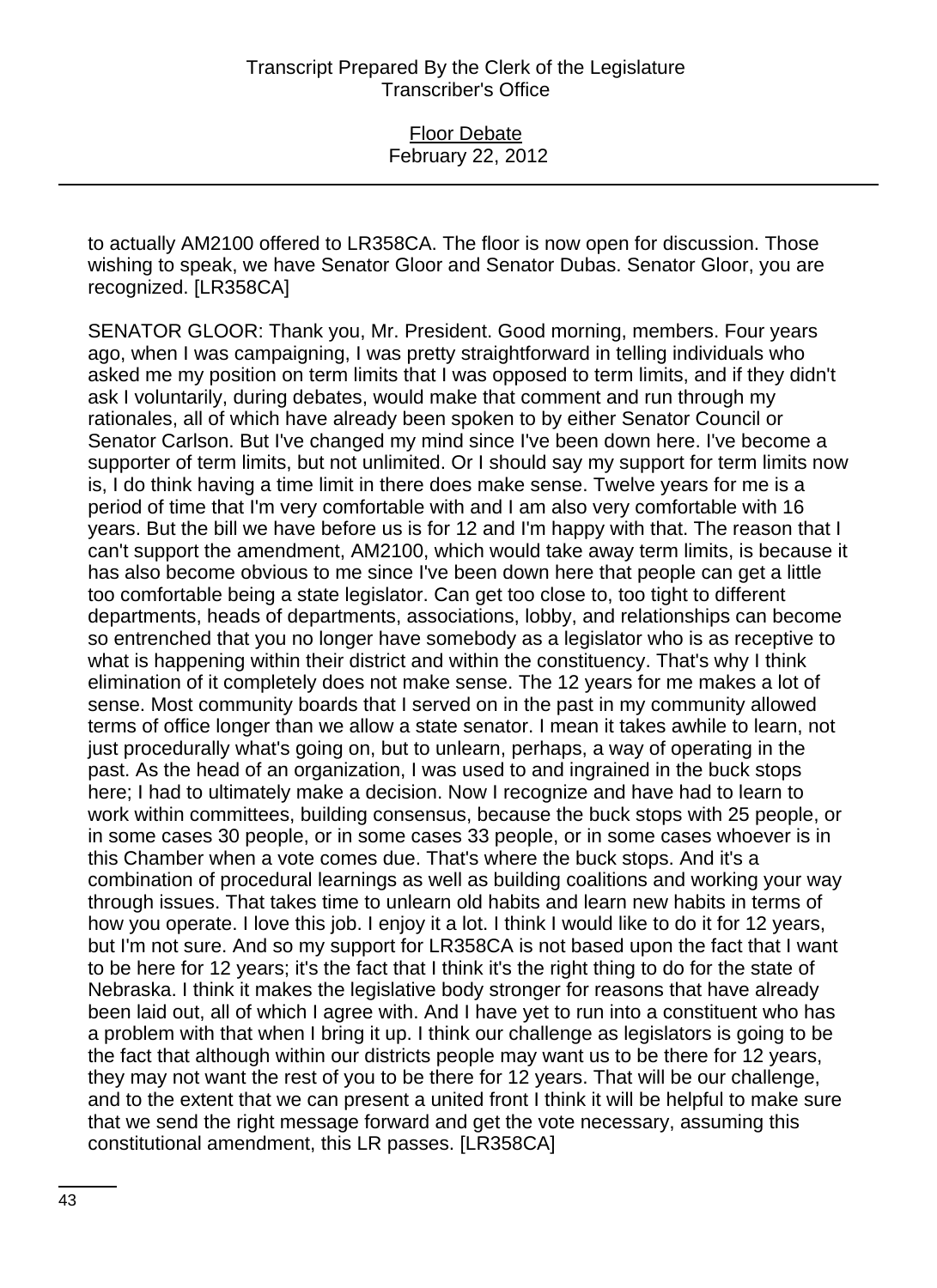## SENATOR LANGEMEIER: One minute. [LR358CA]

SENATOR GLOOR: There will certainly...thank you, Mr. President. There will certainly be parties out there who see it to their benefit to keep us short-termers, and short-termers will help nobody. So I urge my colleagues to think long and hard about this and, if they are supportive, to talk it up within their district and to point out the fact that if they like their legislator, they will like us as a group together being around for a full 12 years. Thank you. [LR358CA]

SENATOR LANGEMEIER: Thank you, Senator Gloor. Senator Dubas, you're recognized. [LR358CA]

SENATOR DUBAS: Thank you very much, Mr. President. I think the longer you're around the Legislature, and particularly the Unicameral, the more you come to appreciate what a great form of government it is, warts and all. I mean, there is no perfect government, but I think the Unicameral form of government serves our citizens better than any other form. It is open; it is inclusive of citizen involvement. We rely heavily on citizen involvement through our public hearing process and in many other ways. So the Unicameral is a very unique and special form of government and one that we should work to preserve and protect at all costs. And I see this legislative resolution as that attempt to help us support the Unicameral form of government. We are the people's branch of government. We have to ensure that this branch retains its separate but equal status. It's been no secret, I've never supported term limits, even before I even contemplated being in this position. I feel very strongly that term limits...we had term limits in the voting booth, and we need our citizens to be engaged and understand who is running and what they stand for, and make their decisions accordingly. But I will admit that my position has softened a little bit through my experience here, and I see what new people bring in, the ideas, the energy, many of the things that Senator Carlson and Senator Gloor have already referred to. So while I still am not a staunch supporter of term limits, I do realize the benefits that come along with it. I think all of us in here respect the voice of the people and what they've said, and they put term limits in place. But I think as with any good business, when you make a decision you want to go back and review that decision. Is it working the way you wanted it to? Are there some changes that need to be made? What can we do to make it better? And for me we have had the opportunity to see how term limits have played out over the course of several election cycles now. I don't see anything wrong with going back to our bosses, with going back to the citizens of this state and asking them to either reaffirm their original decision and say we think it's working just the way we wanted it to, we don't want to make any changes, or give them the opportunity to look at how it has worked and do we need to maybe consider bumping this up to another term. How will it serve us? How will it serve the institution of the Unicameral and the Legislature? I think those are very legitimate questions that we not only need to have discussion about inside this Chamber, but, more importantly, outside of this Chamber with our citizens who I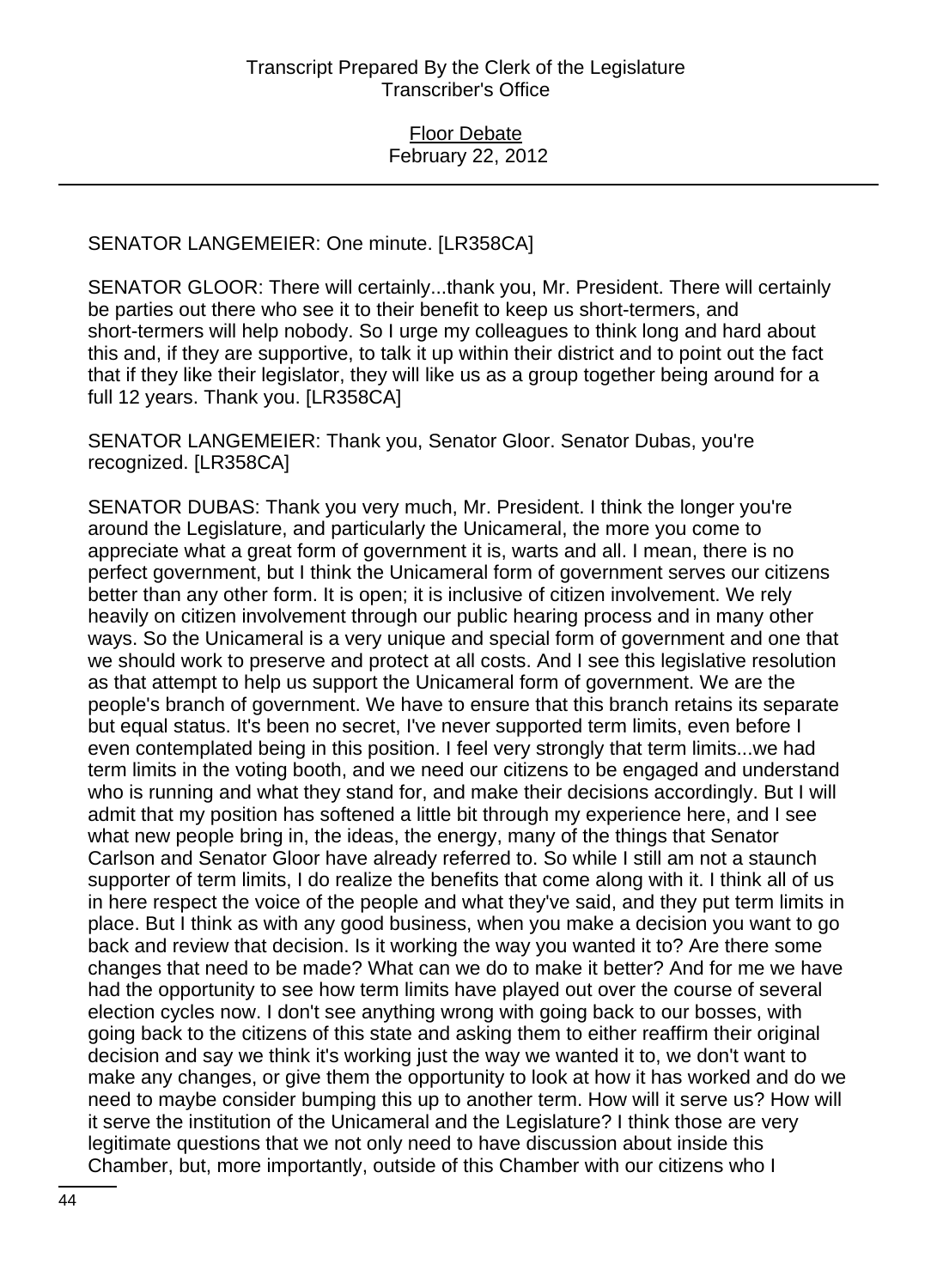### Floor Debate February 22, 2012

consider our bosses. Our citizens will ultimately make this decision and that's the way it should be. Again, that's what is so important about this form of government is that we have the referendum process and we allow our citizens to be engaged in these very important types of decisions that we're making. So I don't think this is necessarily about do I support term limits or don't I support term limits. It's let's take this back out to the citizens, let's let them reexamine the decision they made previously. If they still think it's serving them, then they will say so. If not, then we've given them an opportunity to make a change and we'll go from there. So I appreciate Senator Carlson bringing this to the Legislature, and hopefully we'll be able to take it to our citizens across the state. Thank you. [LR358CA]

SENATOR LANGEMEIER: Thank you, Senator Dubas. Senator Harms, you're recognized. [LR358CA]

SENATOR HARMS: Thank you, Mr. President, colleagues. I rise in support of the LR358CA that Senator Carlson has introduced. I've given this a lot of thought over the years that I've been here, and I'm in my sixth year. Two more years, I'll term out. For me personally it will make no difference. I will not rerun...would not rerun. My age gets in my way, and so I really don't have anything personally involved in this aspect of it. But I will tell you from what experiences I have had, after six years of being on the Appropriations Committee, I'm just beginning to truly understand how that functions, how it works, and I feel comfortable with the decisions we make. It's taken this long for me to understand that. It's a huge issue when you deal with the budget. If you get one dollar, it comes through that committee. On the floor I can remember the first time I was here, the very first day I was here. I didn't understand the rules; I didn't understand the regulations; I didn't understand how any of this thing works, and the fear that was in me was there. And I had Senator Chambers over there on the left-hand side who loved to take you new senators and just twist you around. I used to perspire every time I came in here when I had a bill coming up. I don't have that anymore. I don't worry about that because I feel now I have a full understanding. And beyond this point I would imagine for all of us who are getting ready to term out in two more years, if we had another four years we'd be that much better on the floor. We would not allow...the thing that I'm concerned about is with term limits, the separation of powers lines are being blurred, and I don't think we can allow that to happen. There has to be a separate between the executive branch and between us. We should never allow those lines to be blurred. And I think term limits will continue to allow that to happen and I don't think that is something that we can tolerate. I'm not speaking against the Governor; there are many things I support him on. But this is one issue that I see that's coming forward, and as we continue with just two terms, those lines will become even more blurred and I'm afraid that we will lose some of the power that we have here, and I don't want to see that happen. I've learned to respect that; I've learned to respect how important it is to know what our role is and what the executive branch's role is. But as you think about this, I would just ask that you remember that we have a way to get rid of people and that's by the vote of the public. If